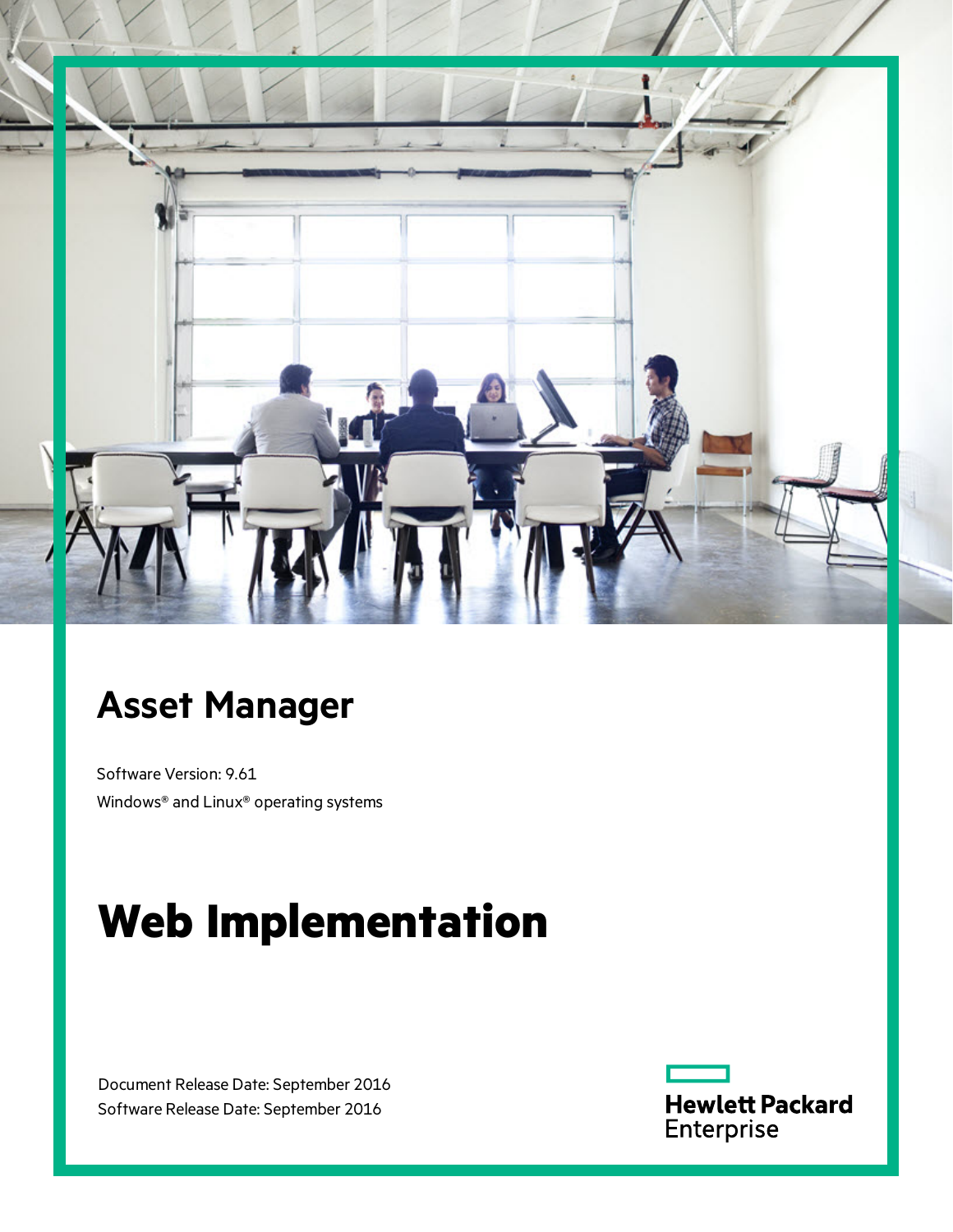### Legal Notices

#### **Warranty**

The only warranties for Hewlett Packard Enterprise products and services are set forth in the express warranty statements accompanying such products and services. Nothing herein should be construed as constituting an additional warranty. Hewlett Packard Enterprise shall not be liable for technical or editorial errors or omissions contained herein. The information contained herein is subject to change without notice.

### Restricted Rights Legend

Confidential computer software. Valid license from Hewlett Packard Enterprise required for possession, use or copying. Consistent with FAR 12.211 and 12.212, Commercial Computer Software, Computer Software Documentation, and Technical Data for Commercial Items are licensed to the U.S. Government under vendor's standard commercial license.

### Copyright Notice

© 1994 - 2016 Hewlett Packard Enterprise Development LP

### Trademark Notices

Adobe™ is a trademark of Adobe Systems Incorporated.

Microsoft® and Windows® are U.S. registered trademarks of Microsoft Corporation.

UNIX® is a registered trademark of The Open Group.

This product includes an interface of the 'zlib' general purpose compression library, which is Copyright © 1995-2002 Jean-loup Gailly and Mark Adler.

### Documentation Updates

The title page of this document contains the following identifying information:

- Software Version number, which indicates the software version.
- Document Release Date, which changes each time the document is updated.
- Software Release Date, which indicates the release date of this version of the software.

To check for recent updates or to verify that you are using the most recent edition of a document, go to: <https://softwaresupport.hpe.com/>.

This site requires that you register for an HPE Passport and to sign in. To register for an HPE Passport ID, click **Register** on the HPE Software Support site or click **Create an Account** on the HPE Passport login page.

You will also receive updated or new editions if you subscribe to the appropriate product support service. Contact your HPE sales representative for details.

### **Support**

Visit the HPE Software Support site at: [https://softwaresupport.hpe.com.](https://softwaresupport.hpe.com/)

This website provides contact information and details about the products, services, and support that HPE Software offers.

HPE Software online support provides customer self-solve capabilities. It provides a fast and efficient way to access interactive technical support tools needed to manage your business. As a valued support customer, you can benefit by using the support website to:

- Search for knowledge documents of interest
- Submit and track support cases and enhancement requests
- Download software patches
- Manage support contracts
- Look up HPE support contacts
- Review information about available services Enter into discussions with other software customers
- Research and register for software training
- 

Most of the support areas require that you register as an HPE Passport user and to sign in. Many also require a support contract. To register for an HPE Passport ID, click **Register** on the HPE Support site or click **Create an Account** on the HPE Passport login page.

To find more information about access levels, go to: <https://softwaresupport.hpe.com/web/softwaresupport/access-levels>.

**HPE Software Solutions Now** accesses the HPE Software Solution and Integration Portal website. This site enables you to explore HPE Product Solutions to meet your business needs, includes a full list of Integrations between HPE Products, as well as a listing of ITIL Processes. The URL for this website is [http://h20230.www2.hp.com/sc/solutions/index.jsp.](http://h20230.www2.hp.com/sc/solutions/index.jsp)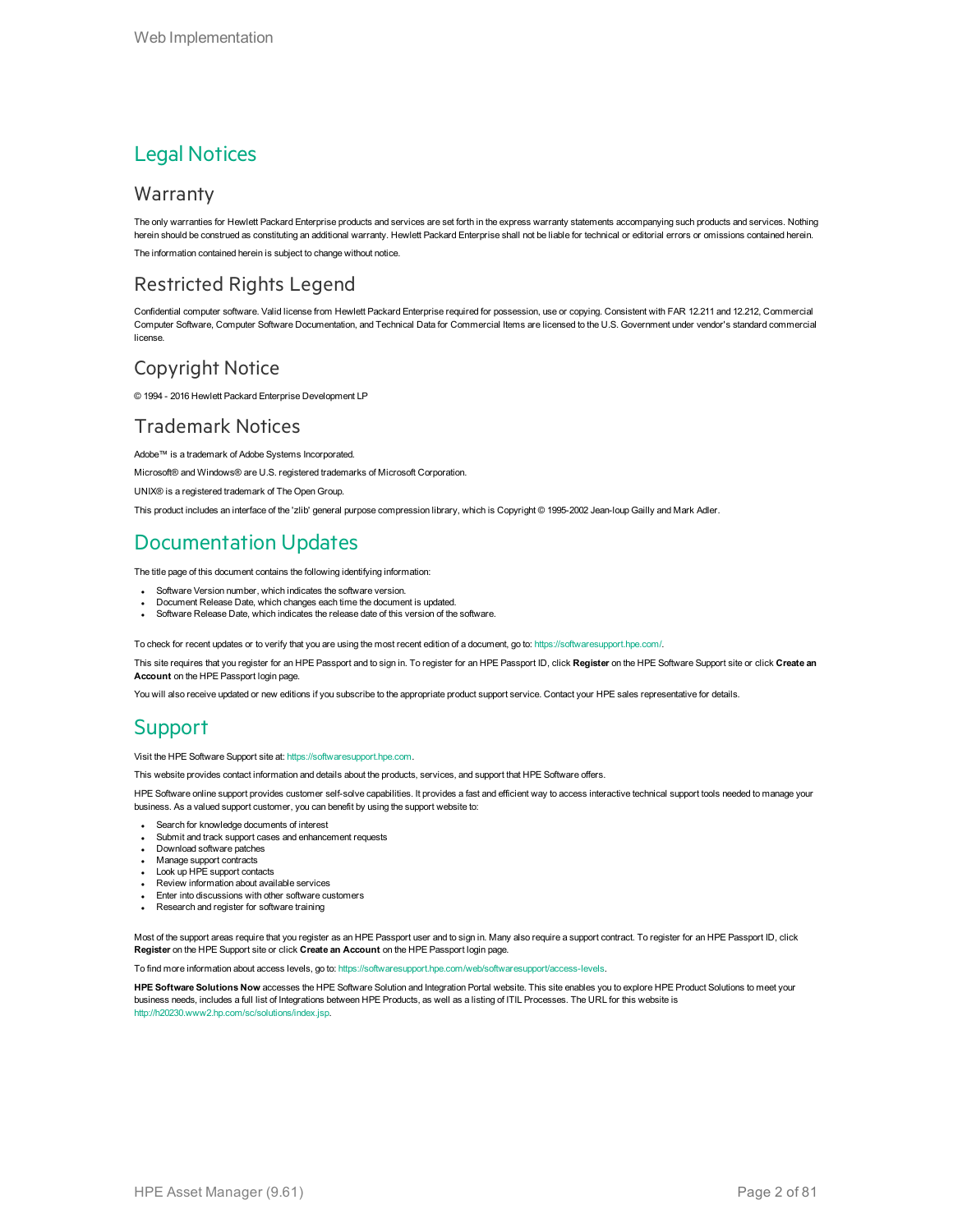## **Contents**

| Configuring the Web Tier and Web Service application server  15 |  |
|-----------------------------------------------------------------|--|
|                                                                 |  |
|                                                                 |  |
|                                                                 |  |
|                                                                 |  |
|                                                                 |  |
| Mapping the certificate DNs to the Asset Manager users  19      |  |
|                                                                 |  |
|                                                                 |  |
|                                                                 |  |
|                                                                 |  |
|                                                                 |  |
|                                                                 |  |
| Chapter 6: Differences between the Windows client and the Web   |  |
|                                                                 |  |
|                                                                 |  |
|                                                                 |  |
|                                                                 |  |
|                                                                 |  |
|                                                                 |  |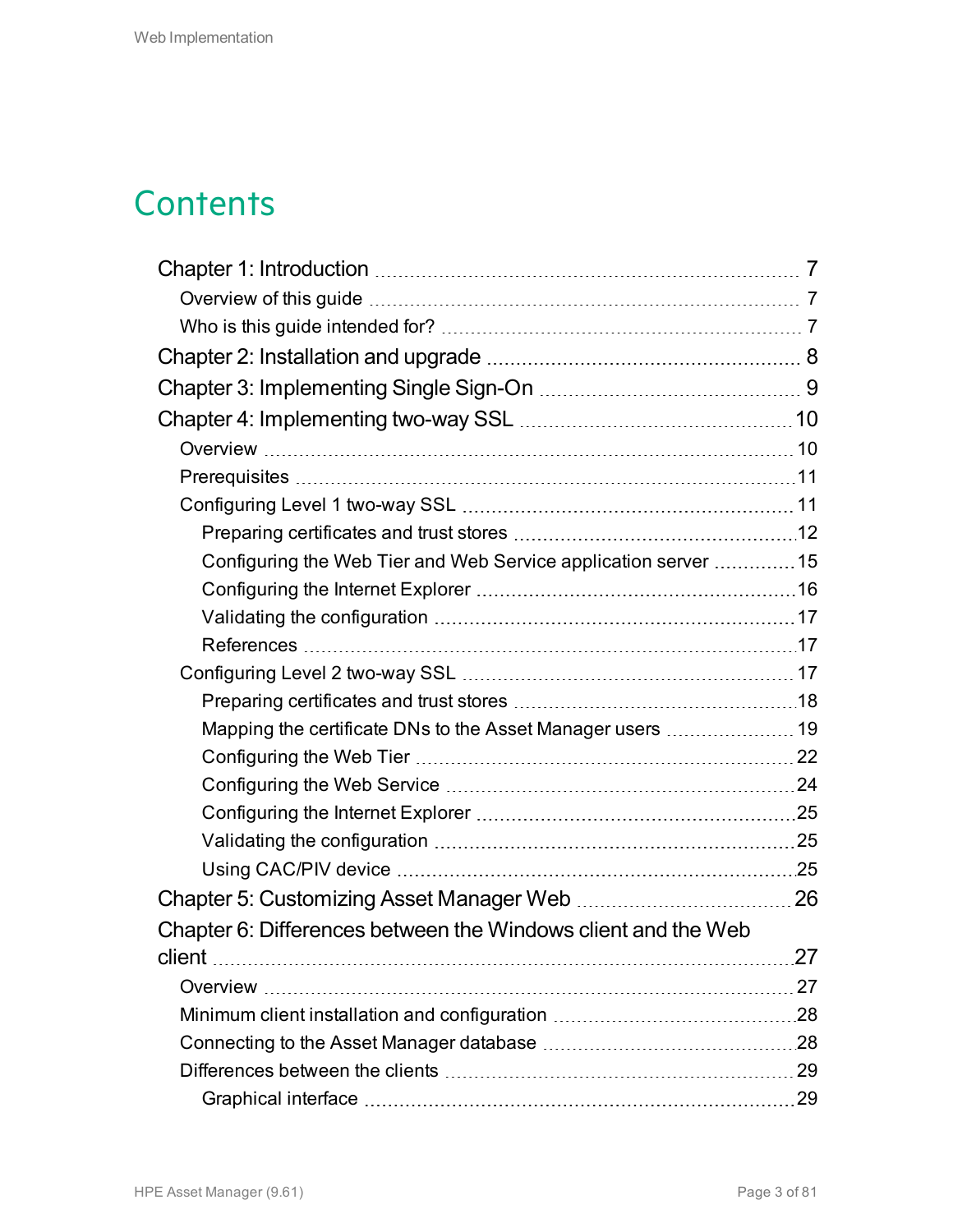|                                                                   | 36 |
|-------------------------------------------------------------------|----|
|                                                                   |    |
|                                                                   |    |
|                                                                   |    |
|                                                                   |    |
|                                                                   |    |
|                                                                   |    |
|                                                                   |    |
|                                                                   |    |
|                                                                   |    |
|                                                                   |    |
|                                                                   |    |
| Chapter 7: Performance Tips and Problem Diagnosis 67              |    |
|                                                                   |    |
|                                                                   |    |
| Check first that Asset Manager Web Tier works correctly 68        |    |
|                                                                   |    |
|                                                                   |    |
|                                                                   |    |
|                                                                   |    |
|                                                                   |    |
|                                                                   |    |
|                                                                   |    |
| Checking performance with low impact on the system (Tomcat,       |    |
|                                                                   |    |
| Checking performance for diagnosis with performance impact on the |    |
|                                                                   |    |
| Tracking performance by starting ADBLOGS in Asset Manager Web     |    |
|                                                                   |    |
|                                                                   |    |
| Tracking performance by storing the http requests sent (Tomcat,   |    |
| Diagnosing errors on the UserLogin and UPPEREmplDept_UserLogin    |    |
|                                                                   |    |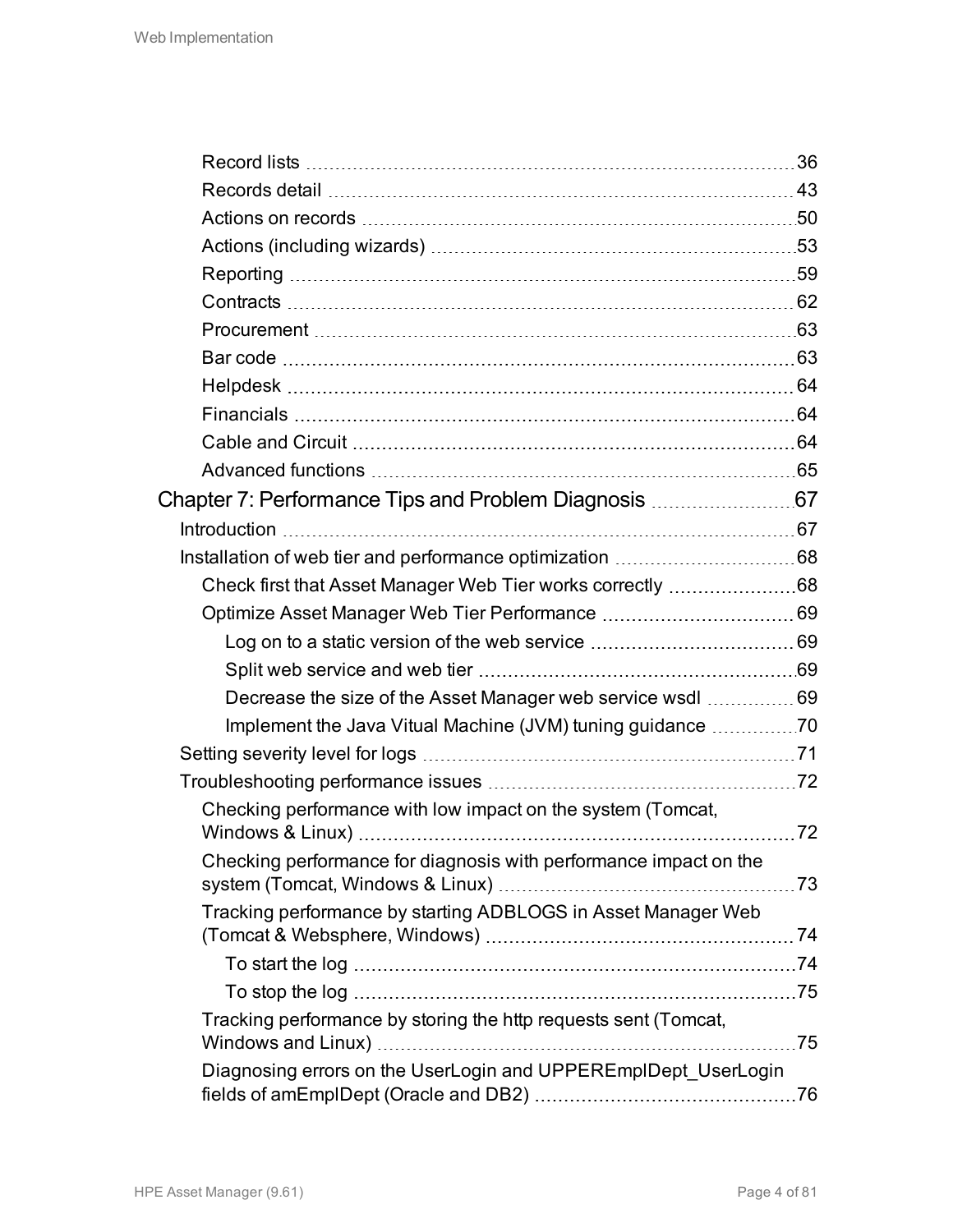| Customizing a functional domain for IBM Websphere 80 |  |
|------------------------------------------------------|--|
|                                                      |  |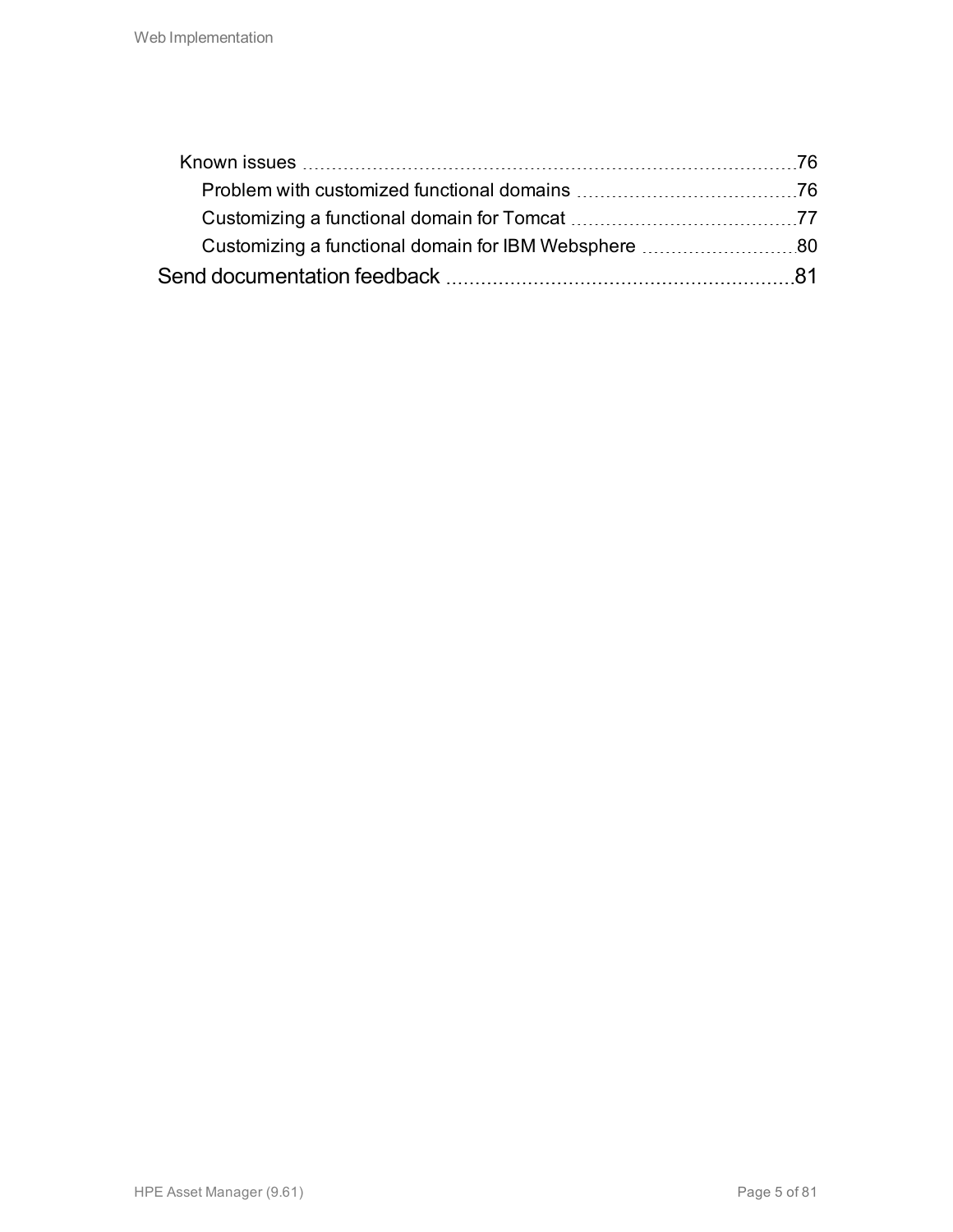Web Implementation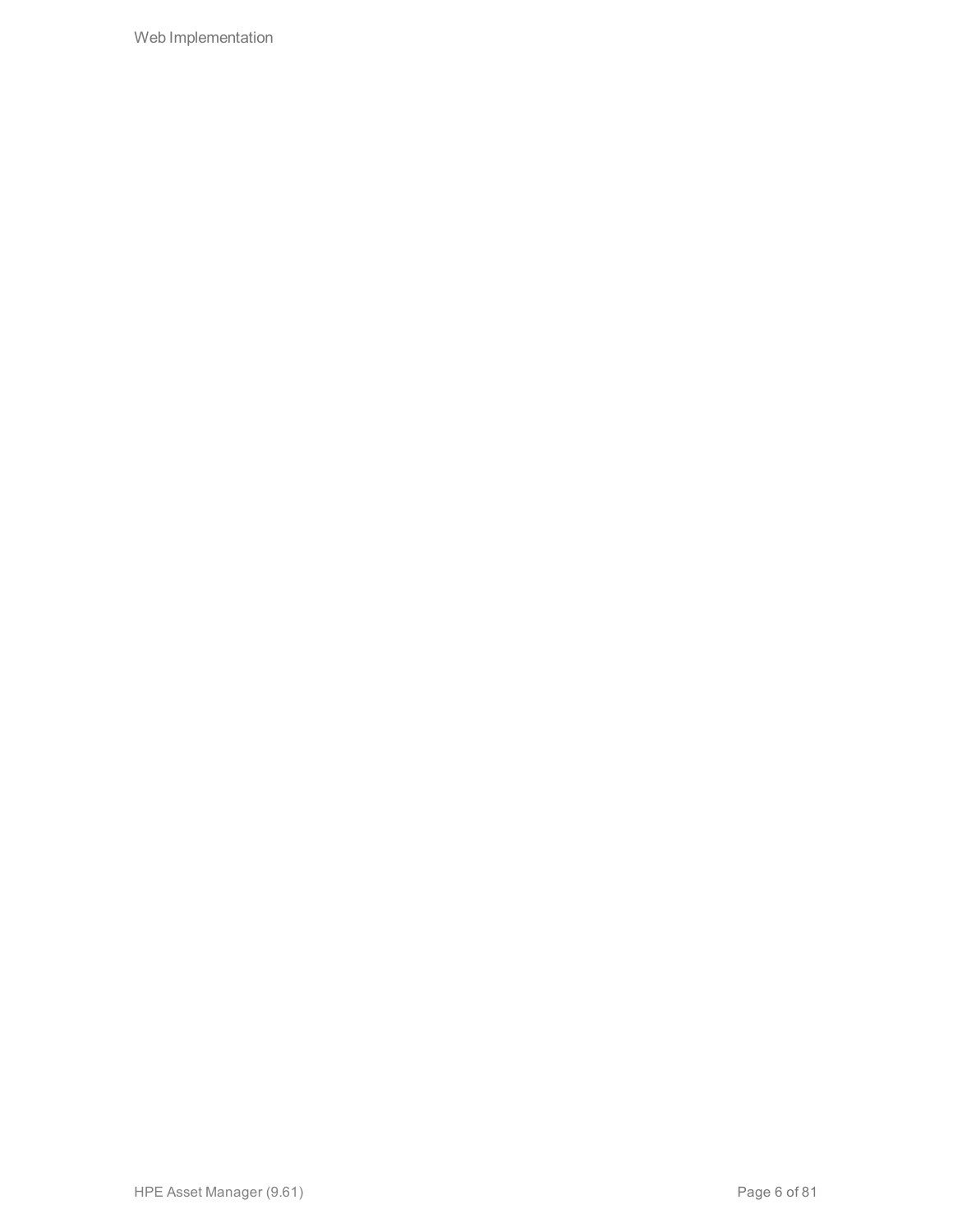# <span id="page-6-0"></span>Chapter 1: Introduction

This chapter includes:

## <span id="page-6-1"></span>**Overview of this guide**

This guide brings together information specific to implementations of Asset Manager Web:

- Installation and upgrade
- Single Sign-On implementation
- Two-way SSL implementation
- Customization
- Differences between the Windows and Web clients
- Troubleshooting and tips

## <span id="page-6-2"></span>**Who is this guide intended for?**

This guide is intended for:

- Administrators and support staff responsible for implementing, customizing and troubleshooting Asset Manager Web
- End users who would like to understand the differences between the Windows and Web clients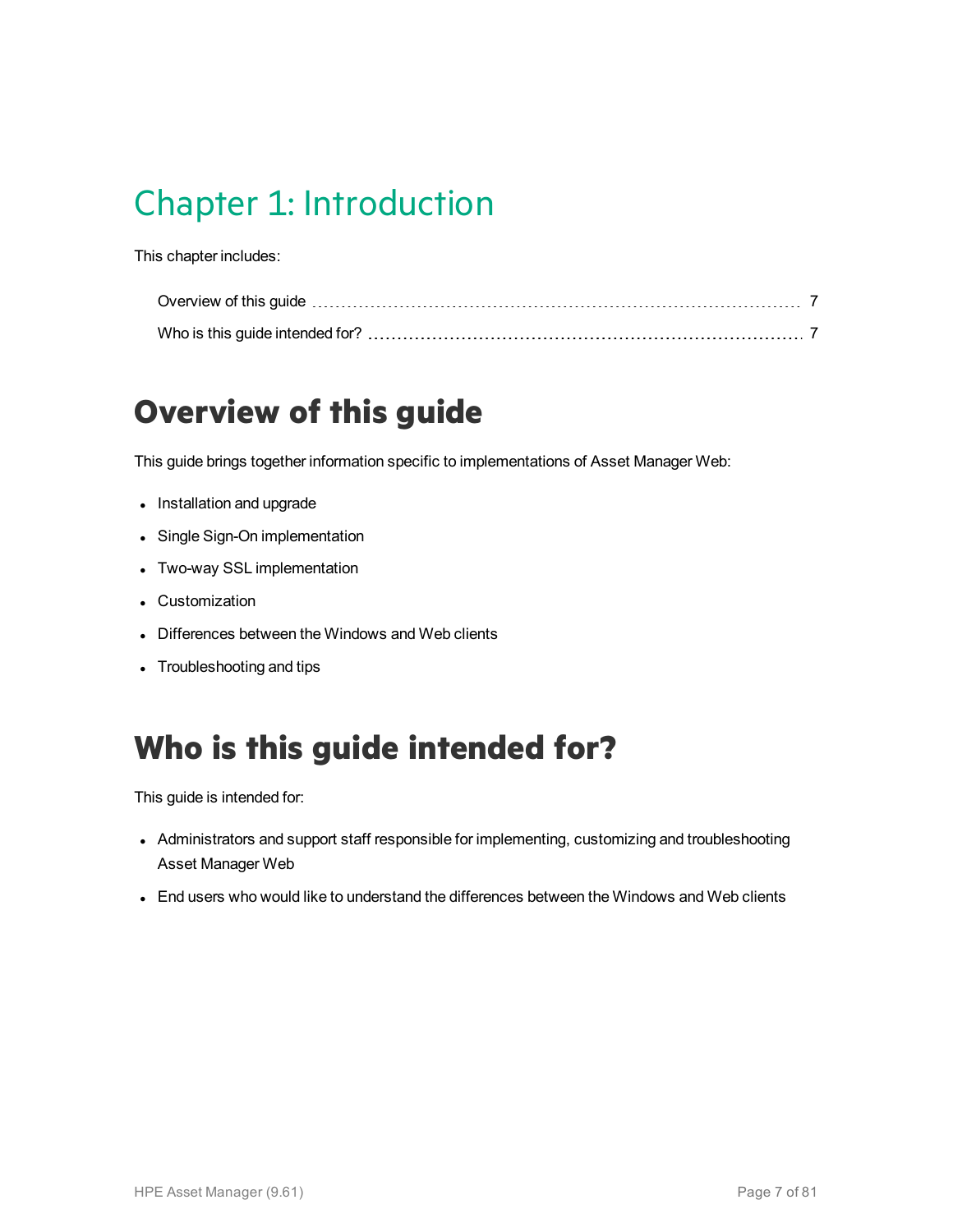# <span id="page-7-0"></span>Chapter 2: Installation and upgrade

Installation and upgrade of Asset Manager Web is fully described in the **Installation and upgrade** guide, chapter **Installing, configuring, removing and updating Asset Manager Web**.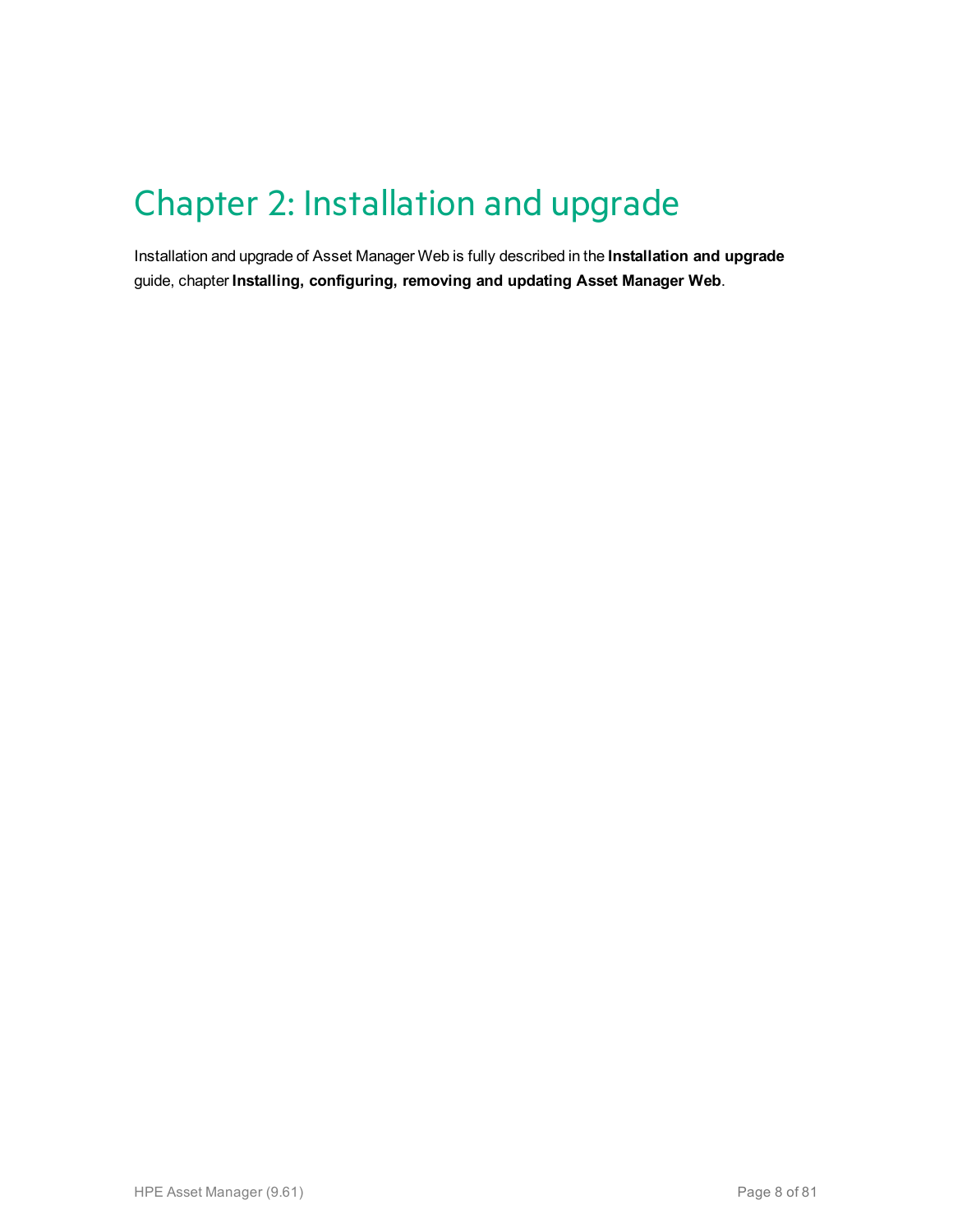# <span id="page-8-0"></span>Chapter 3: Implementing Single Sign-On

User access to the Asset Manager database can be managed via different authentication systems.

Some of these systems enable Asset Manager Web to access the Asset Manager database using authentication information that they have already provided when accessing another system, and do not require users to re-authenticate.

**Note: Single Sign-On (SSO) definition** A directory-based software solution that provides an organization's network users seamless access to all authorized resources after users have completed a single network authentication procedure.

A single password lets a user access all multi-platform applications and systems in the organization. Once the user has entered their password during initial authentication, the directory (for example, Active Directory under Windows) sends the password automatically to all other applications that require it without requesting the password information from the user again.

A user can only log on to one active session of the Web client.

**Caution:** To implement Single Sign-On, Asset Manager Web must be specially configured for use with Single Sign-On.

Single Sign-On implementation is fully described in the **Administration** guide, chapter **Controlling access to the database**, section **Managing user authentication for the Asset Manager database**.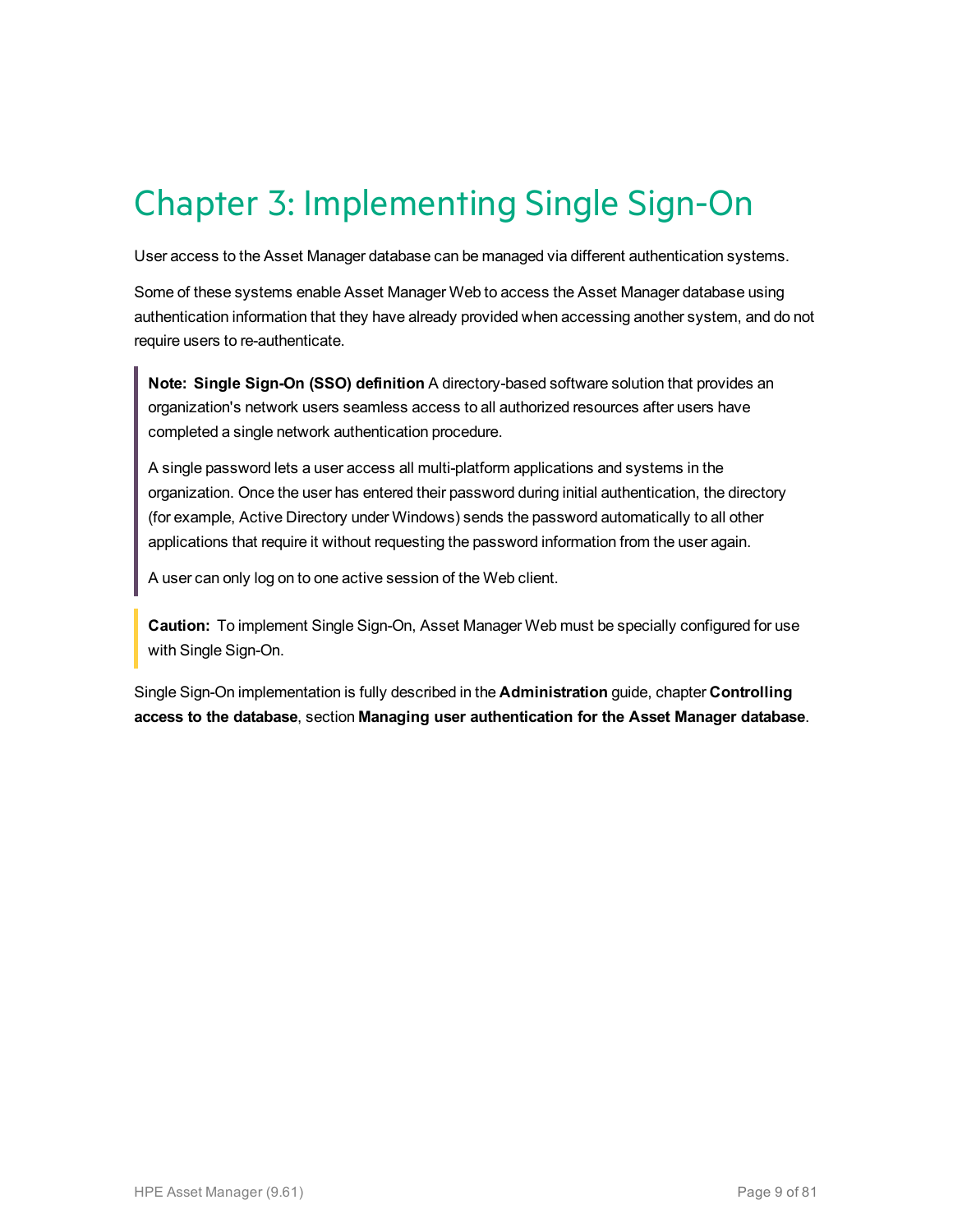# <span id="page-9-0"></span>Chapter 4: Implementing two-way SSL

Asset Manager Web client supports the Secure Sockets Layer (SSL) certificate authentication to secure the communication between the web browser and the application servers.

This chapter includes:

### <span id="page-9-1"></span>**Overview**

Asset Manager supports both of the two connection modes of the SSL: one-way and two-way. In the one-way mode, only the server certificate is verified while the client remains anonymous. In the twoway mode, which is more secure than the one-way mode, the client also holds a certificate so that both the server and client side can verify each other by scrutinizing the identity information in the certificate.

Asset Manager has two levels of two-way SSL implementation.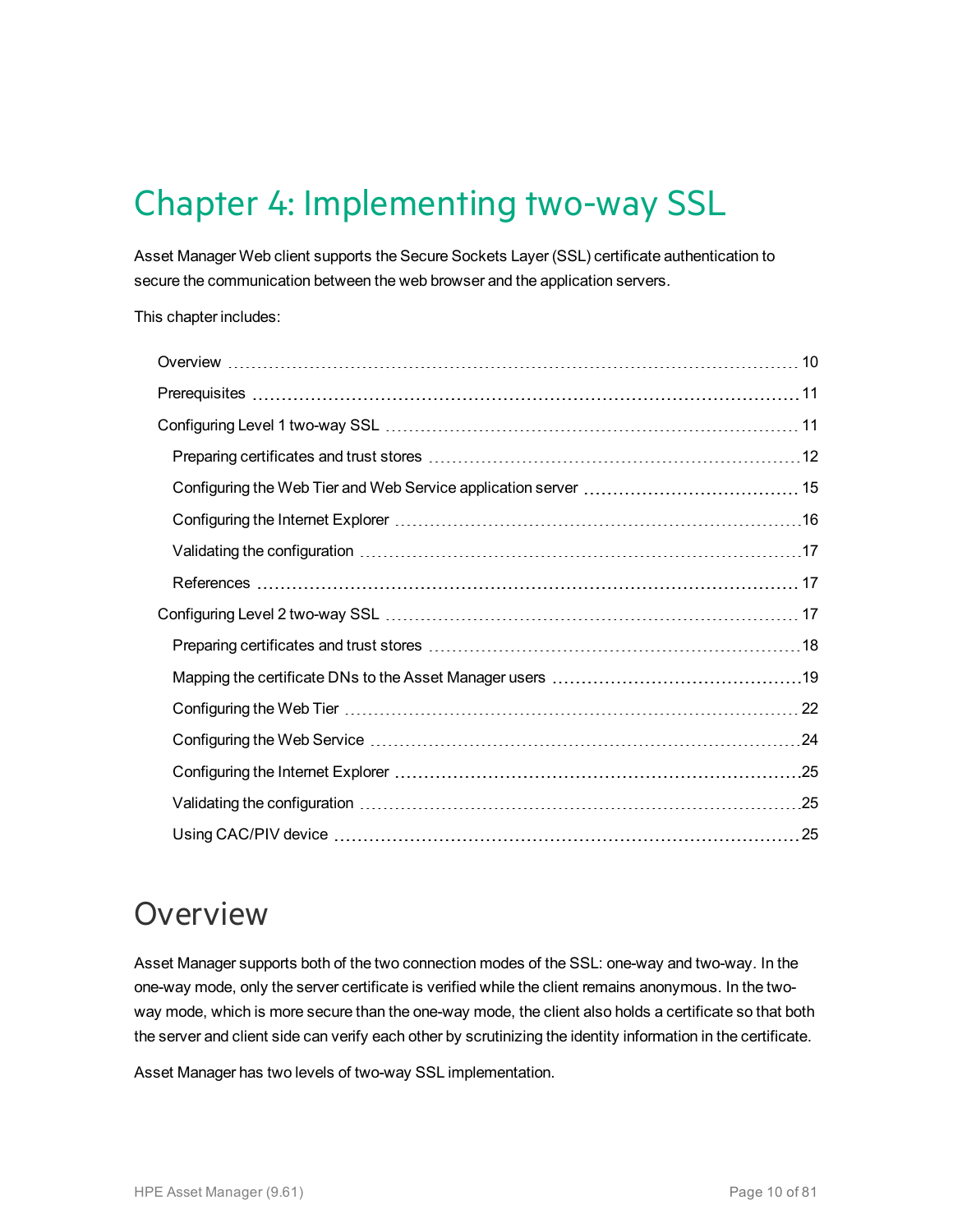- Level 1: in this level, the end user needs to provide both the certificate and the account information (login name and password) to log in the Web client.
- Level 2: in this level, the end user only needs to provide the certificate to log in the Web client.

### <span id="page-10-0"></span>**Prerequisites**

The identity certificates used in the SSL authentication can be either signed by the certificate creator or by a third-party certificate authority (CA). Before you start to configure the two-way SSL in your Asset Manager system, you have to decide whether you are going to sign your certificate by yourself or a third-party CA. If you choose the former, you have to generate your own CA key and use it to sign the identity certificates.

The following instructs how to generate your own CA key using OpenSSL key tool.

1. Create a private key **ca-key.pem**.

C:\OpenSSL\bin>openssl genrsa -out ca/ca-key.pem 1024

2. Create a certificate signing request (CSR) **ca-req.csr**.

C:\OpenSSL\bin>openssl req -sha256 -new -out ca/ca-req.csr -key ca/ca-key.pem ----- Country Name (2 letter code) [AU]:CountryName State or Province Name (full name) [Some-State]:StateName Locality Name (eg, city) []:CityName Organization Name (eg, company) [Internet Widgits Pty Ltd]:OrganizationName Organizational Unit Name (eg, section) []:UnitName Common Name (eg, YOUR name) []:Root Email Address []:ca@OrganizationName.com

3. C:\OpenSSL\bin>openssl x509 -req -sha256 -in ca/ca-req.csr -out ca/ca-cert.pem -signkey ca/ca-key.pem -days 3650

Use the private key **ca-key.pem** to sign the **ca-req.csr**.

4. Change the suffix of **ca-cert.pem** to **.crt** so that it can be exported to the Internet Explorer as the trusted root certificate.

## <span id="page-10-1"></span>Configuring Level 1 two-way SSL

This section includes:

Preparing [certificates](#page-11-0) and trust stores [12](#page-11-0)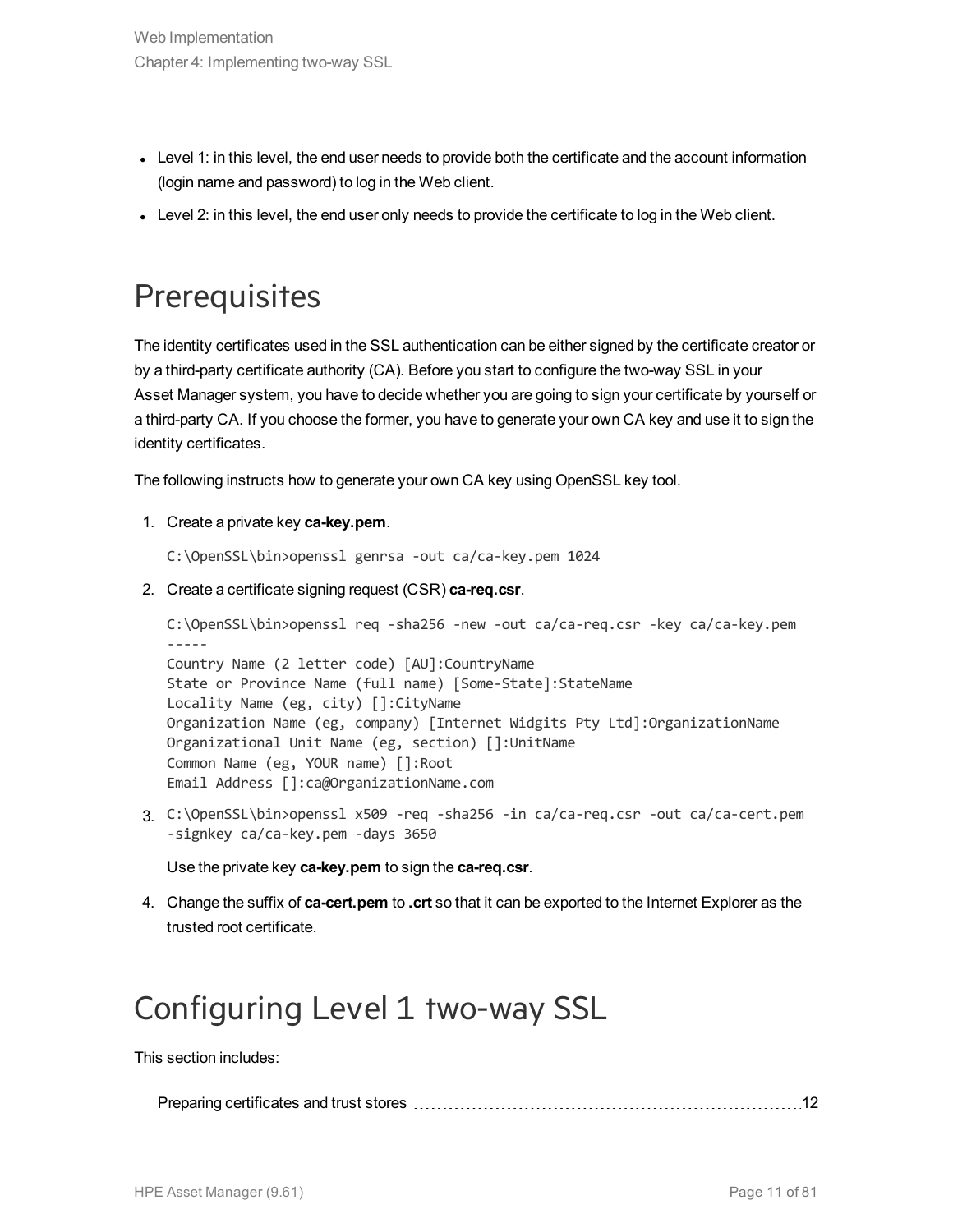### <span id="page-11-0"></span>Preparing certificates and trust stores

#### <span id="page-11-1"></span>Certificate for end users

The following uses an example (an end user named Gerald, Colombo) to instruct you how to generate a certificate for an end user.

#### 1. Create a private key **client-key.pem**.

C:\OpenSSL\bin>openssl genrsa -out client/client-key.pem 1024

2. Create a certificate signing request (CSR) **client-req.csr**.

```
C:\OpenSSL\bin>openssl req -sha256 -new -out client/client-req.csr -key
client/client-key.pem
-----
Country Name (2 letter code) [AU]:ca
State or Province Name (full name) [Some-State]:Ontario
Locality Name (eg, city) []:Toronto
Organization Name (eg, company) [Internet Widgits Pty Ltd]:HP
Organizational Unit Name (eg, section) []:Finance
Common Name (eg, YOUR name) []:GeraldColombo
Email Address []:Gerald.Colombo@hp.com
Please enter the following 'extra' attributes
to be sent with your certificate request
A challenge password []:123456
An optional company name []:Hewlett-Packard
```
3. If you choose the third-party CA to sign your key, send the CSR to the CA. Then you will receive the signed certficate from the CA.

If you choose to act as the CA by yourself, sign the **client-req.csr** using the CA keys generated before

```
C:\OpenSSL\bin>openssl x509 -req -sha256 -in client/client-req.csr -out
client/client-cert.pem -signkey client/client-key.pem -CA ca/ca-cert.pem -CAkey
ca/ca-key.pem -CAcreateserial -days 3650
```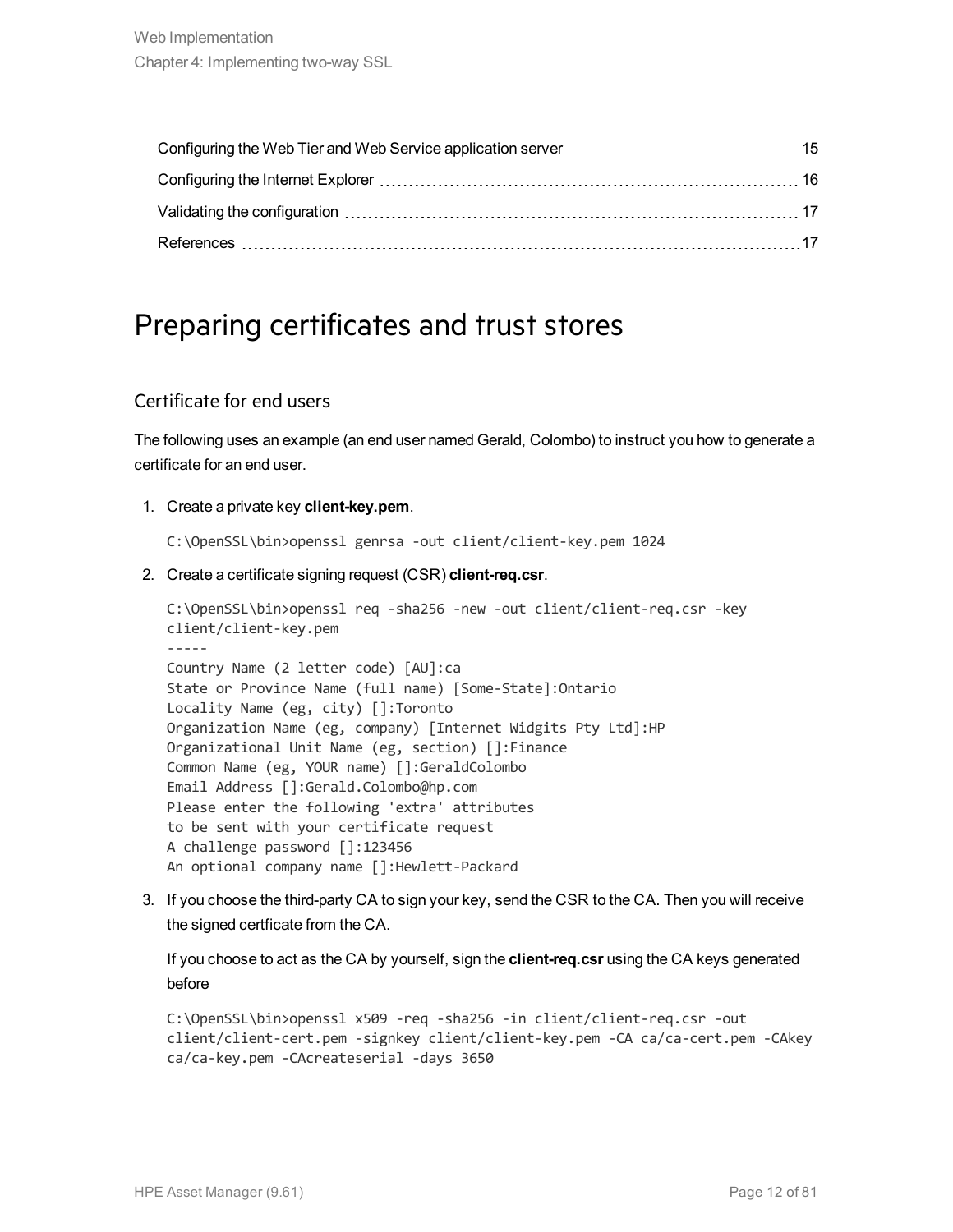Web Implementation Chapter 4: Implementing two-way SSL

4. Export the end user certficate **client-cert.pem** into PKCS #12 format **client.p12**.

```
C:\OpenSSL\bin>openssl pkcs12 -export -clcerts -in client/client-cert.pem -
inkey client/client-key.pem -out client/client.p12
Password: changeit
```
#### <span id="page-12-0"></span>Certificate for Web Tier application server

#### 1. Create a private key **webtier-key.pem**

C:\OpenSSL\bin>openssl genrsa -out webtier/webtier-key.pem 1024

#### 2. Create a certificate request **webtier-req.csr**.

C:\OpenSSL\bin>openssl req -sha256 -new -out webtier/webtier-req.csr -key webtier/webtier-key.pem ----- Country Name (2 letter code) [AU]:ca State or Province Name (full name) [Some-State]:Ontario Locality Name (eg, city) []:Toronto Organization Name (eg, company) [Internet Widgits Pty Ltd]:HP Organizational Unit Name (eg, section) []:Finance Common Name (eg, YOUR name) []: webtier Email Address []:webtier@hp.com Please enter the following 'extra' attributes to be sent with your certificate request A challenge password []:123456 An optional company name []:tsing

3. If you choose the third-party CA to sign your key, send the CSR to the CA. Then you will receive the signed certificate from the CA.

If you choose to act as the CA by yourself, sign the **webtier-req.csr** using the CA keys generated before.

C:\OpenSSL\bin>openssl x509 -req -sha256 -in webtier/webtier-req.csr -out webtier/webtier-cert.pem -signkey webtier/webtier-key.pem -CA ca/ca-cert.pem - CAkey ca/ca-key.pem -CAcreateserial -days 3650

4. Export the Web Tier certificate **webtier-cert.pem** into PKCS #12 format **webtier.p12**.

C:\OpenSSL\bin>openssl pkcs12 -export -clcerts -in webtier/webtier-cert.pem inkey webtier/webtier-key.pem -out webtier/webtier.p12 Password: changeit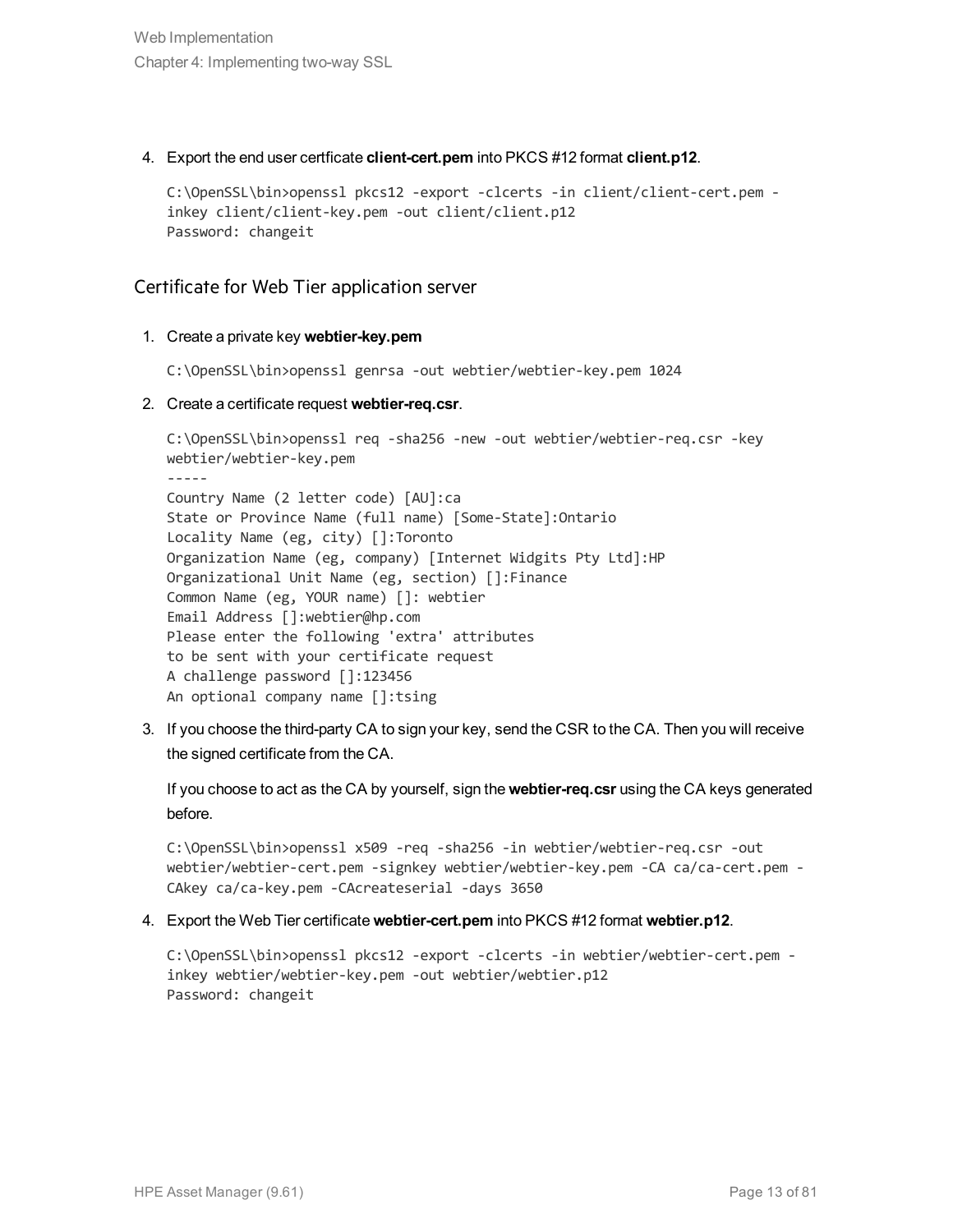#### <span id="page-13-0"></span>Certificate for Web Service application server

#### 1. Create a private key **webservice-key.pem**.

C:\OpenSSL\bin>openssl genrsa -out webservice/webservice-key.pem 1024

#### 2. Create a certificate request **webservice-req.csr**.

C:\OpenSSL\bin>openssl req -sha256 -new -out webservice/webservice-req.csr -key webservice/webservice-key.pem ----- Country Name (2 letter code) [AU]:ca State or Province Name (full name) [Some-State]:Ontario Locality Name (eg, city) []:Toronto Organization Name (eg, company) [Internet Widgits Pty Ltd]:HP Organizational Unit Name (eg, section) []:Finance Common Name (eg, YOUR name) []: webservice Email Address []: webservice@hp.com Please enter the following 'extra' attributes to be sent with your certificate request A challenge password []:123456 An optional company name []:tsing

3. If you choose the third-party CA to sign your key, send the CSR to the CA. Then you will receive the signed certificate from the CA.

If you choose to act as the CA by yourself, sign the **webservice-req.csr** using the CA keys generated before.

C:\OpenSSL\bin>openssl x509 -req -sha256 -in webservice/webservice-req.csr -out webservice/webservice-cert.pem -signkey webservice/webservice-key.pem -CA ca/ca-cert.pem -CAkey ca/ca-key.pem -CAcreateserial -days 3650

4. Export the Web Service certificate **webservice-cert.pem** into .p12 format **webservice.p12**

C:\OpenSSL\bin>openssl pkcs12 -export -clcerts -in webservice/webservicecert.pem -inkey webservice/webservice-key.pem -out webservice/webservice.p12 Password: changeit

#### <span id="page-13-1"></span>Trust store

A trust store is a repository for trusted certificates or keys. Tomcat currently operates with JKS, PKCS11 or PKCS12 format keystores. The JKS format is Java's standard "Java KeyStore" format, and is the format created by the keytool command-line utility which is included in the JDK.

• For the end user who accesses the Web client through Internet Explorer, there is no need to generate the trust store. Import the **ca-cert.crt** to the trusted root of Internet Explorer, then the Internet Explorer will recognize the certificates signed by the CA.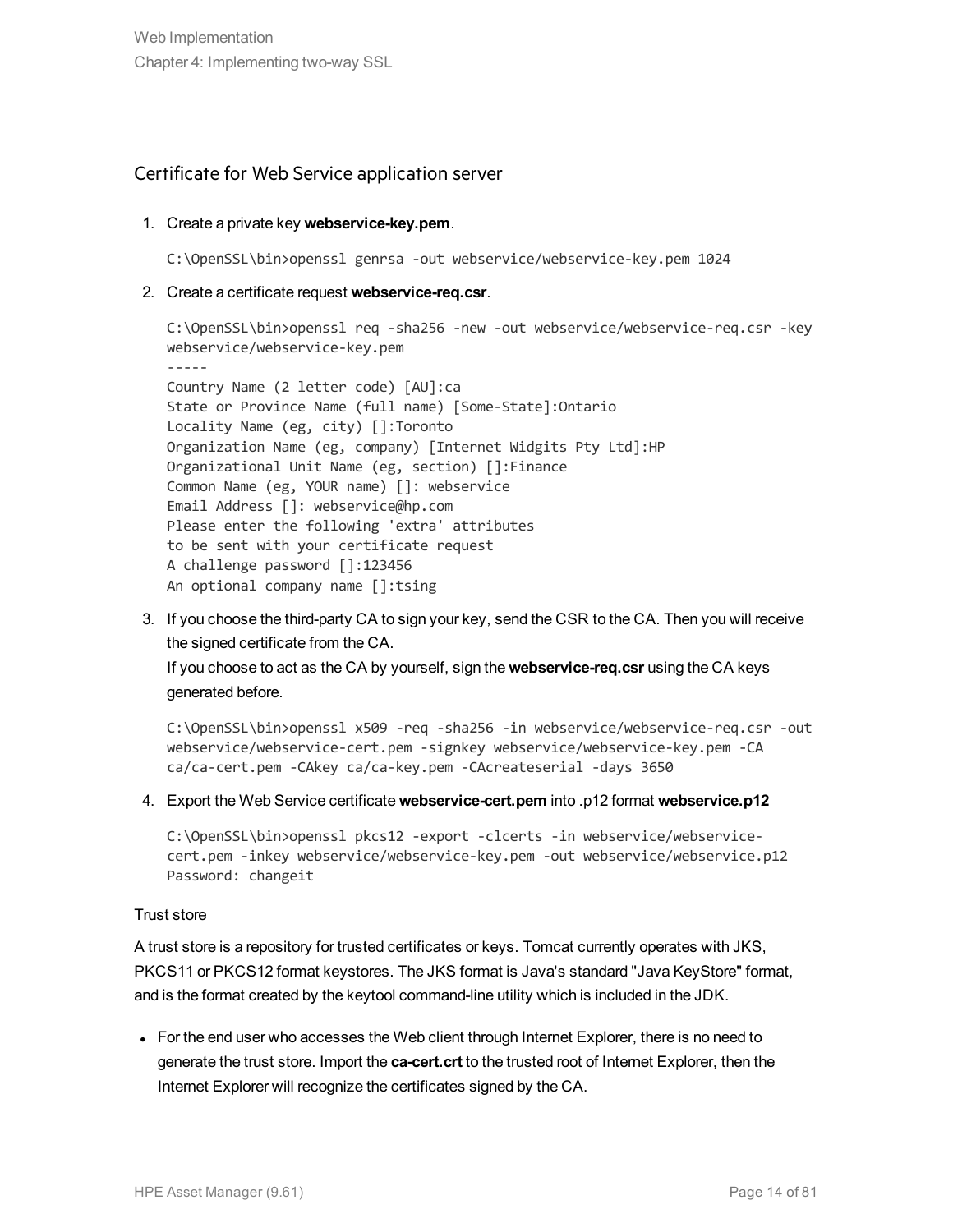- <sup>l</sup> For the Web Tier and Web Service, use the following command (where **C:\Java\jdk** is the <JDK installation folder>, you can replace it with the directory in your own environment.) to import the **cacert.pem** to the trust store, so that they can recognize all certificates issued by the CA.
	- a. Generate the trust store for Web Tier.

```
C:\Java\jdk\bin>keytool -keystore C:\jks\wt-truststore.jks -keypass 222222 -
storepass 222222 -alias ca -import -trustcacerts -file C:\ca\ca-cert.pem
```
b. Generate the trust store for Web Service.

```
C:\Java\jdk\bin>keytool -keystore C:\jks\ws-truststore.jks -keypass 222222 -
storepass 222222 -alias ca -import -trustcacerts -file C:\ca\ca-cert.pem
```
# <span id="page-14-0"></span>**Configuring the Web Tier and Web Service application server**

The following instructs how to configure your Web Tier and Web Service application server if they are deployed in seperate Tomcat instances.

- 1. Copy the **webtier.p12** and **wt-truststore.jks** file to your <Web Tier Tomcat instance installation folder>.
- 2. Add the following scripts into <Web Tier Tomcat instance installation folder>\conf\server.xml.

```
<Connector port="8443" protocol="HTTP/1.1" SSLEnabled="true"
               maxThreads="150" scheme="https" secure="true"
               clientAuth="true" sslProtocol="TLS"
               keystoreFile="<Web Tier Tomcat instance installation
folder>\webtier.p12" keystorePass="changeit" keystoreType="PKCS12"
               truststoreFile="<Web Tier Tomcat instance installation
folder>\wt-truststore.jks" truststorePass="222222" truststoreType="JKS"/>
```
- 3. Copy the **webservice.p12** and **ws-truststore.jks** file to your <Web Service Tomcat instance installation folder>.
- 4. Add the following scripts into <Web Service Tomcat instance installation folder>\conf\server.xml.

```
<Connector port="8442" protocol="HTTP/1.1" SSLEnabled="true"
               maxThreads="150" scheme="https" secure="true"
               clientAuth="true" sslProtocol="TLS"
               keystoreFile="<Web Service Tomcat instance installation
folder>\webservice.p12" keystorePass="changeit" keystoreType="PKCS12"
               truststoreFile="<Web Service Tomcat instance installation
folder>\ws-truststore.jks" truststorePass="222222" truststoreType="JKS"/>
```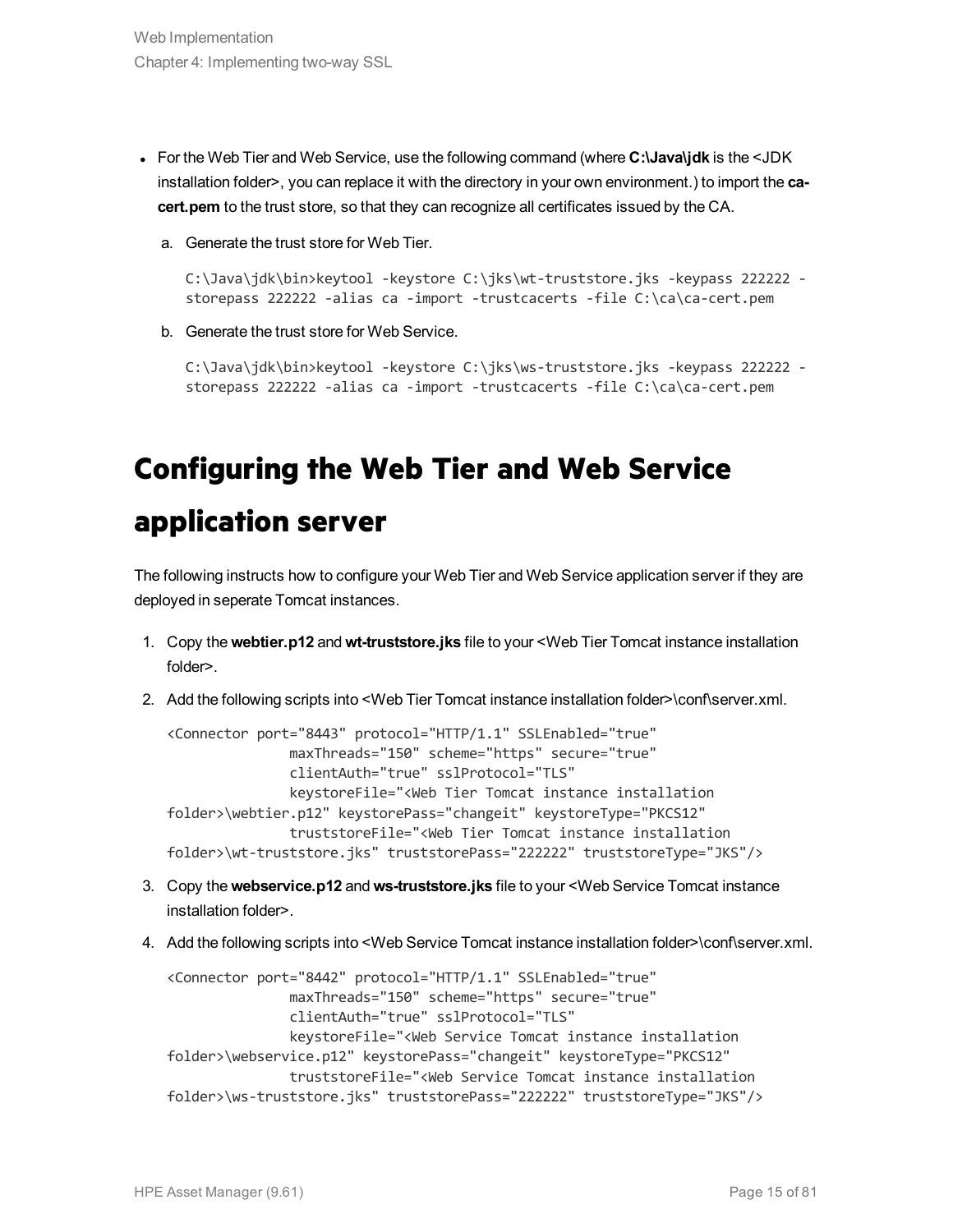**Note:** If your Web Tier and Web Service share the same Tomcat instance, you only need to generate one keystore and one truststore file, copy them to the shared Tomcat instance installation folder and configure the shared **server.xml** file correspondingly.

## <span id="page-15-0"></span>**Configuring the Internet Explorer**

You need to import the root certificate and client certificate into your Internet Explorer.

#### Import the root certificate

Internet Explorer maintains a list of trusted root certificates issued by the mainstream registered CAs. If your certificates are issued by these CAs, you do not need to import the root certificate.

However, if your CA is not included in the list or you are using the self-signed certificate, you need to import the public key of your CA into the list of Trusted Root Certification Authorities.

- 1. Select **Tools/ Internet Options** from Internet explorer.
- 2. Select the **Content** tab.
- 3. Click **Certificates**.
- 4. In the **Trusted Root Certification Authorities** tab, import the root certificate (the **ca-cert.crt** file if you followed this document to sign your own certificates ).

**Tip:** You do not always need to follow the foregoing steps to import the root certificate. Some certification authorities might prompt you whether you want to trust the certificates issued by them, you only need to follow the promptings and then the root certificate is automatically added to the list of Trusted Root Certification Authorities.

#### Import the client certificate

- 1. Select **Tools/ Internet Options** from Internet explorer.
- 2. Select the **Content** tab.
- 3. Click **Certificates**.
- 4. In the **Personal** tab, import the client certificate **client.p12**.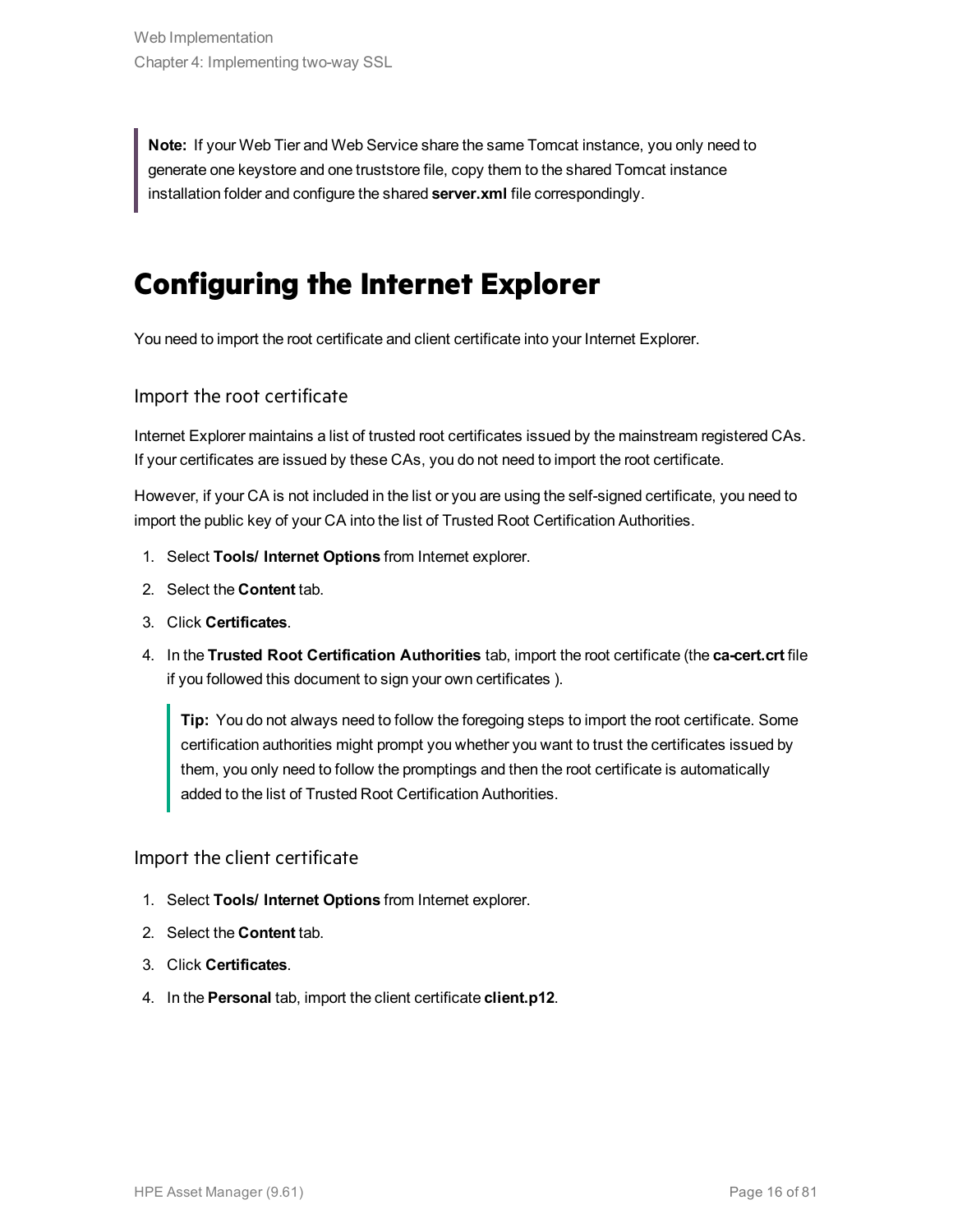## <span id="page-16-0"></span>**Validating the configuration**

After you have finished the configuration, any page of Asset Manager Web client can be requested over a secure socket by prefixing the address with **https:** instead of **http:**. Launch your Web client by accessing **https://<IP of your Web Tier application server>:8443/AssetManager**, note that there is a lock icon beside the address bar.

**Note:** If you have enabled Level 1 two-way SSL and you are redirected to login page, you can simply leave the user name and password empty and click the **Log in** button to log in with client certificate.

### <span id="page-16-1"></span>**References**

|                                              | <b>Internet Explorer</b>                                                    | <b>Web Tier</b>                                                                      | <b>Web Service</b>                                                                      |
|----------------------------------------------|-----------------------------------------------------------------------------|--------------------------------------------------------------------------------------|-----------------------------------------------------------------------------------------|
| Certificates                                 | Client.p12                                                                  | Webtier.p12                                                                          | Webservice.p12                                                                          |
| Trust stores                                 | (Optional) Import the CA<br>public key (ca-cert.crt) to<br>the trusted root | wt-truststore.jks                                                                    | ws-truststore.jks                                                                       |
| Tomcat<br>instance<br>configuration<br>files | <b>NA</b>                                                                   | <web tier="" tomcat<br="">instance installation<br/>folder&gt;\conf\server.xml</web> | <web service="" tomcat<br="">instance installation<br/>folder&gt;\conf\server.xml</web> |

The following table lists a reference of the files used in the Level 1 two-way SSL configuration.

## <span id="page-16-2"></span>**Configuring Level 2 two-way SSL**

There are two phases of authentication in Level 2 two-way SSL. Phase one is the authentication between the end user and the Web Tier; Phase two is the authentication between the Web Tier and Web Service.

This section includes: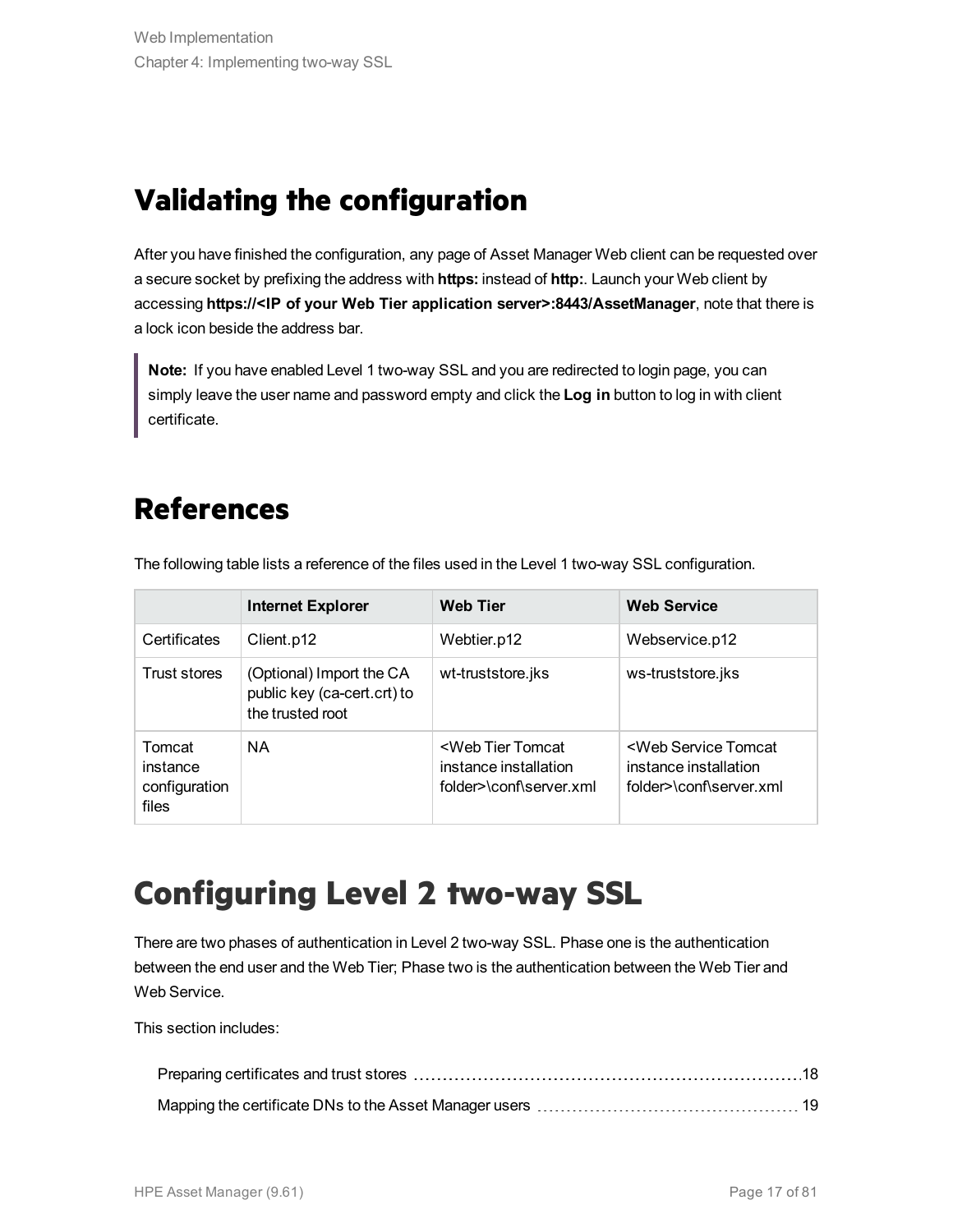### <span id="page-17-0"></span>**Preparing certificates and trust stores**

#### Certificate for end users

The certificate for the end user in Level 2 two-way SSL authentication is generated in the same way as that in the Level 1 two-way SSL authentication.

See ["Certificate](#page-11-1) for end users" on page 12.

#### Certificate for Web Tier application server

Web Tier holds two certificates which are used in the two phases of authentication respectively. One is for the end user to recognize the Web Tier, and the other is for the Web Service to verify its identity and allow its access. If you have more than one Web Tier application server, you have to generate two certificates for each of them.

#### **Certificate to prove identity to the end user**

This certificate is generated in the same way as the Web Tier certificate in Level 1 two-way SSL authentication.

See ["Certificate](#page-12-0) for Web Tier application server" on page 13.

#### **Certificate to prove identity to the Web Service**

Generate the certification using the following command:

keytool -genkey -v -alias tomcat -keyalg RSA -keystore "C:\apachetomcat\wtws.keystore" -dname "CN=webtierwebservice,OU=Finance,O=HP,L=Toronto,ST=Ontario,C=ca" -storepass password -keypass password

Where **C:\apache-tomcat** is the <Web Tier Tomcat instance installation folder>, you can replace it with the directiory in your own environment.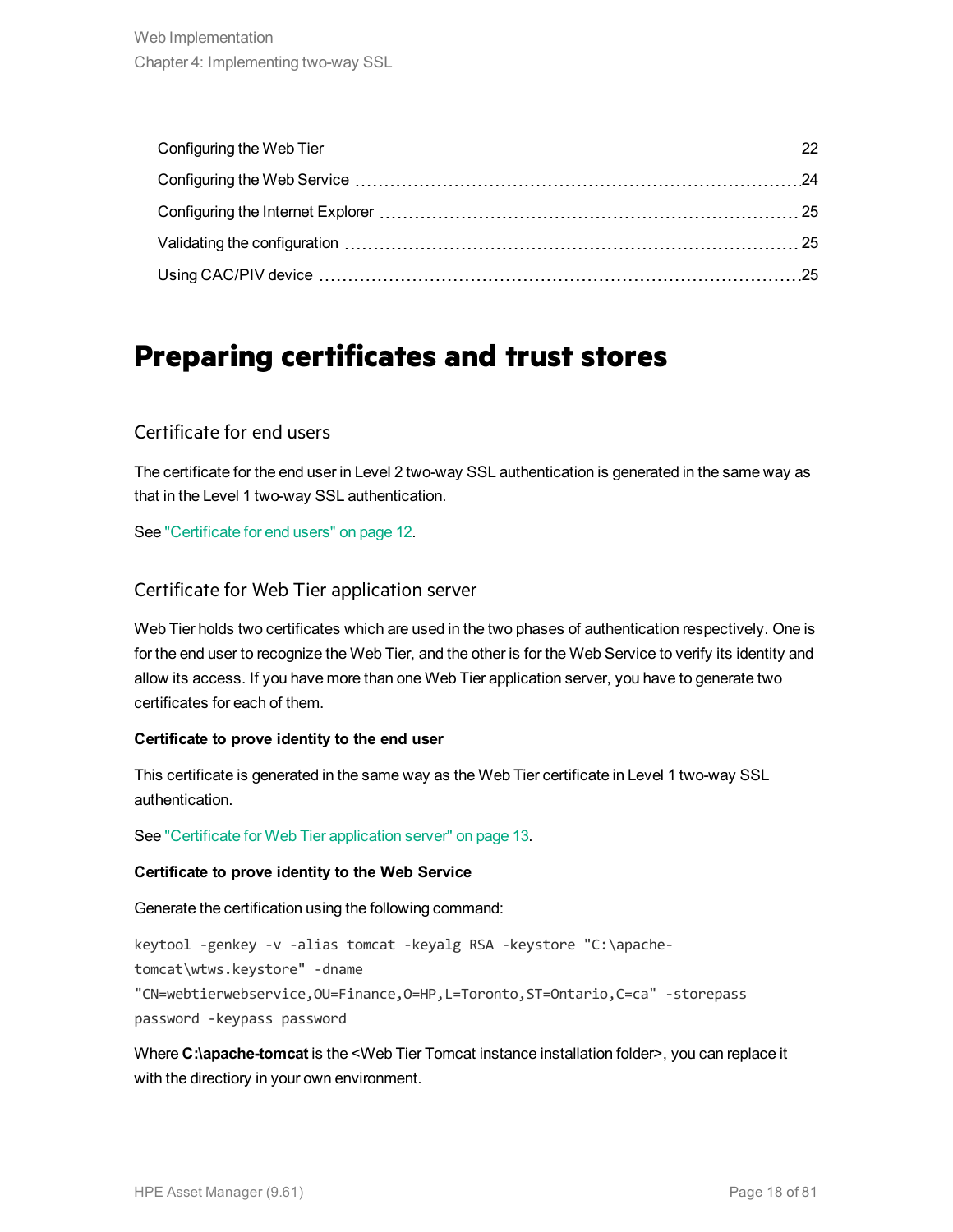#### Certificate for Web Service application server

This certificate is generated in the same way as the Web Service certificate in Level 1 two-way SSL authentication.

See ["Certificate](#page-13-0) for Web Service application server" on page 14.

#### Trust store

For the end user who accesses the Web client through Internet Explorer, there is no need to generate the trust store. Import the **ca-cert.crt** to the trusted root of Internet Explorer, then the Internet Explorer will recognize the certificates signed by the CA.

The trust stores for the Web Tier and Web Service are generated in the same way as those in the Level 1 two-way SSL authentication except that you have to import the **wtws.keystore** to the trust store of the Web Service **ws-truststore.jks**, so that Web Service can recognize the **wtws.keystore** certificate from Web Tier.

- 1. Refer to [Trust](#page-13-1) store to generate the **wt-truststore.jks** and **ws-truststore.jks**.
- 2. Import **wtws.keystore** to **ws-truststore.jks** using the following commands.

keytool -export -alias tomcat -file wtws.crt -keystore wtws.keystore keytool -import -alias wtws -file wtws.crt -keystore ws-truststore.jks

# <span id="page-18-0"></span>Mapping the certificate DNs to the Asset Manager

### users

To ensure that the end users can log in the Web client without entering their user name and password, you should map the certificate DNs to the Asset Manager users.

When end users attempt to log in, Asset Manager scans their certificate DNs and match them with the DN information stored in the database. If a matched DN information is found, then Asset Manager identifies the login user as the matched user in the database and allows the login.

By default, the DN information is stored in the **Ldap DN** field on the Employees and departments table (amEmplDept). You can specify other fields to contain the DN information.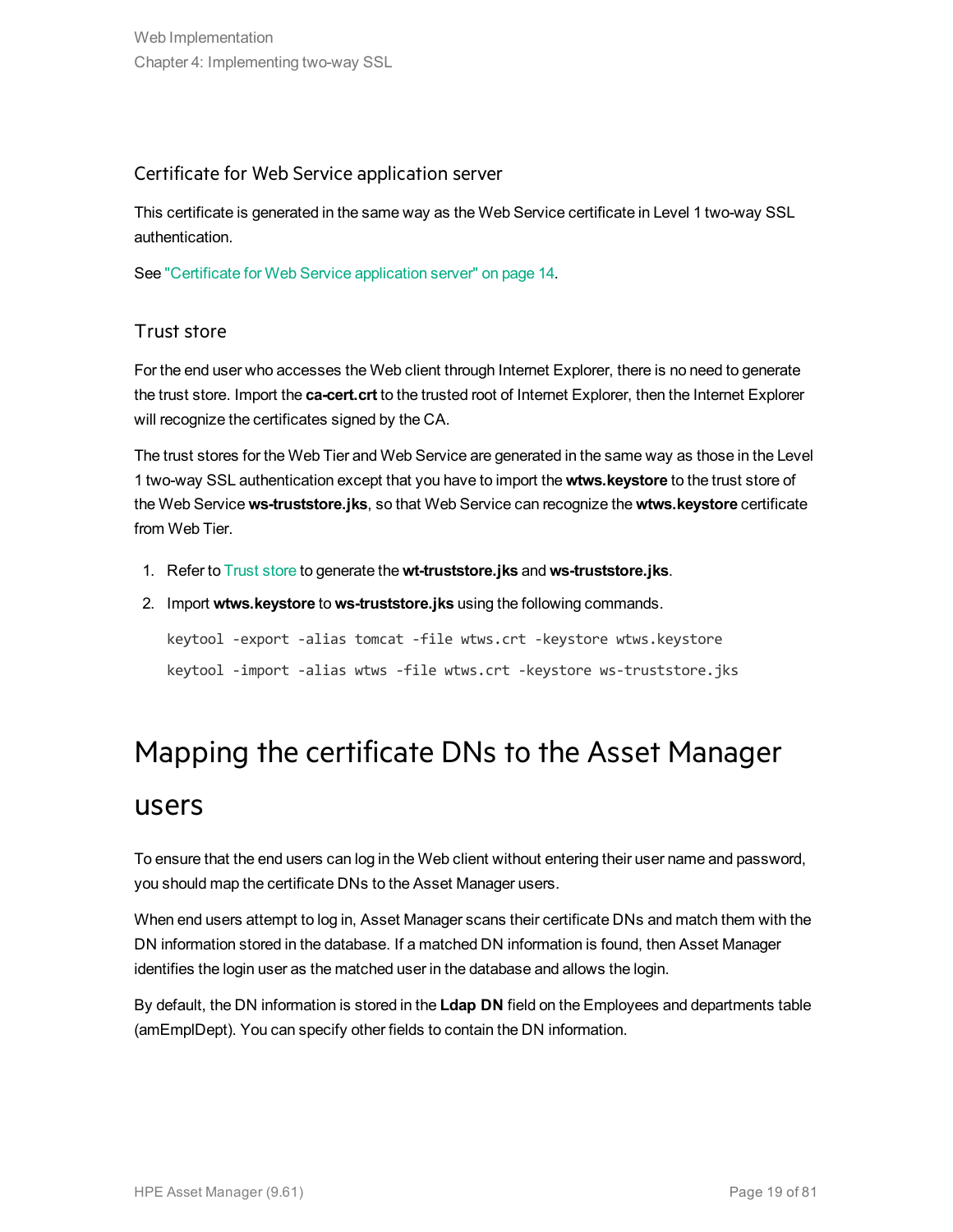- 1. Log in Asset Manager Windows Client as 'Admin'.
- 2. Select **Administration/ Database options** from the main menu.
- 3. Select the **HTTPS** section from the **Edit options** window.
- 4. Select **Field1** (for example) for the **Current value** property.

**Note:** If you leave the **Current value** property of the **HTTPS** section as default, you can either use the **sync\_dn.scn** scenario to automatically import the DNs from LDAP server to the Asset Manager database in batch or manually populate the DN for each Asset Manager user one by one.

#### Mapping the Web Tier certificate (webtier.p12) DN to an employee with

#### Administration rights

Choose an existing employee or create a new employee record in the employee list to act as the Web Tier role, and map the Web Tier certificate DN to this record. The employee recognized as the Web Tier should be entitled with the Administration rights. If you have more than one Web Tier application server, select or create several employee records and map them with each of the Web Tier DNs. The following takes the 'Admin' record as an example.

- 1. Log in Asset Manager Windows Client as 'Admin'.
- 2. Select **Organization management/ Organization/ Employees and departments** from the navigation bar.
- 3. Select the 'Admin' record and populate **Ldap DN** in the **Profile** tab with 'CN=webtierwebservice,OU=Finance,O=HP,L=Toronto,ST=Ontario,C=ca', which is the same with keystore in wtws.keystore.

**Note:** The **Ldap DN** value should be consistent with the information in the Web Tier certification that is used to prove its identity to Web Service. You need to increase the length of Field1 in the Application Design to make sure it can contain the long DN information.

#### Mapping the end user certificate (client.p12) DNs to corresponding employees

• Manual mapping

For each end user, map the certificate DN to the corresponding employee record. The following takes the 'Gerald Colombo' record as an example.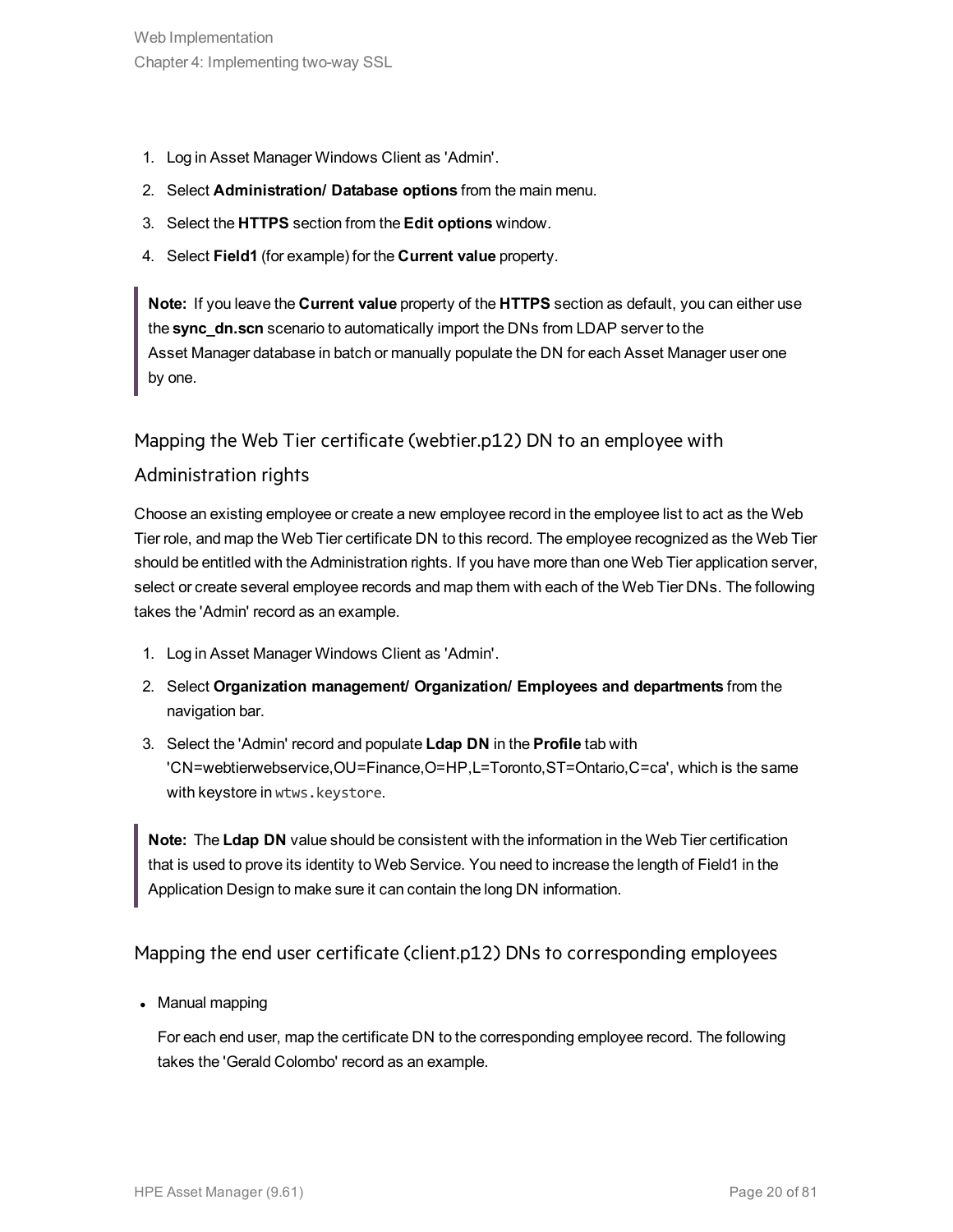- a. Log in Asset Manager Windows Client as 'Admin'.
- b. Select **Organization management/ Organization/ Employees** from the navigation bar.
- c. Select the Gerald Colombo record and populate **Ldap DN** in the **Profile** tab with 'EMAILADDRESS=Gerald.Colombo@hp.com, CN=GeraldColombo, OU=Finance, O=HP, L=Toronto, ST=Ontario, C=ca'.
- **.** Using the **sync\_dn.scn** scenario
	- <sup>o</sup> Rules

The **sync\_dn.scn** scenario first imports the department DNs then the user DNs. It applies the following rules when reconciling the DNs from the LDAP server to the Asset Manager users.

- Departments
	- <sup>l</sup> **Rule 1**: the **Ldap DN** is the reconciliation key.

If a record with the same **Ldap DN** is found in the amEmplDept table, update this record. Otherwise, turn to **Rule 2**.

- <sup>l</sup> **Rule 2**: the **Name** and the link **Parent** are combined as the reconciliation key. The **Name** and **Parent** are extracted from the 'OU' (Organizational Unit Name) and 'O' (Organization Name) property of the DN respectively. The **Parent** link is reconciled based on its **Ldap DN**. If the **Ldap DN** of the **Parent** is null, the **lParentId** is set to 0, indicating that the department has no parent. Otherwise, the parent is reconciled using **Rule 1** and **Rule 2** iteratively until the department has no parent.
- Employees
	- <sup>l</sup> **Rule 1**: the **Ldap DN** is the reconciliation key. **Rule 1** of Employees reconciliation is the same as that of the Department reconciliation.
	- **Rule 2**: the **Name** and the link **Parent** are combined as the reconciliation key. The **Name** and **Parent** are extracted from the 'CN' (Common Name) and 'OU' (Organizational Unit Name) property of the DN respectively. The **Parent** link is reconciled based on its **Ldap DN**. Because the Department has been imported before, each employee should have a **Parent** link. Therefore, the **Parent** link can be reconciled successfully.
- <sup>o</sup> Process
	- i. Start the HPE Connect-It scenario builder.
	- ii. Open the **sync\_dn.scn** scenario, which is located in the **/scenario/ldap/ldapam<Asset Manager version number >/** sub-folder of the HPE Connect-It installation folder.
	- iii. Configure the LDAP connector.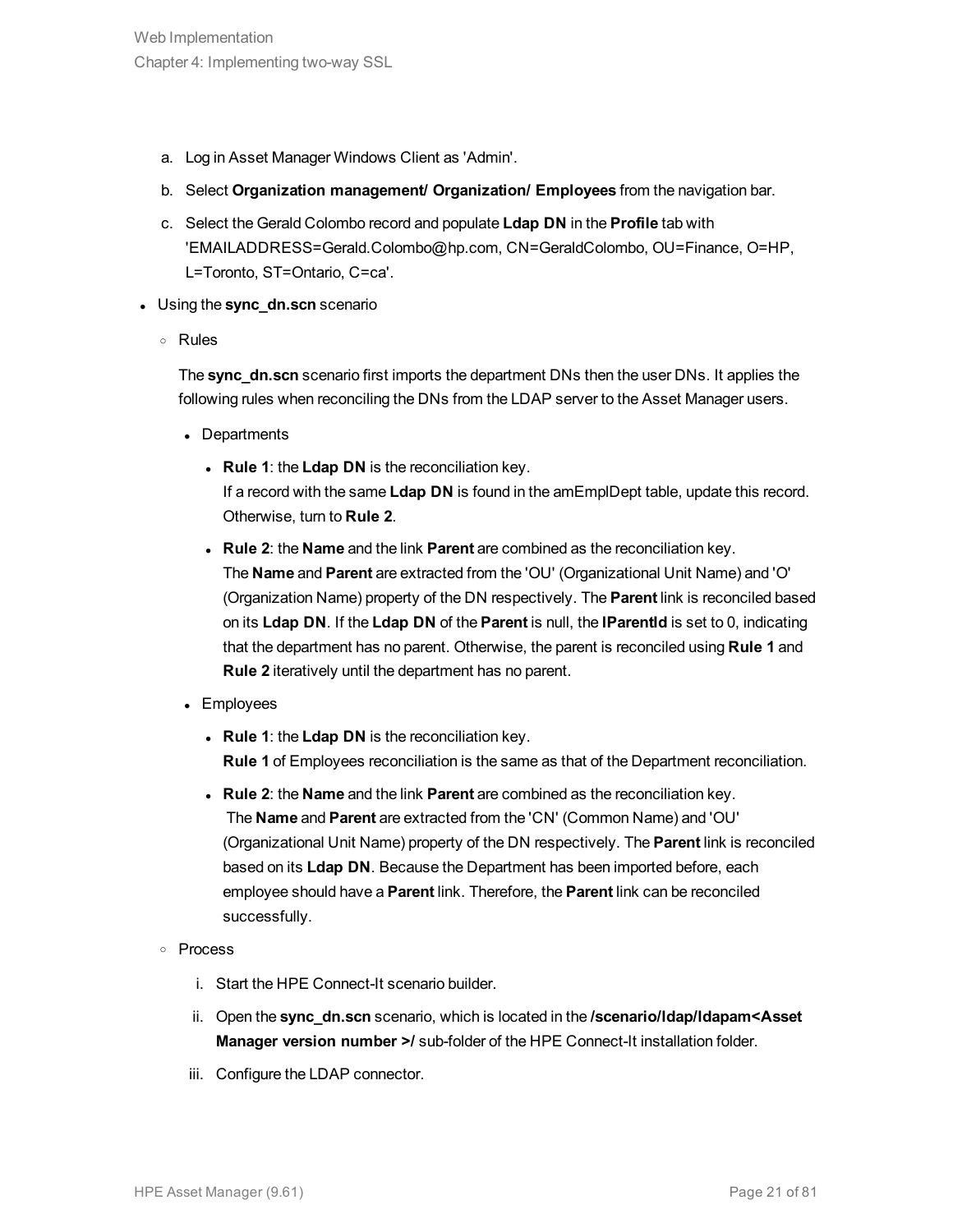- iv. Configure the Asset Manager connector.
- v. Launch the scenario.

### <span id="page-21-0"></span>Configuring the Web Tier

1. Specify the location of the certificate that Web Tier uses to prove its identity to the Web Service **wtws.keystore** and the location of the Web Tier trust store **wt-truststore.jks** by adding the following scripts in the <Web Tier Tomcat instance installation folder>\bin\catalina.bat.

```
set JAVA_OPTS=%JAVA_OPTS%
-Djavax.net.ssl.keyStore=C:\apache-tomcat\wtws.keystore
-Djavax.net.ssl.keyStorePassword=password
-Djavax.net.ssl.trustStore=C:\apache-tomcat\wt-truststore.jks
-Djavax.net.ssl.trustStorePassword=222222
```
2. Modify the Web service url and Rest Web service url in **<Web Tier Tomcat instance installation folder>\webapps\AssetManager\WEB-INF\web.xml** so that Web Tier will need certificate authentication when accessing the Web service through this url. Modify the Replace the value of Web service url and Rest Web service url as follows:

```
<env-entry>
<description>Web service url</description>
<env-entry-name>WebService.EndPoint.SOAP</env-entry-name>
<env-entry-type>java.lang.String</env-entry-type>
<env-entry-value>https://webservice:8442/AssetManagerWebService/services</env-
entry-value>
</env-entry>
<env-entry>
<description>Rest Web service url</description>
<env-entry-name>WebService.EndPoint.REST</env-entry-name>
<env-entry-type>java.lang.String</env-entry-type>
<env-entry-value>https://webservice:8442/AssetManagerWebService/rest</env-
entry-value>
</env-entry>
  <env-entry>
<description>Rest Web service url</description>
<env-entry-name>WebService.EndPoint.RS</env-entry-name>
<env-entry-type>java.lang.String</env-entry-type>
<env-entry-value>https://webservice:8442/AssetManagerWebService/rs</env-entry-
value>
  </env-entry>
```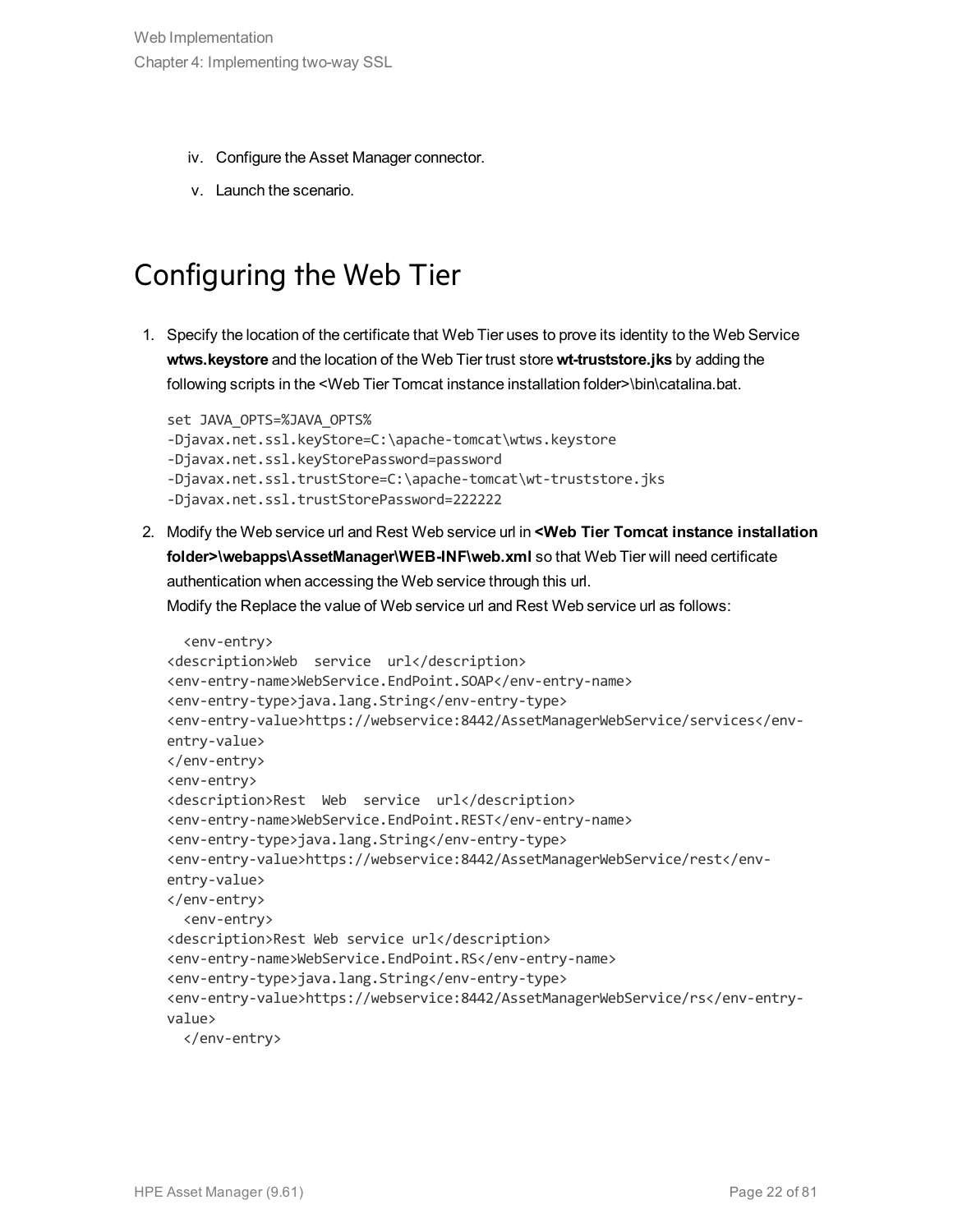3. Add the 'acwc:x509ProcessingFilter' value to the filterInvocationDefinitionSource property (located in **<Web Tier Tomcat instance installation folder>\webapps\AssetManager\WEB-INF\classes\application-context.xml**).

```
<bean id="acwc:filterChainProxy"
class="org.acegisecurity.util.FilterChainProxy">
    <property name="filterInvocationDefinitionSource">
      <value>
       CONVERT_URL_TO_LOWERCASE_BEFORE_COMPARISON
       PATTERN_TYPE_APACHE_ANT
       /**=
acwc:ACSesssionSerializationFilter,acwc:httpSessionContextIntegrationFilter,acw
c:x509ProcessingFilter,acwc:preAuthenticationFilter,acwc:authenticationProcessi
ngFilter,acwc:ACPostAndInternalUrlFilter,acwc:filterSecurityInterceptor
     </value>
    </property>
  </bean>
```
**Note:** Make sure that acws:x509ProcessingFilter must be between acws:httpSessionContextIntegrationFilter and acwc:preAuthenticationFilter.

4. **Optional**: Add the acwc:filterChainProxy value to the filterInvocationDefinitionSource property if you want to force the end users to access the Web client only on the security socket (through the https prefixed url).

**Note:** You can also choose not to add this value, then users can access the Web client through both http and https prefixed urls.

- 5. Copy the **webtier.p12** and **wt-truststore.jks** file to your <Web Tier Tomcat instance installation folder>.
- 6. Modify the SSL parameters in **<Web Tier Tomcat instance installation folder>\conf\server.xml** as following:

<Connector port="8443" protocol="HTTP/1.1" SSLEnabled="true" maxThreads="150" scheme="https" secure="true" clientAuth="true" sslProtocol="TLS" keystoreFile="<Web Tier Tomcat instance installation folder>\webtier.p12" keystorePass="changeit" keystoreType="PKCS12" truststoreFile="<Web Tier Tomcat instance installation folder>\wt-truststore.jks" truststorePass="222222" truststoreType="JKS"/>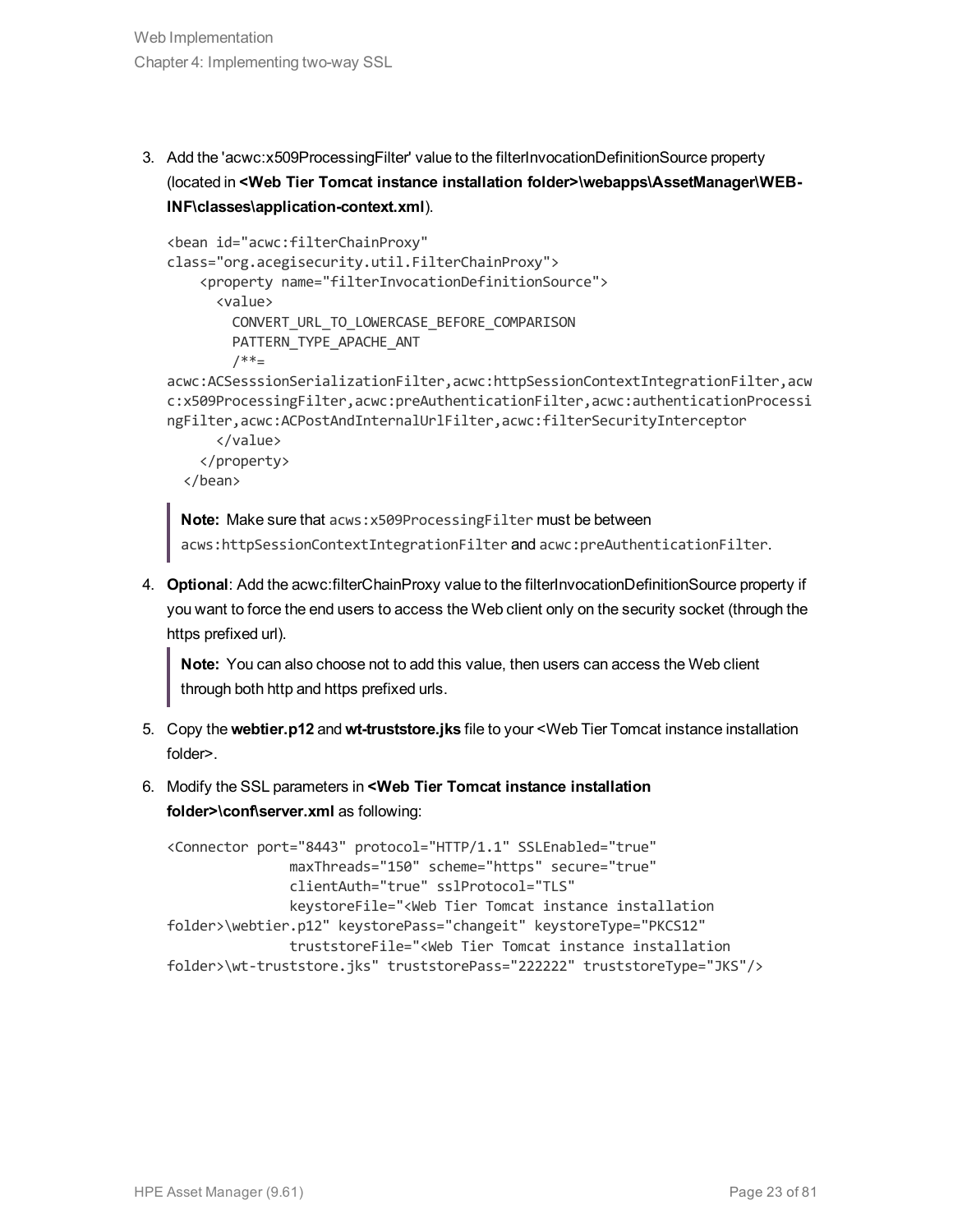## <span id="page-23-0"></span>Configuring the Web Service

1. Add an <env-entry> section in the **<Web Service Tomcat instance installation folder>\webapps\AssetManageWebSevicer\WEB-INF\web.xml**. This <env-entry> is to identify whether the request comes from Web Tier or other third-party applications. The value in the <env-entry-value> tag is the DN of the certificate that Web Tier uses to present its identity to Web Service **wtws.p12**. If you have more than one Web Tier application server, enter all of their DNs and separate them with semicolon.

```
<env-entry>
       <description>Whether the request comes from WebTier</description>
       <env-entry-name>Webtier.DN</env-entry-name>
       <env-entry-type>java.lang.String</env-entry-type>
       <env-entry-
value>CN=webtierwebservice,OU=Finance,O=HP,L=Toronto,ST=Ontario,C=ca</env-
entry-value>
     </env-entry>
```
2. Add the 'acws-x509ProcessingFilter' value to the filterInvocationDefinitionSource property (located in **<Web Service Tomcat instance installation folder>\webapps\AssetManagerWebService\WEB-INF\spring\application-context.xml**).

```
<bean id="acws-filterChainProxy"
class="org.acegisecurity.util.FilterChainProxy">
   <property name="filterInvocationDefinitionSource">
     <value>
       CONVERT_URL_TO_LOWERCASE_BEFORE_COMPARISON
       PATTERN_TYPE_APACHE_ANT
       /**=acws-httpSessionContextIntegrationFilter,acws-
x509ProcessingFilter,acws-DNValidateFilter,acws-basicProcessingFilter,acws-
ExceptionTranslationFilter,acws-FilterSecurityInterceptor
     </value>
   </property>
</bean>
```
**Note:** Make sure that acws-x509ProcessingFilter must be between acwshttpSessionContextIntegrationFilter and acws-DNValidateFilter.

3. **Optional**: Add the acws-filterChainProxy value to the filterInvocationDefinitionSource property if you want to force the end users to access the Web client only on the security socket (through the https prefixed url).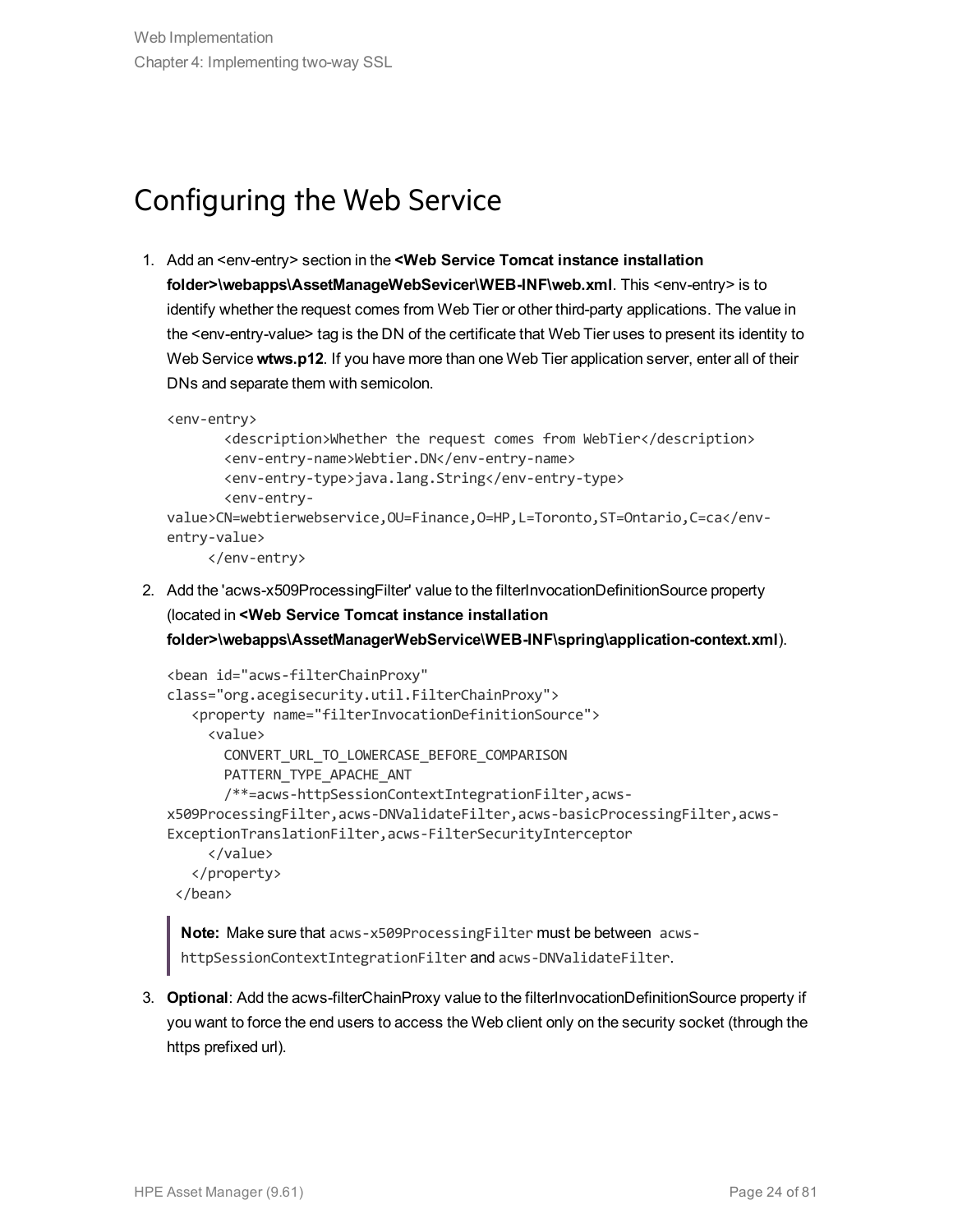**Note:** You can also choose not to add this value, then users can access the Web client through both http and https prefixed urls.

- 4. Copy the **webservice.p12** and **ws-truststore.jks** file to your <Web Service Tomcat instance installation folder>.
- 5. Add the following scripts into <Web Service Tomcat instance installation folder>\conf\server.xml.

```
<Connector port="8442" protocol="HTTP/1.1" SSLEnabled="true"
               maxThreads="150" scheme="https" secure="true"
               clientAuth="true" sslProtocol="TLS"
               keystoreFile="<Web Service Tomcat instance installation
folder>\webservice.p12" keystorePass="changeit" keystoreType="PKCS12"
               truststoreFile="<Web Service Tomcat instance installation
folder>\ws-truststore.jks" truststorePass="222222" truststoreType="JKS"/>
```
### <span id="page-24-0"></span>Configuring the Internet Explorer

<span id="page-24-1"></span>See ["Configuring](#page-15-0) the Internet Explorer" on page 16 to configure the Internet Explorer.

### **Validating the configuration**

Startup Tomcat and launch your Web client by accessing **https://<IP of your Web Tier application server>:8443/AssetManager** in Internet Explorer. Then, you can log in as Gerald, Colombo without entering the username and the password.

### <span id="page-24-2"></span>Using CAC/PIV device

CAC/PIV devices are often used in a mutual authentication.

You do not need to import the client and ca (optional) certificates manually to Internet Explorer. Instead, with a proper smart card reader such as ActivClient of ActivIdentity software, Internet Explorer will read your CAC/PIV device for client certificate and you only need to enter the SmartCard password.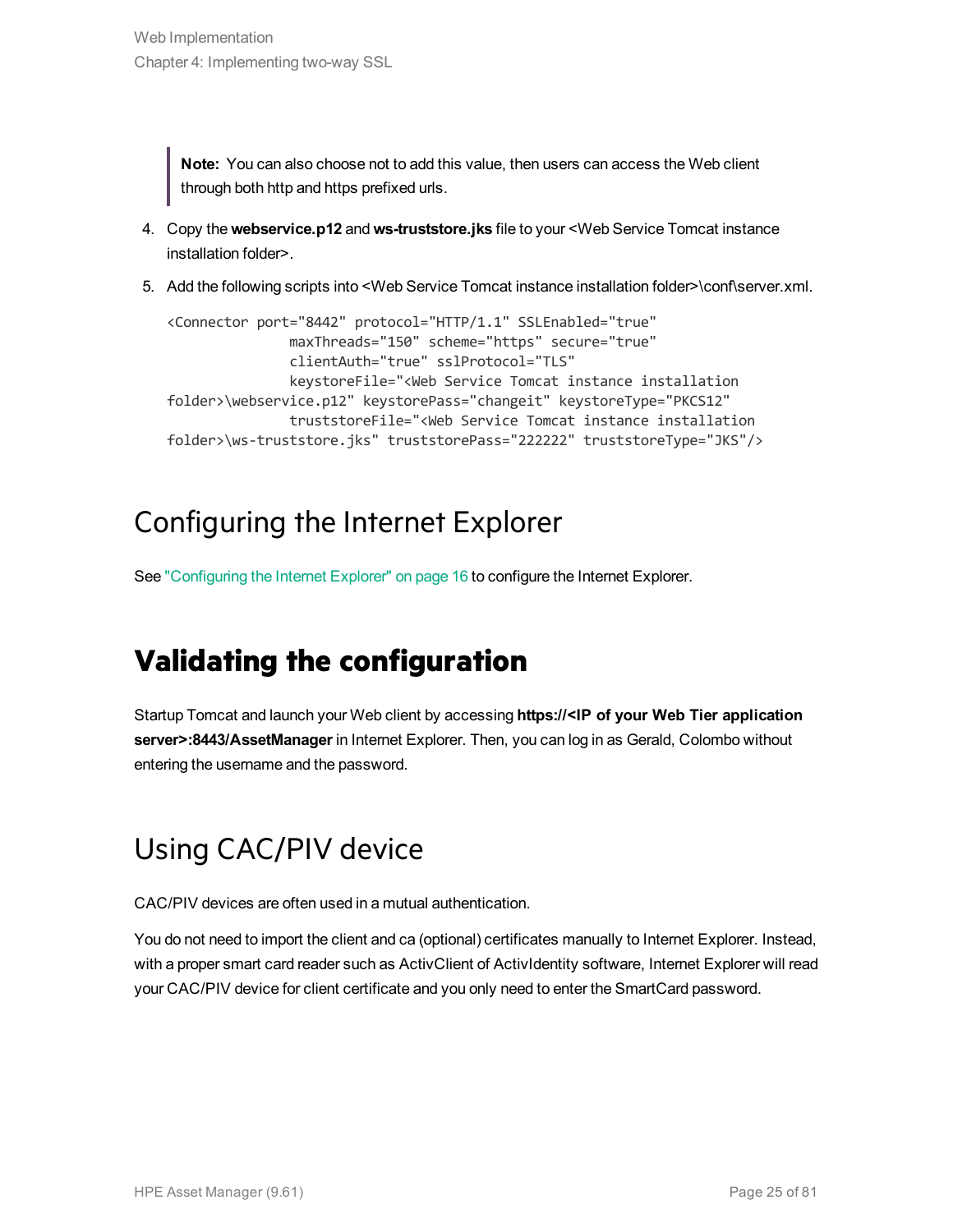# <span id="page-25-0"></span>Chapter 5: Customizing Asset Manager Web

Web client customization is fully described in the **Tailoring** guide, part **Customizing Web clients**.

In this part of the **Tailoring** guide, you will learn how to:

- Modify the Web client's default behavior
- Use business home pages
- Aggregate Asset Manager Web and HPE Service Manager Web menus

Tasks you need to do once the database has been customized are described in the **Tailoring** guide, part **Customizing the database**, chapter **Development best practices**, section **Tag the Web services**.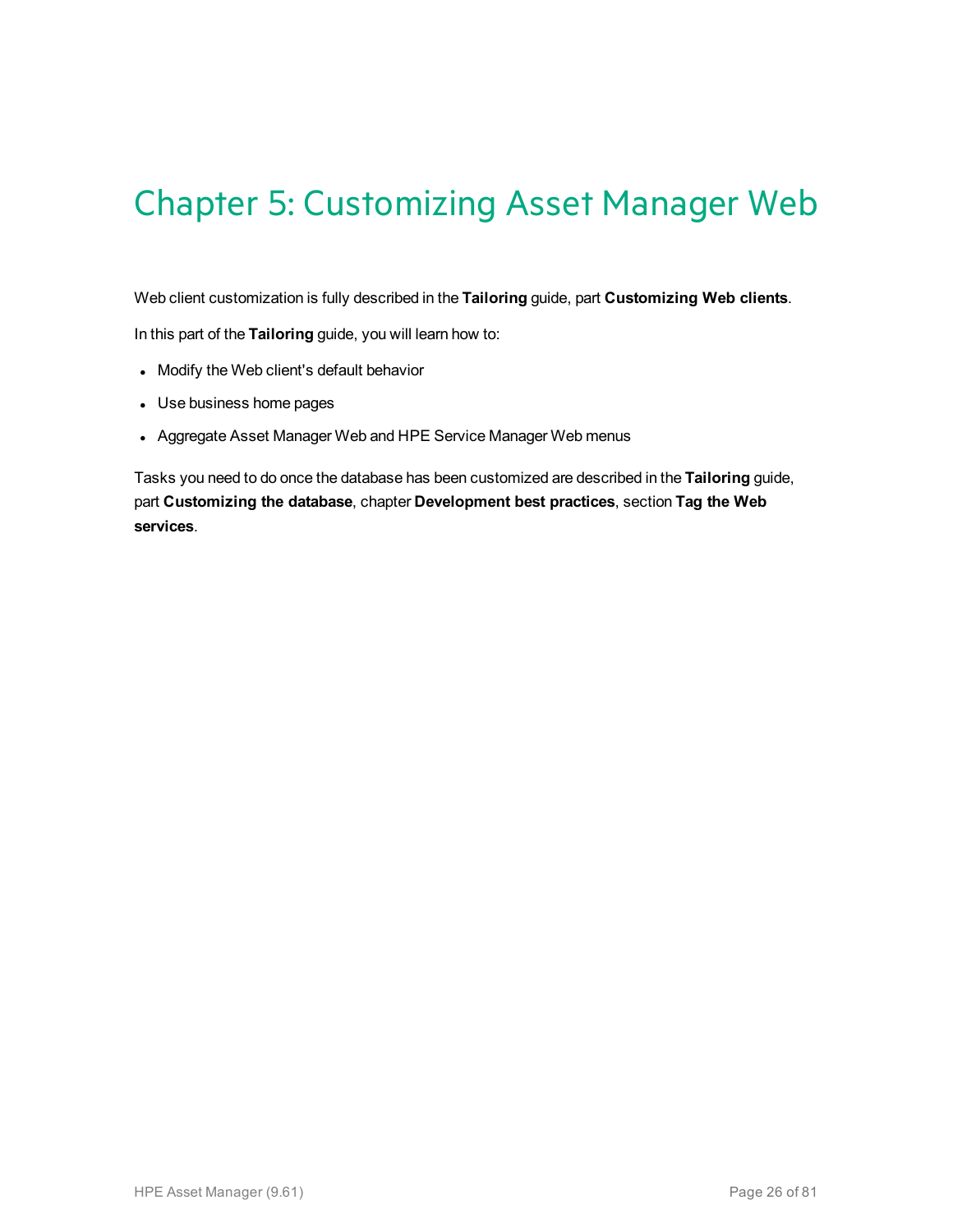# <span id="page-26-0"></span>Chapter 6: Differences between the Windows client and the Web client

A user can access the Asset Manager database in different ways:

- Via the Windows client
- Via the Web client

This chapter describes the main differences that exist between both clients and includes:

## <span id="page-26-1"></span>**Overview**

For a standard user, working with Asset Manager consists mainly of managing information stored in the Asset Manager database.

In most cases, the database is stored on a server where it can be accessed by many users.

The Windows client and the Web client are components that allow users to access the Asset Manager database.

The main differences are presented in the following table. More details are given further in the guide.

|                               | <b>Windows client</b>      | Web client                                                                                                 |
|-------------------------------|----------------------------|------------------------------------------------------------------------------------------------------------|
| <b>Supported</b><br>platforms | Windows                    | Platforms listed in the Asset Manager Support Matrix                                                       |
| <b>Installation</b>           | User's workstation         | Any Internet browser listed in the Asset Manager<br>Support Matrix                                         |
| Available<br>functions        | All available<br>functions | Some functions are not available.<br>More functions will be added to the Web client in future<br>versions. |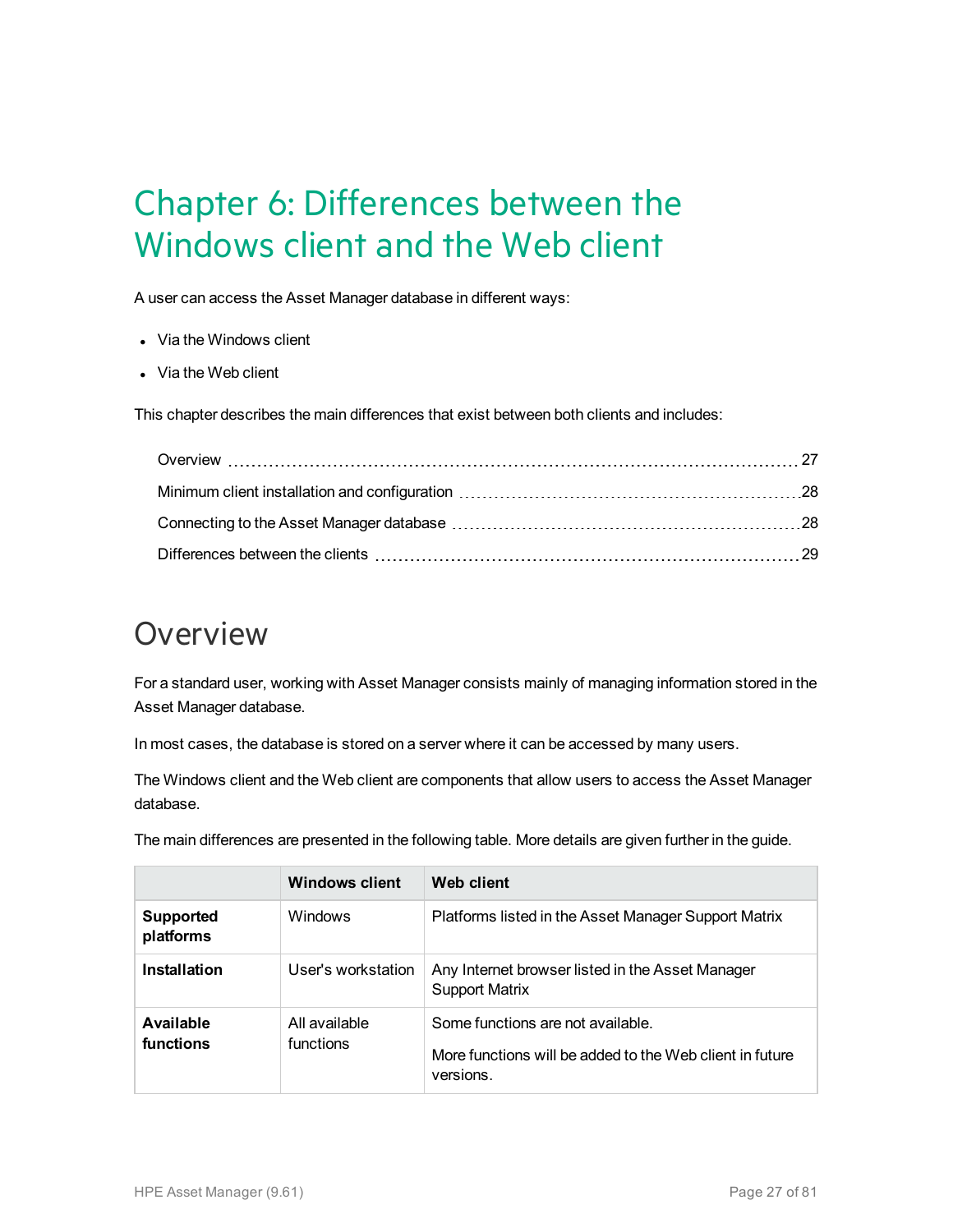|           | <b>Windows client</b>    | Web client                                 |
|-----------|--------------------------|--------------------------------------------|
| Interface | Traditional<br>interface | Interface similar to common Web interfaces |

## <span id="page-27-0"></span>Minimum client installation and configuration

• Windows client

On each client station:

- a. Install the Windows client.
- b. Start the Windows client (**Start/ Programs/ HPE/ Asset Manager 9.61 <language>/ Client** Windows menu).
- c. Create the connection to the database (**File/ Manage connections** menu).
- Web client

On each client station:

- a. Check that each station has one of the Internet browsers listed in the Asset Manager Support Matrix.
- b. Create a shortcut or bookmark that points to the desired language version of Asset Manager Web Tier.

## <span id="page-27-1"></span>Connecting to the Asset Manager database

• Windows client

To connect to the Asset Manager database:

a. Start the Windows client (**Start/ Programs/ HPE/ Asset Manager 9.61 <language>/ Client** Windows menu).

The **Connect to database** window is displayed.

- b. Enter information provided by your company's Asset Manager administrator in the fields.
- Web client

To connect to the Asset Manager database: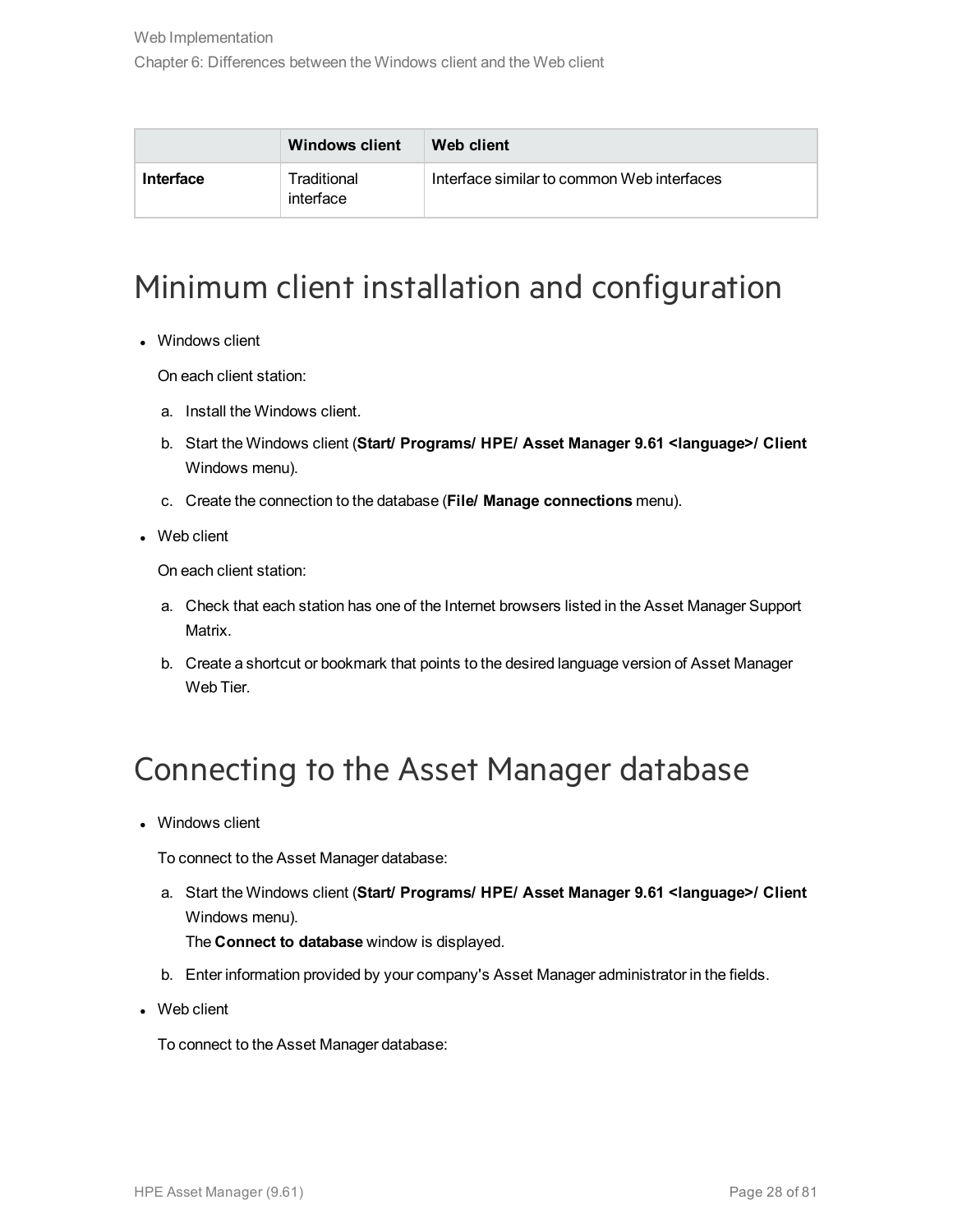- a. Start one of the Internet browsers listed in the Asset Manager Support Matrix.
- b. Connect to Asset Manager Web Tier via the URL provided by your company's Asset Manager administrator.

### <span id="page-28-0"></span>Differences between the clients

This section describes the differences between the Web client and the Windows client.

This list is subject to change in future versions of Asset Manager.

This section includes:

### <span id="page-28-1"></span>Graphical interface

Select the display language for multilingual objects

Examples: Menu entries, labels of fields and links, error messages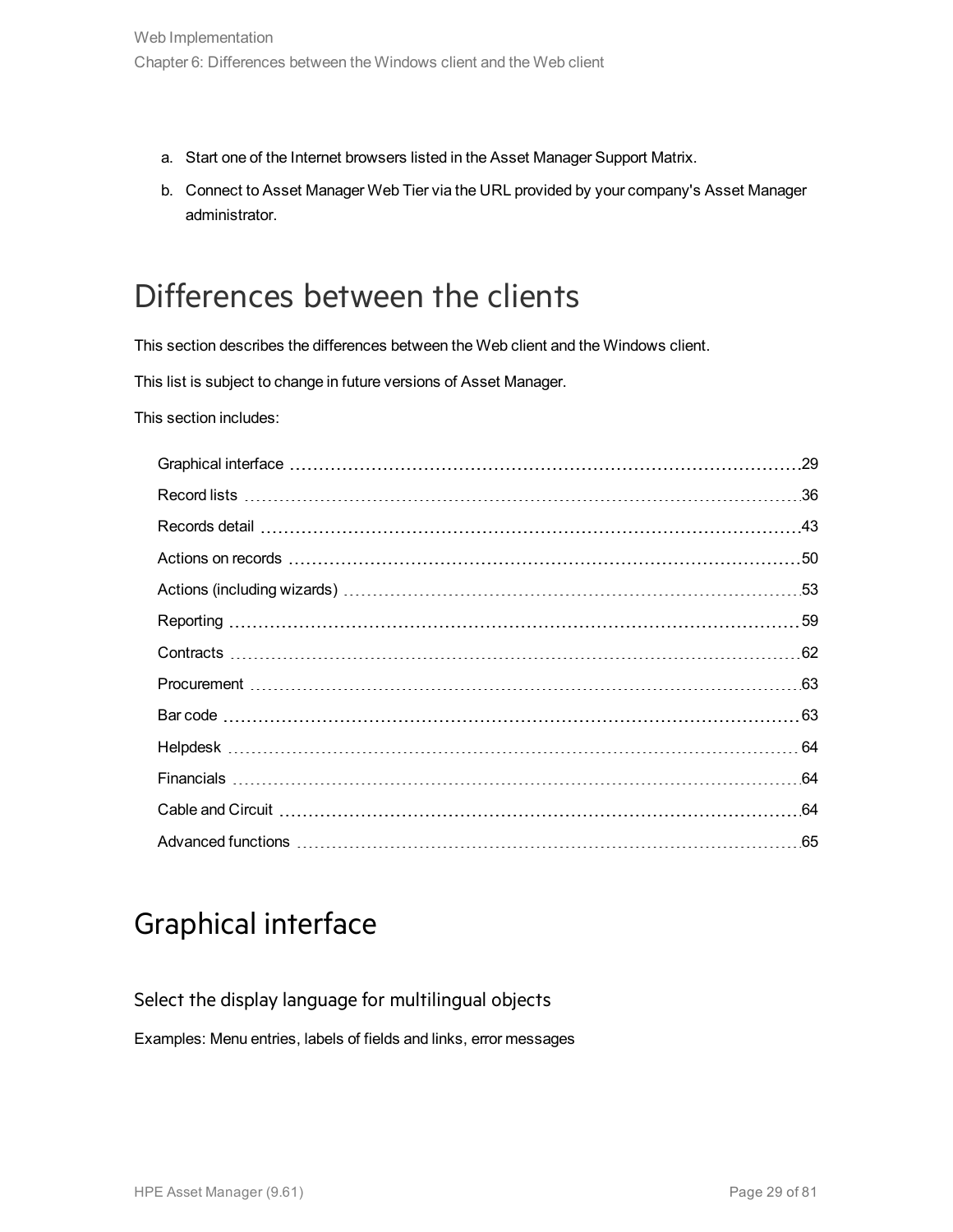- Windows client
	- a. Add the parameters for the desired language in the Asset Manager database via Asset Manager Application Designer.
	- b. Install the Asset Manager client in the desired language.
	- c. Start the Windows client of the desired language.
- $\bullet$  Web client
	- a. Add the parameters for the desired language in the Asset Manager database via Asset Manager Application Designer.
	- b. Install the desired language version of Asset Manager Web Tier and Asset Manager Web Service.
	- c. Start a supported Internet browser.
	- d. Connect to the desired language version of the Asset Manager Web Tier application.

**Note:** You will need to install an Asset Manager Web Tier / Asset Manager Web Service combination in each of the desired languages.

#### **Use shortcut menus**

• Windows client

When you right-click, a shortcut menu is displayed. Menu items on the shortcut menu depend on where the cursor is on the screen when you right-click.

For example, in a list, a **Tree view** shortcut menu is available.

• Web client

Shortcut menus are available in certain areas of the Web client, the menu items are equivalent to those drop-down lists that contain actions, filters and statistics which are valid for a given table or list.

#### Display multiple windows

• Windows client

You can display several windows in the Asset Manager workspace.

• Web client

Only one window at a time of the Asset Manager workspace can be displayed in the Internet browser.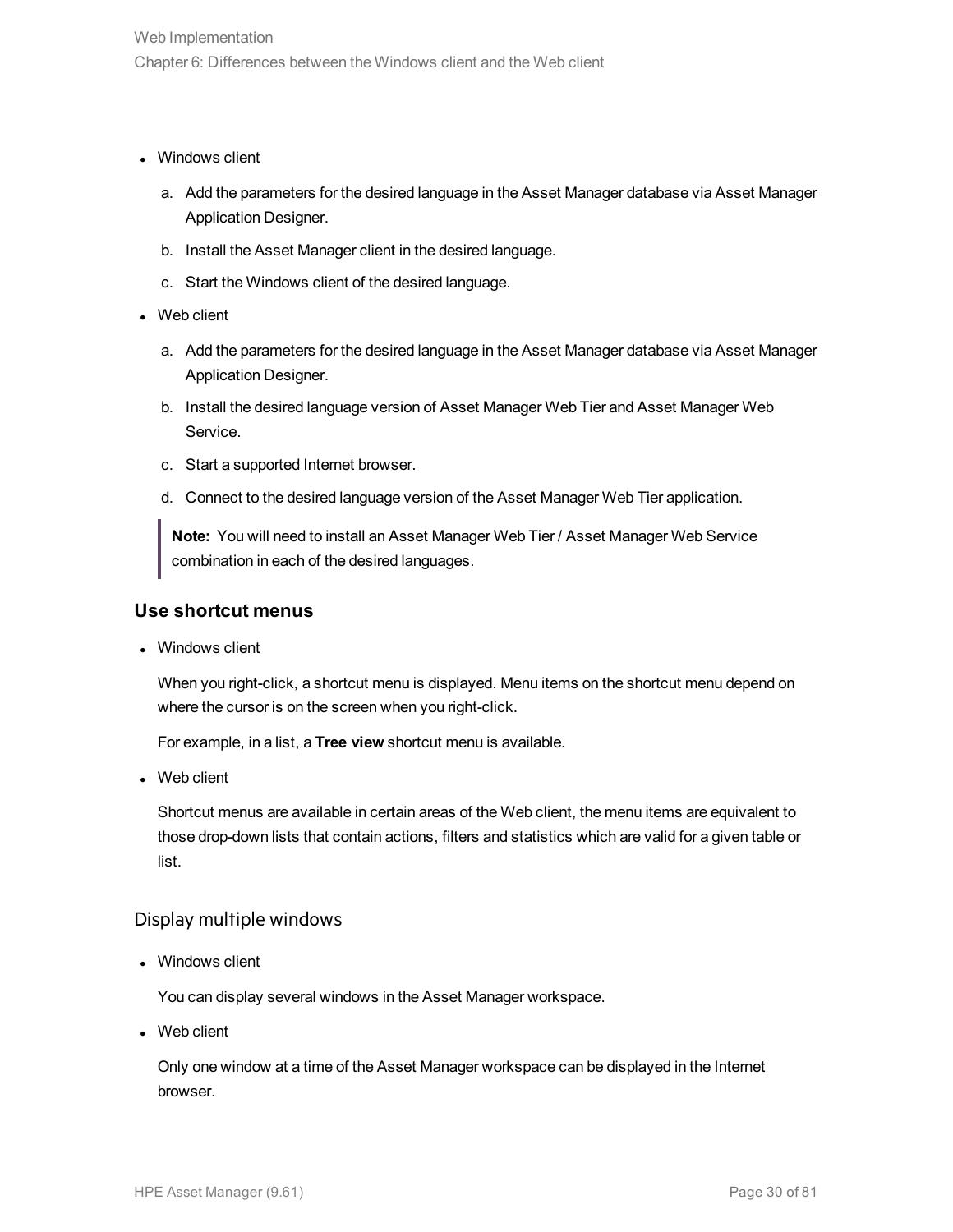### Define interface options

• Windows client

The **Edit/ Options** menu allows you to configure the behavior of the Windows client interface.

• Web client

You can modify some of the web client's display parameters.

See **Tailoring** guide, section **Customizing Web clients**, chapter **Modifying the Web client's default behavior**

#### Display a window

For example: Display the list and/or details for locations

• Windows client

Windows are displayed via menu items:

- <sup>o</sup> On the menu bar For example: **Organization management/ Locations** menu
- <sup>o</sup> On the toolbar. For example: The **Locations** icon
- <sup>o</sup> On the navigation bar For example: **Organization management/ Organization/ Locations**
- Web client

Windows are displayed by clicking the links on the navigation bar.

For example: **Organization management/ Organization/ Locations**

#### Use Internet browser buttons

Example using Microsoft Internet Explorer. **Back** and **Forward** buttons

• Windows client

This functionality is not available.

 $\bullet$  Web client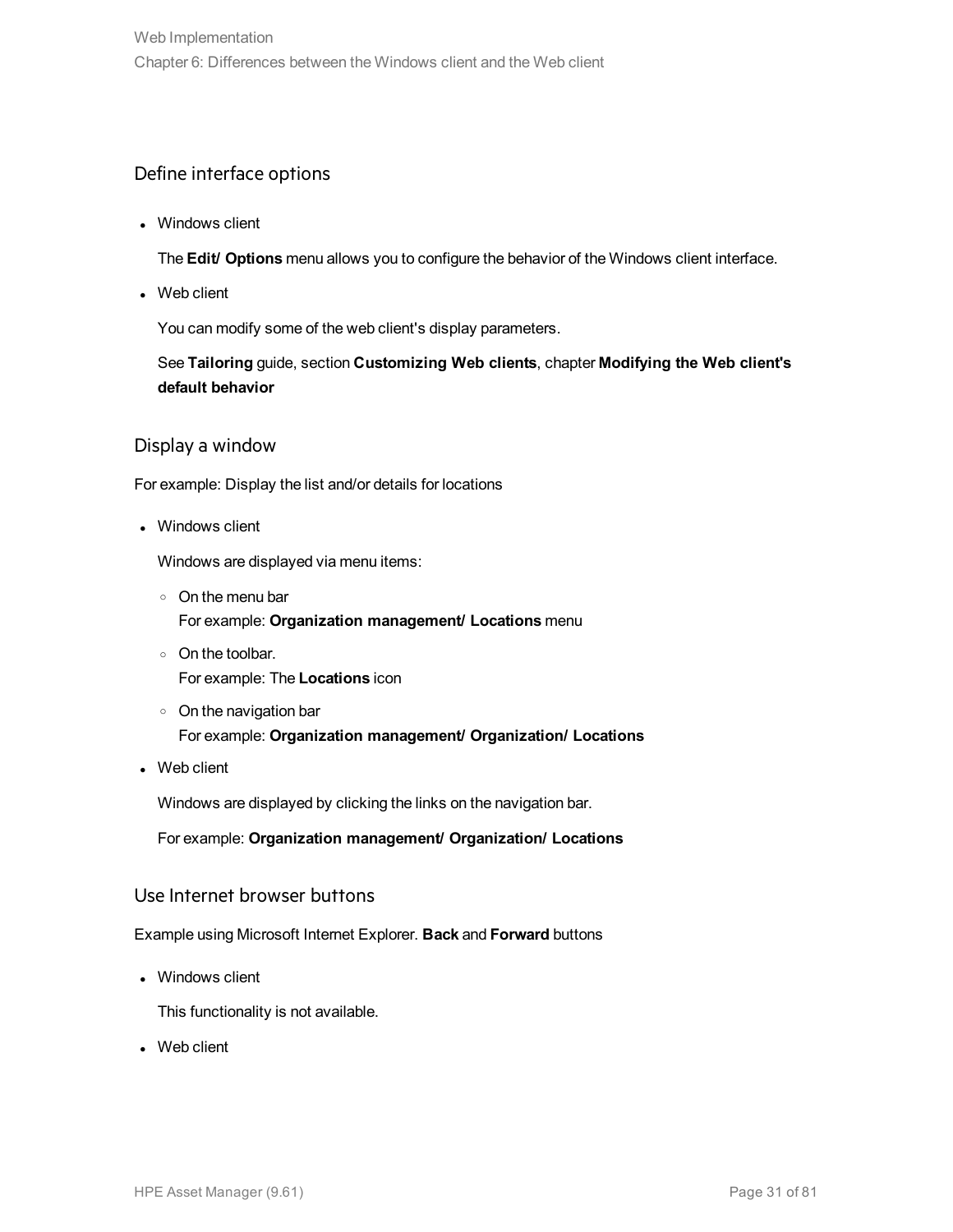Imagine that you want to change the value of the **FieldLinkX** field or link.

If you click one of the Internet Explorer browser buttons before clicking the **Save** button or before having selected another field or link, changes to **FieldLinkX** will not be saved when other changes are saved (using the **Save** button).

List and detail of records: Available display types

• Windows client

The following display modes are available:

- <sup>o</sup> List only
- <sup>o</sup> Detail only
- <sup>o</sup> List and detail
- $\bullet$  Web client

The following display modes are available:

- <sup>o</sup> List only
- <sup>o</sup> Detail only

List and detail of records: Going from one display mode to another

• Windows client

You have the following possibilities:

- <sup>o</sup> **Window/ List only**, **Window/ Detail only** and **Window/ List and detail** menus
- <sup>o</sup> Corresponding icons on the toolbar
- <sup>o</sup> **Detail** button
- $\bullet$  Web client
	- <sup>o</sup> To go from list to detail: Click the link of the record to display in the list.
	- <sup>o</sup> To go from detail to list: Click the **Return to list** in the detail.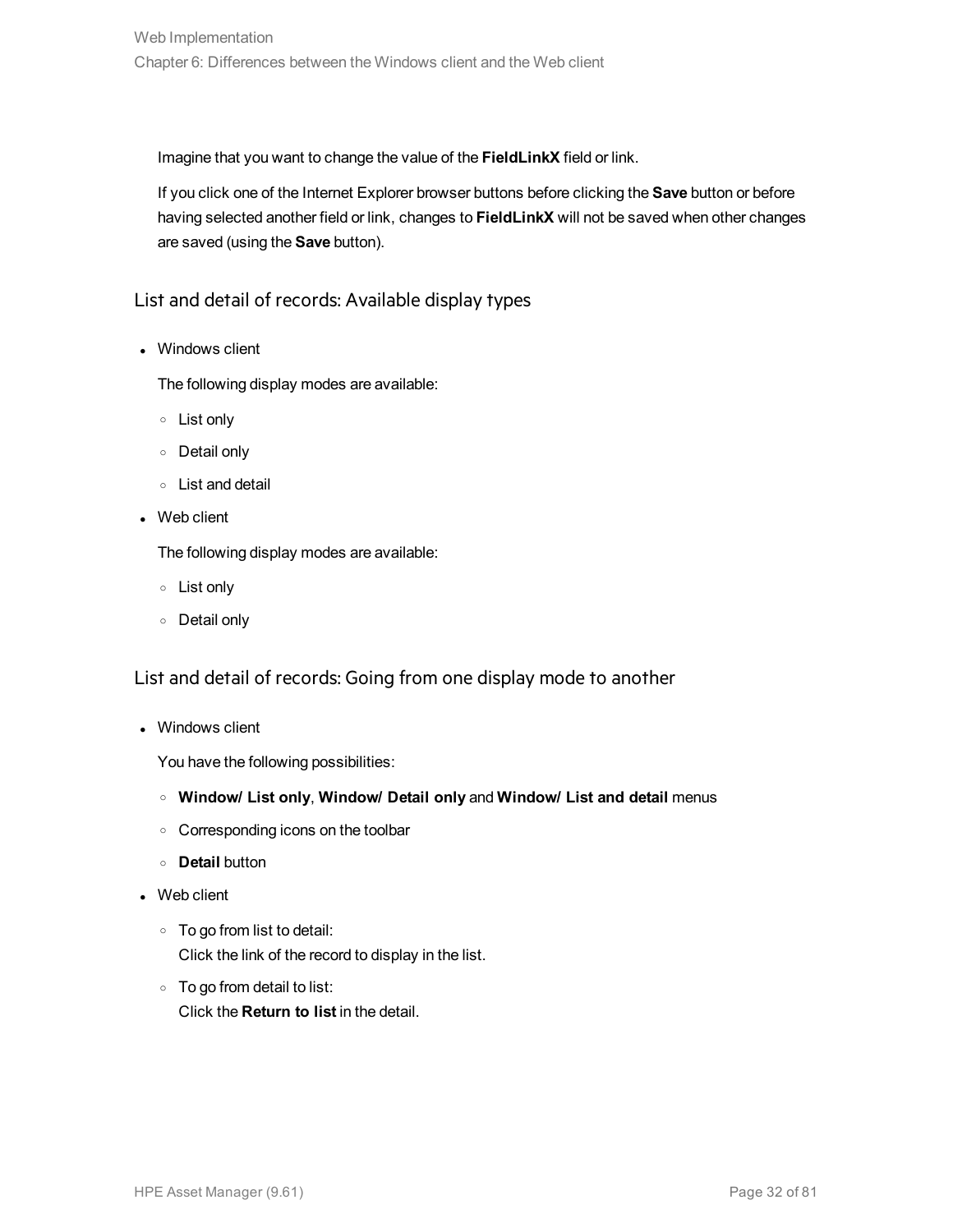#### Display new internal messages automatically

• Windows client

A dialog box is displayed when new messages are received and asks the user if they would like to read them:

- <sup>o</sup> When connecting to the database
- <sup>o</sup> During the connection

Click **Yes** and a wizard will open to display the messages.

• Web client

When connecting to the database, a link informs the user that they have new messages.

A wizard will open when the user clicks the link to read the messages.

#### Enable/ Disable modules

• Windows client

The modules are activated/deactivated from the **File/ Manage modules** menu.

• Web client

This functionality is not available.

Display icons and graphics associated with the records in list and detail screens

Examples: Icon at the upper left of the records' detail, **General** tab for the floor plans.

This functionality is available only in the Windows client.

#### Display news marquee

• Windows client

The news marquee is displayed by selecting the **Window/ Display news marquee** menu.

• Web client

This functionality is not available.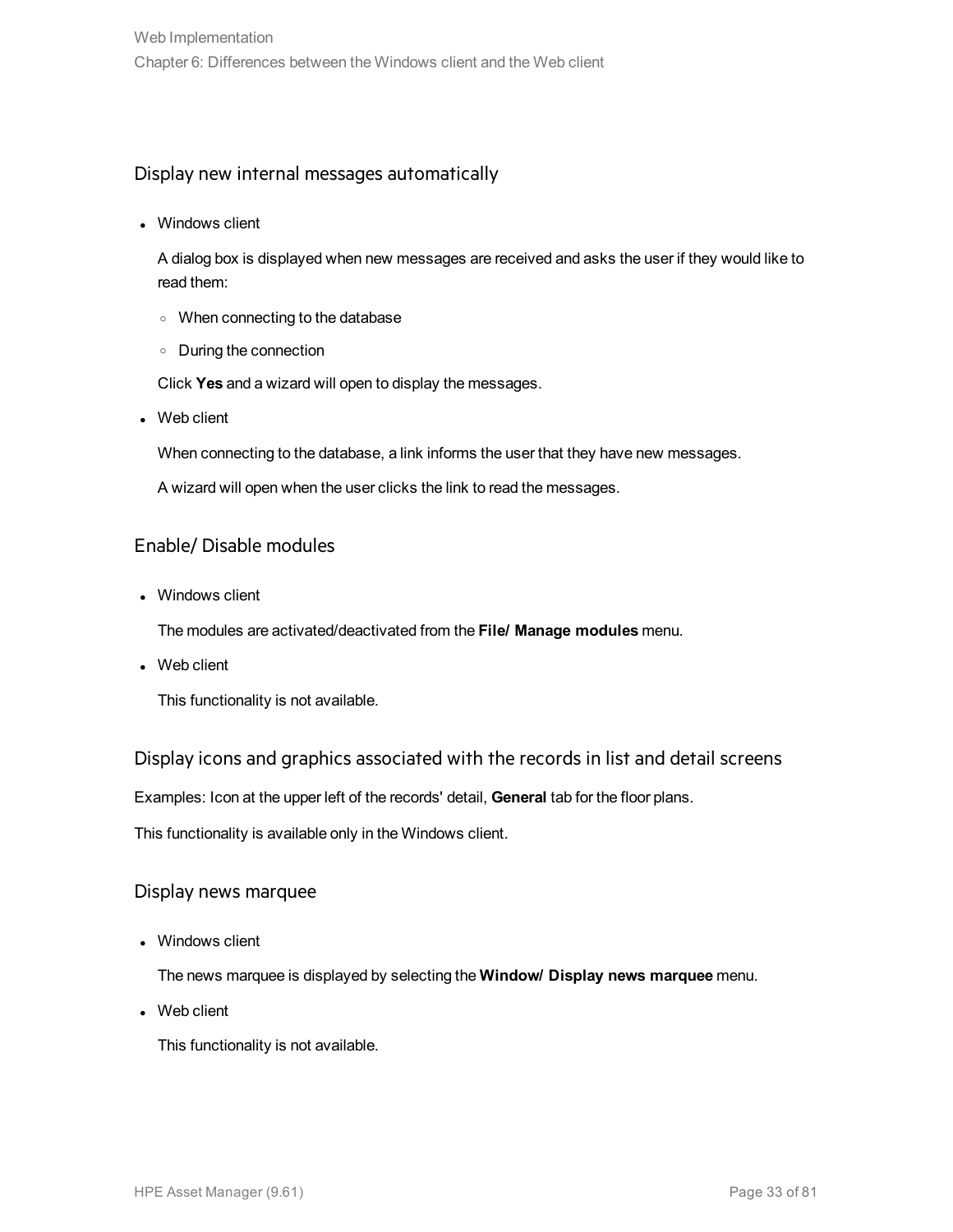Web Implementation Chapter 6: Differences between the Windows client and the Web client

### Use views

• Windows client

Views can be created, changed, deleted and displayed (**Tools/ Views** menu).

 $\bullet$  Web client

Views cannot be created, changed, deleted or displayed. However, You can create an equivalent **screen** instead.

#### Use screens

• Windows client

Screens can be created, modified and deleted using Asset Manager Application Designer. They are displayed in the navigation bar.

See **Tailoring** guide, chapter **Customizing screens**.

• Web client

Screens can be displayed in the navigation bar but cannot be created, modified or deleted.

See **Tailoring** guide, chapter **Customizing screens**.

#### Activate accessibility options(for users with visual impairments)

• Windows client

This functionality is available in the Windows client itself.

• Web client

Use the accessibility options of your Internet browser.

#### Create a favorite

- Windows client
	- a. On the navigation bar, select the link to add to your favorites.
	- b. Right-click.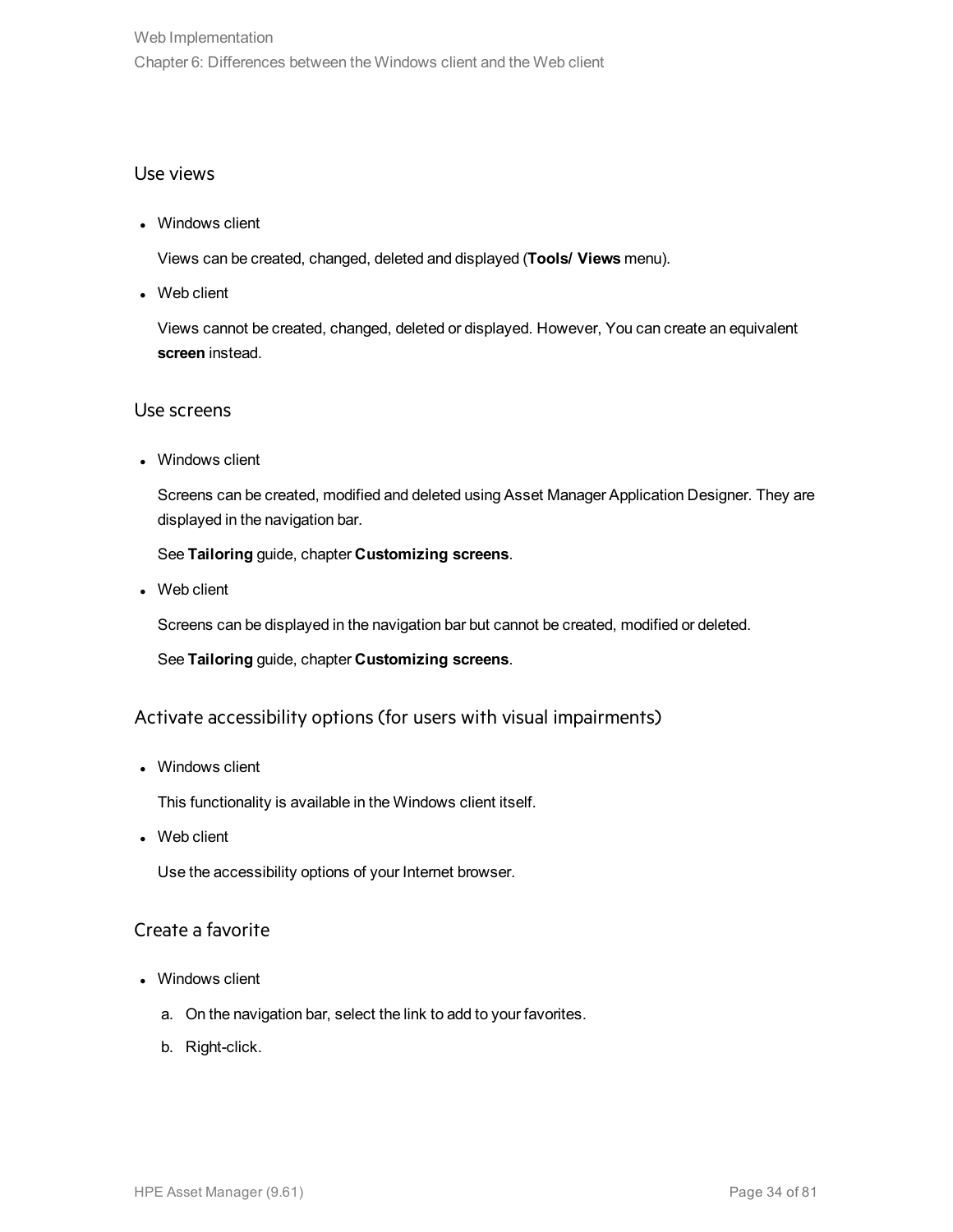- c. Select **Add to favorites** from the shortcut menu that is displayed.
- Web client

To create a favorite in the Web browser:

- a. Display the screen that you want to add to the browser's favorites.
- b. Click the **Add link to my favorites** icon in the upper right corner of the Web client's workspace.
- c. Save the page to **My Favorites**.

You can click **My Favorites** to open the saved page later.

Print the contents of the current window (list detail, wizard page, and so on)

• Windows client

This functionality is not available.

• Web client

Using Microsoft Internet Explorer:

- a. Display the screen that you want to print.
- b. Click the  $\blacksquare$  icon at the upper right of the Web client's workspace. A new Internet Explorer window is displayed.
- c. Print the window using Internet Explorer's print functions.

#### The format of list boxes

The format of a list box on the Web client differs from the format of a list box on the Windows client.

• Windows client

The format on the Windows client is as follows:

 $A\|B\|C\|$ 

 $\bullet$  Web client

The format on the Web client is as follows:

A|B|C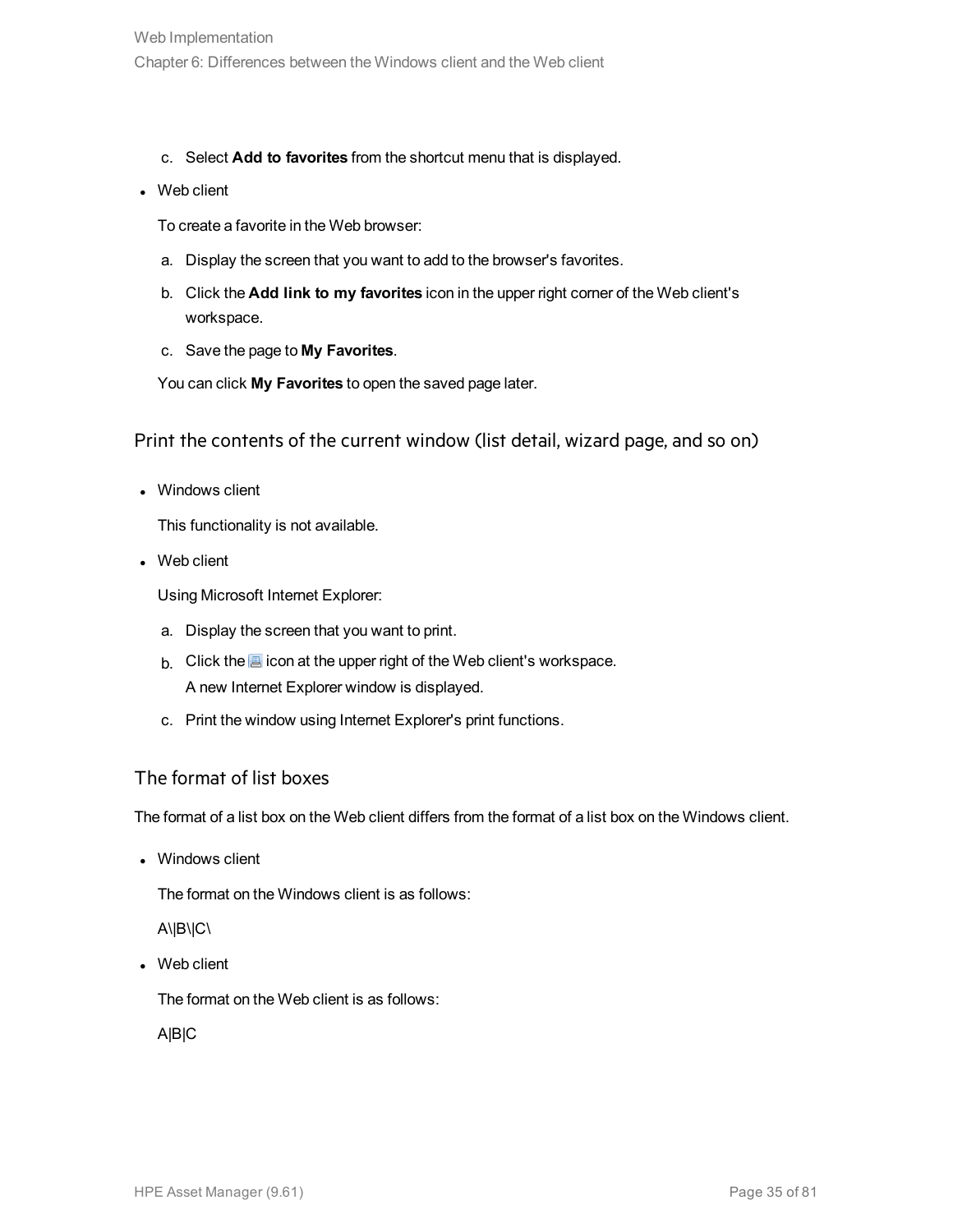### <span id="page-35-0"></span>Record lists

### Filter records in a list

• Windows client

You can filter records in all lists.

You have the following possibilities:

- $\circ$   $\bullet$  icon at the bottom of the lists
- <sup>o</sup> For main lists only: **<Table name>/ No filter**, **<Table name>/ Simple filter** and **<Table name>/ Query filter** menus
- <sup>o</sup> For main lists only: **Filter on this field** and **Filter on this link** shortcut menus
- <sup>o</sup> For main lists only: Filter saved in the views
- Web client

You can filter records in main lists and tab lists.

Filters can be selected from the **Filters...** drop-down list that is located above the lists.

For main lists, you can control the contents in the **Filters...** drop-down list through the **Disable extended web filters** option (in the **List/Detail** tab of the screen's detail in Asset Manager Application Designer). By "extended web filters", it points to all filters except "QBE filters" and "query filters".

This option is selected by default, which indicates that only "QBE filters" and "query filters" are displayed in the drop-down list.

If you deselect this option for a screen, the **Filters...** drop-down list of this screen list contains:

 $\circ$  A table index filter, if the index is not on the primary key and only if one of the fields or links is part of the screen.

If an administrator adds an index that follows these rules to a table using Asset Manager Application Designer, then this new index will appear in the list of filters.

 $\circ$  A query filter whose context is the table for which the list displays the records. If a user adds a query, it will appear in the list of filters.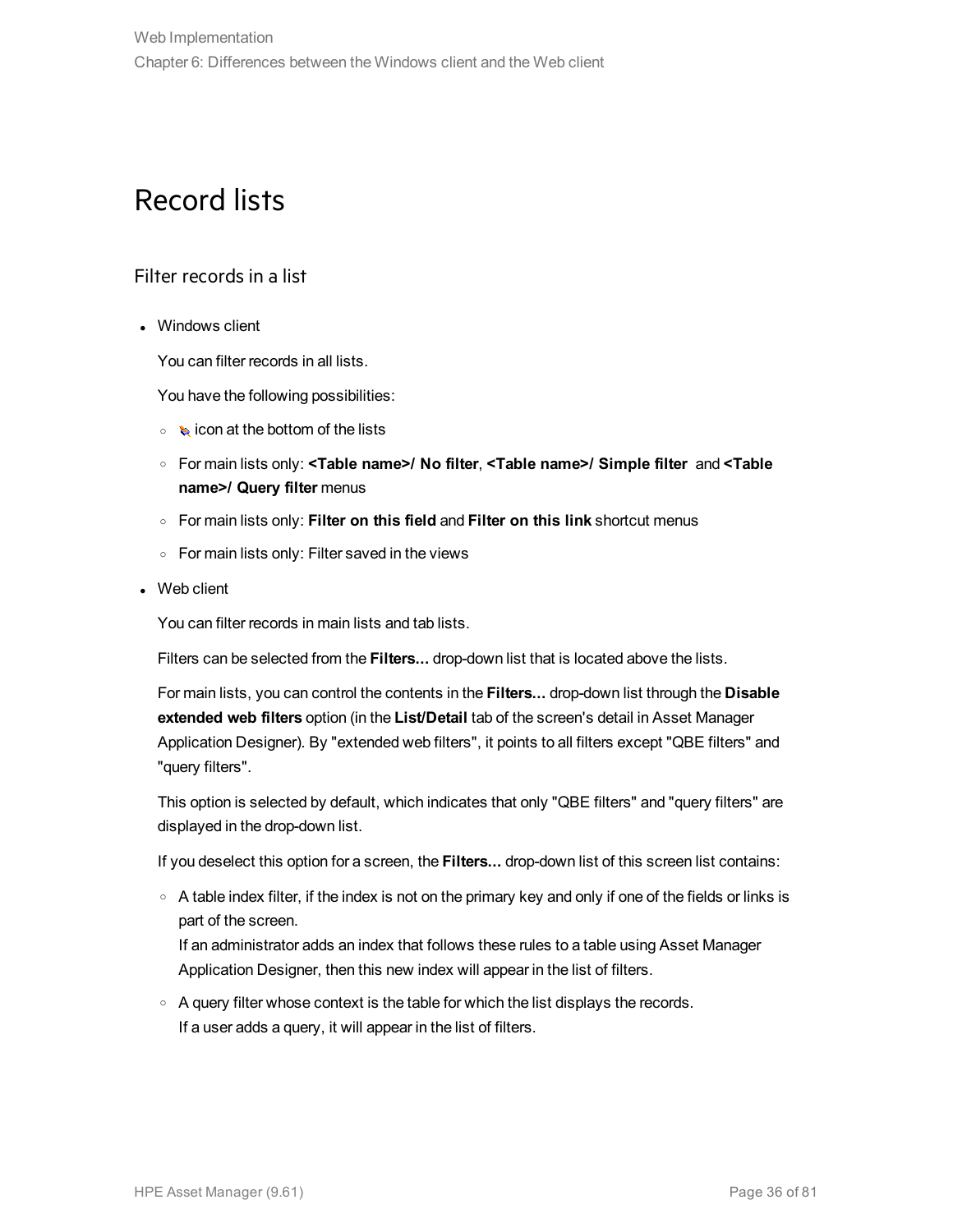<sup>o</sup> A filter if pre-filtering was defined for the screen (**QBE Fields** of the screen's detail in Asset Manager Application Designer)

#### Sort the records on a given column

• Windows client

Both the main lists and the secondary lists (lists under the tabs) can be sorted.

To sort a list for a given column, click the column's name.

The sort order changes each time you click:

- a. Not sorted
- b. Ascending
- c. Descending
- d. **Not sorted**
- e. Ascending
- f. Descending
- Web client

The main lists can be sorted but not the secondary lists (lists under the tabs).

In order to sort a column, a field or link corresponding to the column must:

- Be part of the table to which the screen belongs.
- Be either the unique field or link of an index of the table to which the screen belongs.

To sort a list for a given column, click the column's name.

The sort order changes each time you click:

- a. Not sorted
- b. Ascending
- c. Descending
- d. Ascending
- e. Descending

It is not possible to return to the **Not sorted** status in the Web client.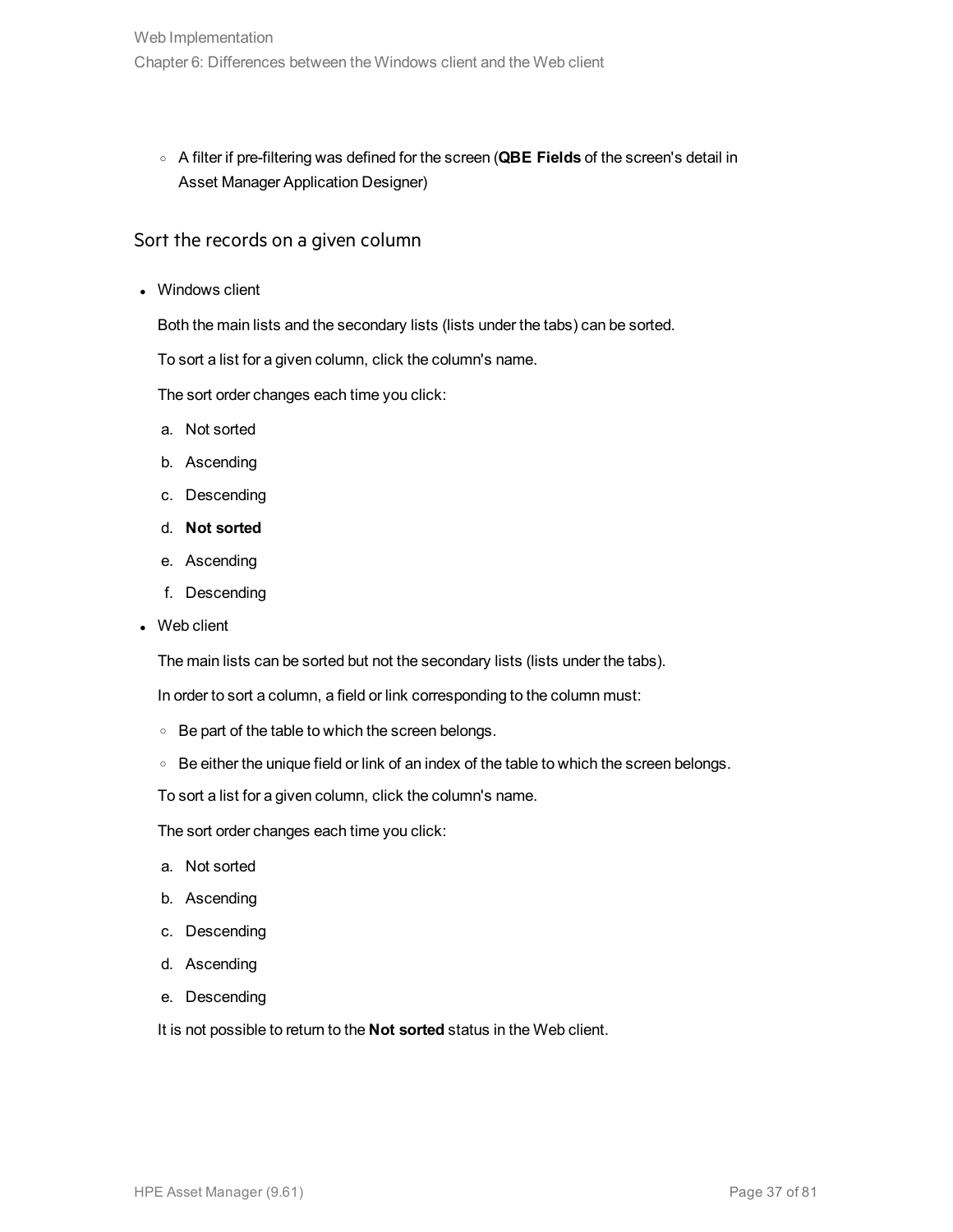### Customize the number of records displayed in the lists and how they are displayed

• Windows client

The number of records in the lists and how they are displayed is set in the **Edit/ Options/ Lists/ Main lists** or **Edit/ Options/ Lists/ Others lists**.

• Web client

By default, lists display 20 records per page.

To modify this number:

See **Tailoring** guide, section **Customizing Web clients**, chapter **Modifying the Web client's default behavior**, section **Defining the number of lines to display in lists**.

The **Number of rows per page in list** option on the Web client Preferences pane is equivalent to the **Edit/ Options/ Lists/ Main lists** option from the Windows client menus. However, the **Edit/ Options/ Lists/ Other lists** option is not implemented in the Web client.

#### Calculate the total number of recordsin a list

• Windows client

Click the **x / ?** button at the lower right of the records lists (main and secondary lists) to calculate.

• Web client

Click the  $\overline{z}$  icon at the upper or lower right of the records lists (main lists only).

#### Select all records in a list

. Windows client

All records in both the main lists and the secondary lists (lists under the tabs) can be selected (**Edit/ Select all** menu).

 $\bullet$  Web client

All records in both the main lists and the secondary lists (lists under the tabs) can be selected by selecting the check box to the left of the column names.

**Note:** Only those records that are visible are selected.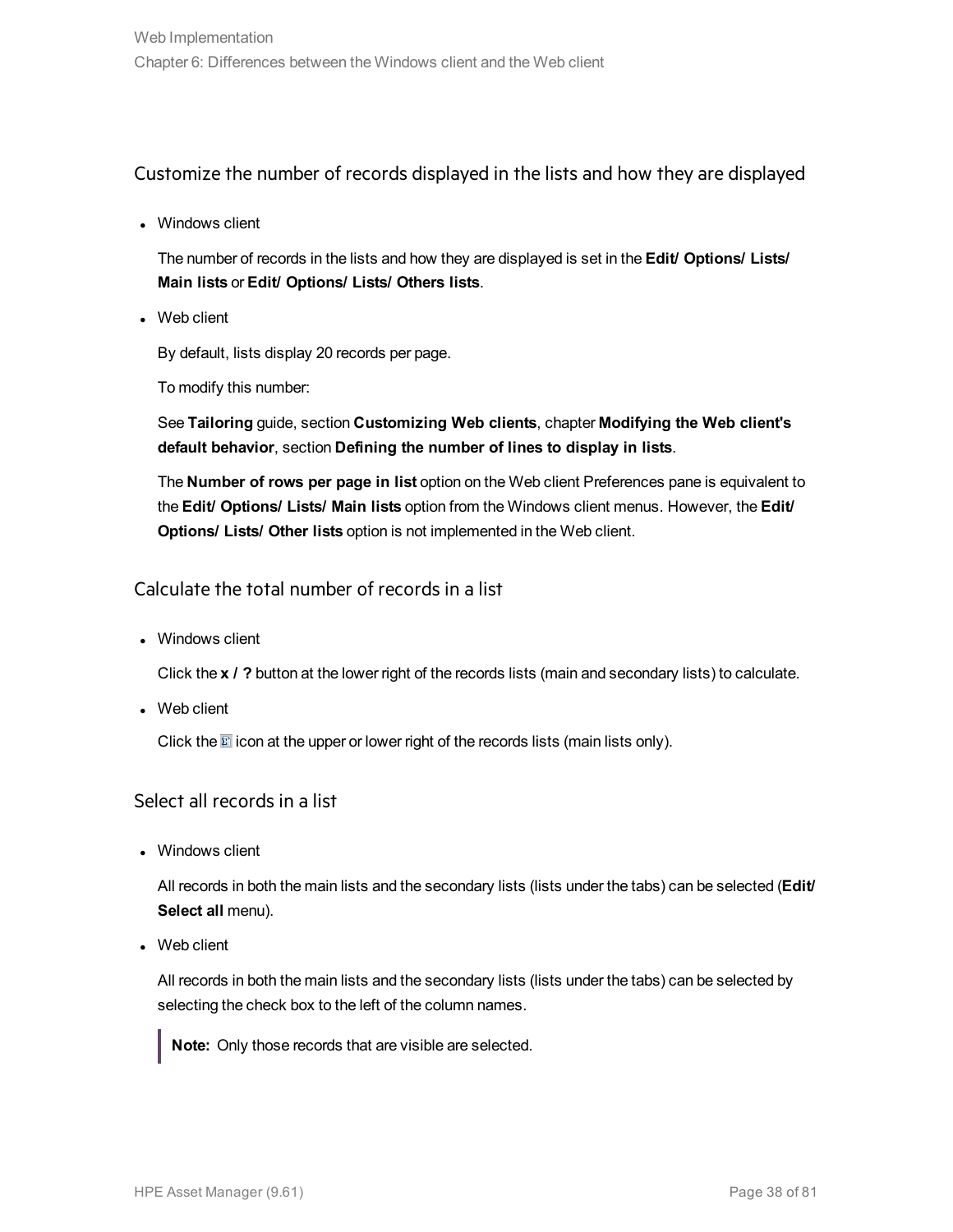### Display a list in tree view

• Windows client

The list of records from a hierarchical table can be displayed in tree view (**Window/ Tree view** menu).

• Web client

The list of records from a hierarchical table can be displayed in tree view  $($  $\cdot$  $\cdot$  $\cdot$  $\cdot$  icon above the list).

**Note:** In a filtered list, the number of nodes displayed in the tree view is defined by the preference property Number of rows per page in lists. This number is the sum of all parent and child nodes displayed in the list.

In an unfiltered list, the number of nodes displayed in the tree view is defined by both the preference property Number of rows per page in lists and the installation package property Lists.Tree.ChildNode.Count.Maximum. The Number of rows per page in lists property defines the number of parent nodes to be displayed, while the Lists.Tree.ChildNode.Count.Maximum property defines the number of the child nodes to be displayed.

### Find a record in a list quickly

• Windows client

To find a record in a list quickly, sort the list on the desired column, then use the **Go to** shortcut menu.

• Web client

The Go to command is not currently available for the Web client.

### Export the contents of a list

• Windows client

Use the **Utilities/ Export the list** shortcut menu item (main lists only).

- Web client
	- $\circ$  Use the **i** icon above the list (main lists, lists in tabs and lists in wizards).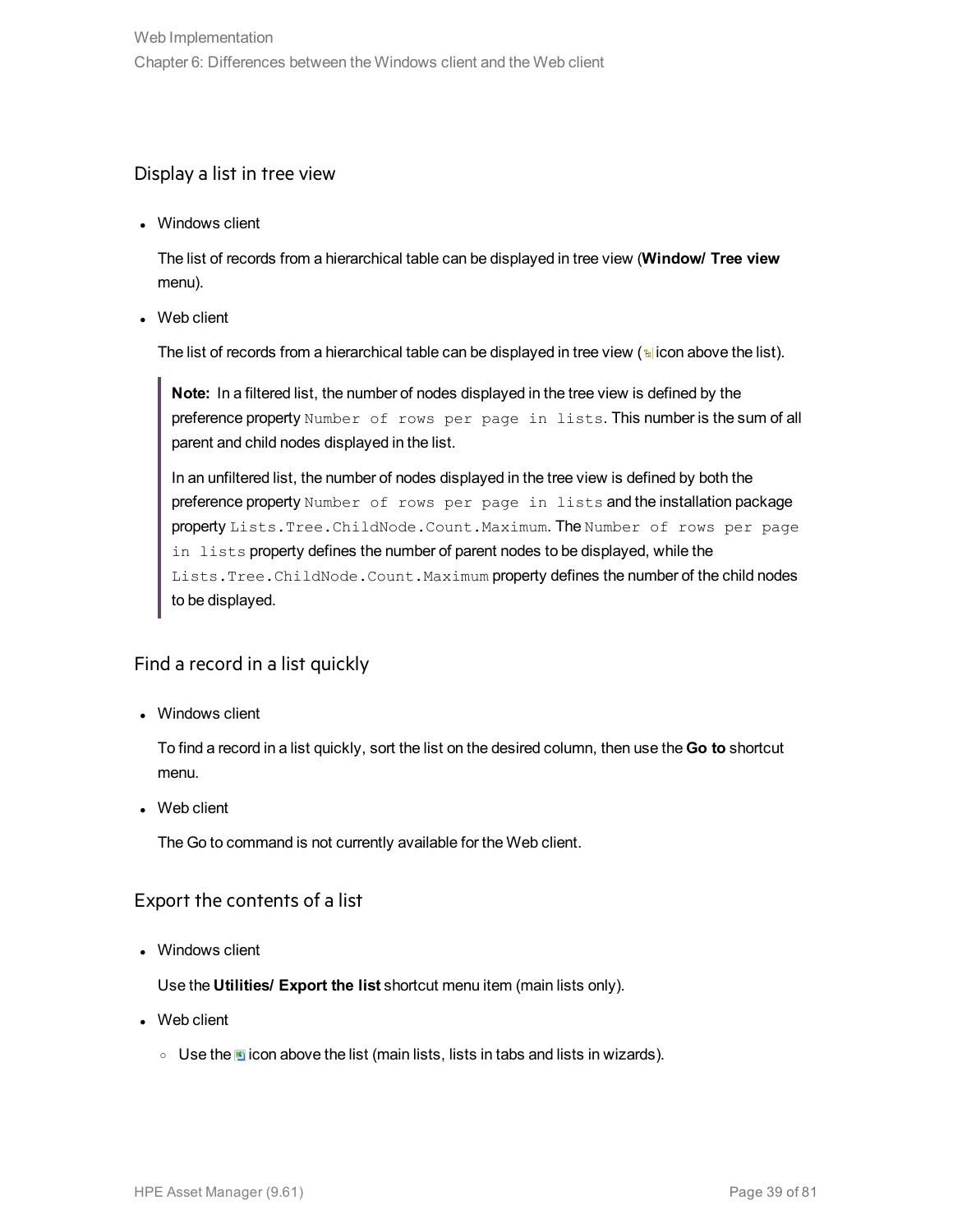#### Select columns to display in a list

• Windows client

By default, the columns that are displayed in a list correspond to the fields and links that are defined for the screen via Asset Manager Application Designer (**Columns in the list** field).

The **Utilities/ Configure list** shortcut menu is used to modify the default column selection.

• Web client

The default columns that are displayed in a list correspond to the fields and links that are defined for the screen via Asset Manager Application Designer (**Columns in the list** field).

Which columns display for the current list, and in which order, can be defined for the current user. See **Tailoring** guide, section **Customizing Web clients**, chapter **Modifying the Web client's default behavior**, section **User defined customizations/ Configuring list columns**.

#### Group records from a list

• Windows client

Use the **Group by this field** shortcut menu.

• Web client

This functionality is currently not available.

#### Display statistics for a list

• Windows client

Main lists and tab lists only:

- a. Display the list.
- b. Sort on the column for which you want to display statistics.
- c. Select the **Utilities/ Statistics on this column** shortcut menu.
- Web client

Main lists, tab lists and wizard lists:

To view statistics for a displayed list: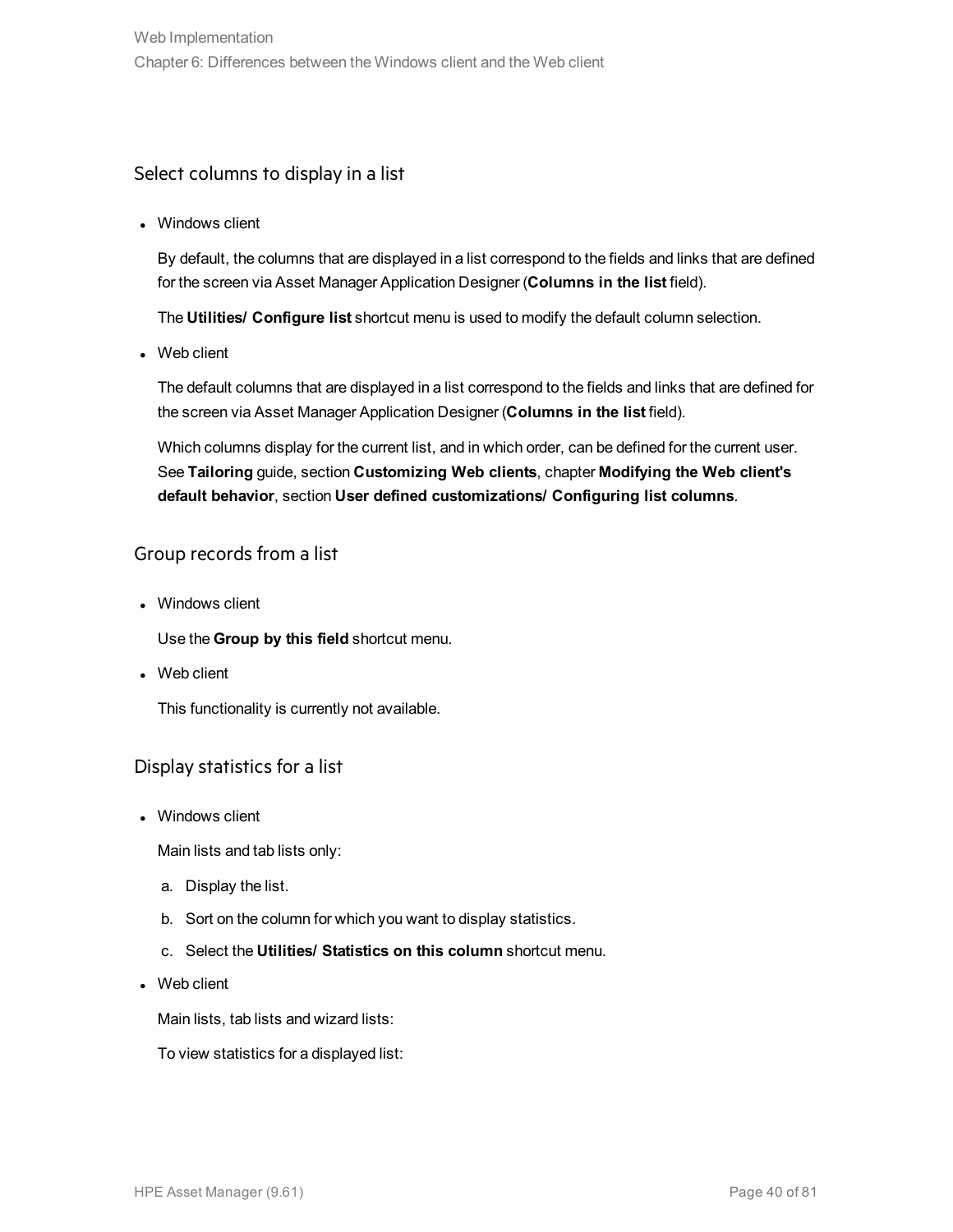<sup>o</sup> Select the statistic from the **Statistics** drop-down list. (Note that this will not be available if the **Display statistics dropdown in lists toolbar** option has been unchecked on the **Preferences** pane.

For further details, see the **Tailoring** guide, section **Customizing Web clients**, chapter **Modifying the Web client's default behavior**, section **User defined customizations/ Preferences pane**.)

The list displays an entry by:

- $\circ$  Table index, except if the index is on the primary key
- <sup>o</sup> Statistic whose context is on the table

#### Add the numbers of a column in a list

• Windows client

Click the calculation icon at the lower left of the list.

• Web client

This functionality is currently not available.

#### Display a record prefilter window

• Windows client

This functionality is availble.

• Web client

This functionality is currently not availble.

#### Cut, copy or paste records from a detail list

• Windows client

Under some conditions, you can use the **Edit** menu or equivalent shortcuts.

• Web client

This functionality is currently not available.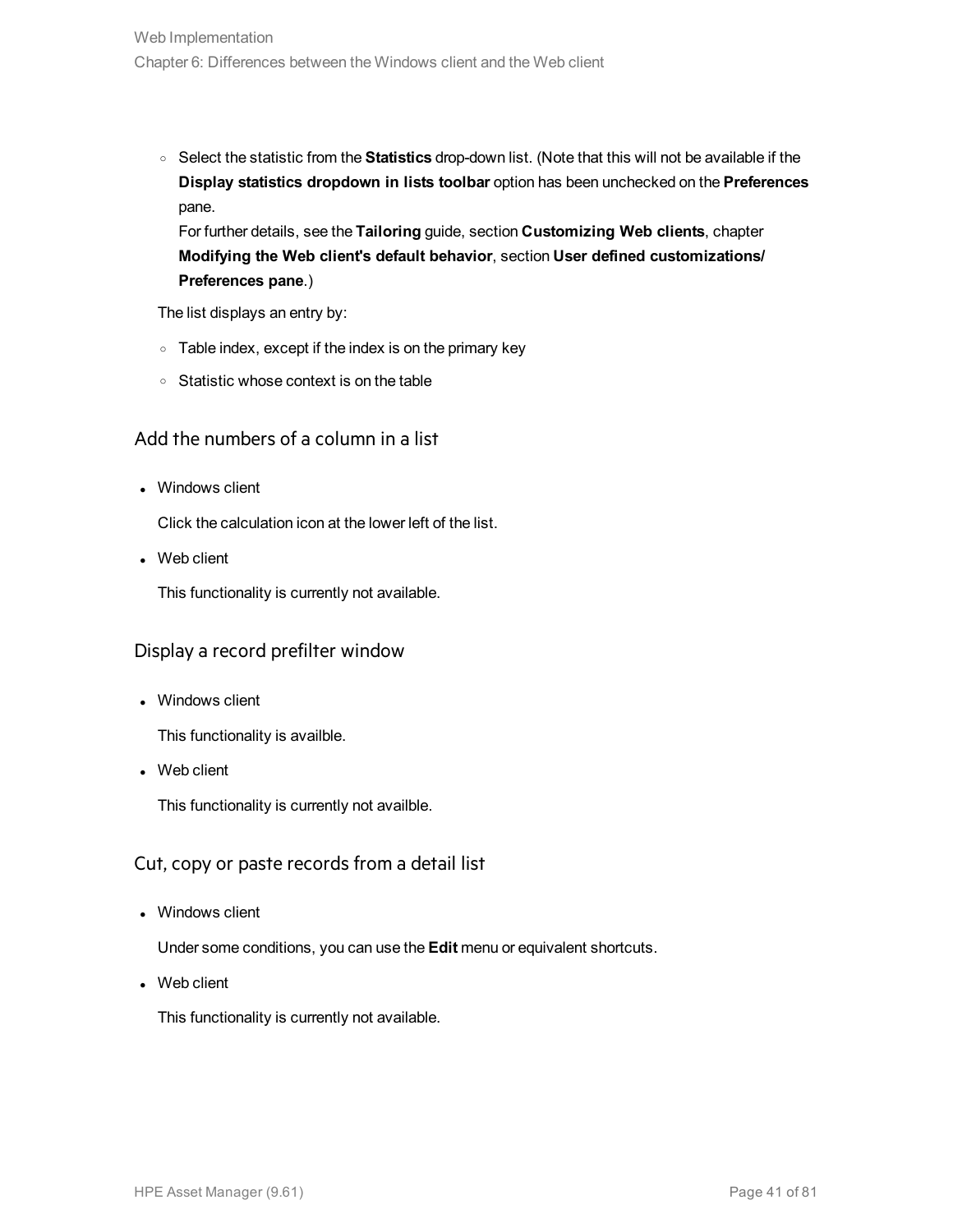### Text field length restriction

When entering text to a field, you are not allowed to enter more characters than what is defined by the **Size** property for that field in Asset Manager Application Designer

• Windows client

The **Size** restriction is enforced in the Windows client.

• Web client

You can enter more characters than what is defined. However, when you click **Save**, your entry will be truncated to the maximum size allowed

#### Modify a selection of records

#### **Windows client**

1. Display the list in **List and details** mode and simultaneously select the records to be modified in the list.

Asset Manager then displays in the detail window:

- The fields that can be modified: White background.
- The fields that cannot be modified: Gray background.
- 2. Modify the files or links that must have the same value for all of the selected records.
- 3. Click **Modify** to update the records in the database.

**Tip:** The other solution, more complex but more powerful, involves exporting the records to modify them outside of Asset Manager, then re-importing them. Refer to Export a list in section Record lists for more information.

Selected records are displayed as being highlighted in the list. The first record is selected by default. You can select another record by moving the cursor with the arrow keys or clicking the item itself. You can select several items by using the CTRL or SHIFT key with the mouse.

#### **Web client**

Select the check boxes next to the records. After you select the records, you can click **Edit** to edit the records as a batch.

If a field cannot be modified, the corresponding box will gray out. A field can be modified for multiple records only when: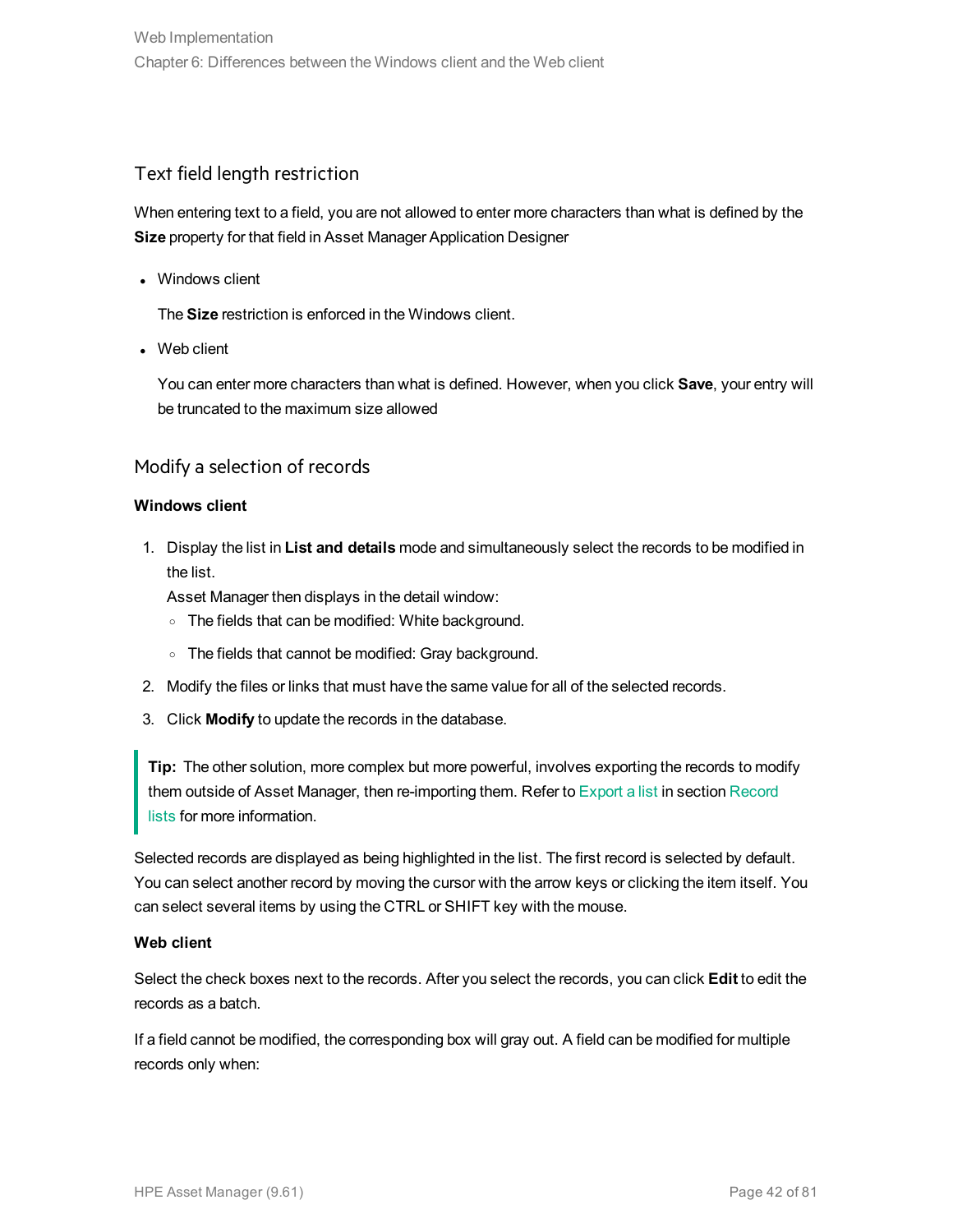- The field does not have a unique constraint.
- The field must exist in all the records you selected.
- The value of the following properties must be the same:
	- <sup>o</sup> ReadOnly
	- <sup>o</sup> Irrelevant
	- <sup>o</sup> Mandatory
	- <sup>o</sup> Readable
- For a field with options such as a drop-down list, the options of the field must be the same.

#### Authorize display of all fields and links in the lists

• Windows client

By default, a user can only add the fields he/she can access to a list. If the **Authorize display of all fields and links** checkbox is enabled, the user can add all the fields in the **Configure the list** window.

• Web client

The **Authorize display of all fields and links** checkbox does not take effect on the web client.

## Records detail

Create a record on the fly when editing a link in a record's detail

- Windows client
	- a. In the link edit zone, enter a value instead of selecting a record in the list.
	- b. Place the cursor outside of the link edit zone. The Windows client allows you to create a record in the target table of the link.
- Web client

The Web client returns an error when you enter a nonexistent value when editing the link.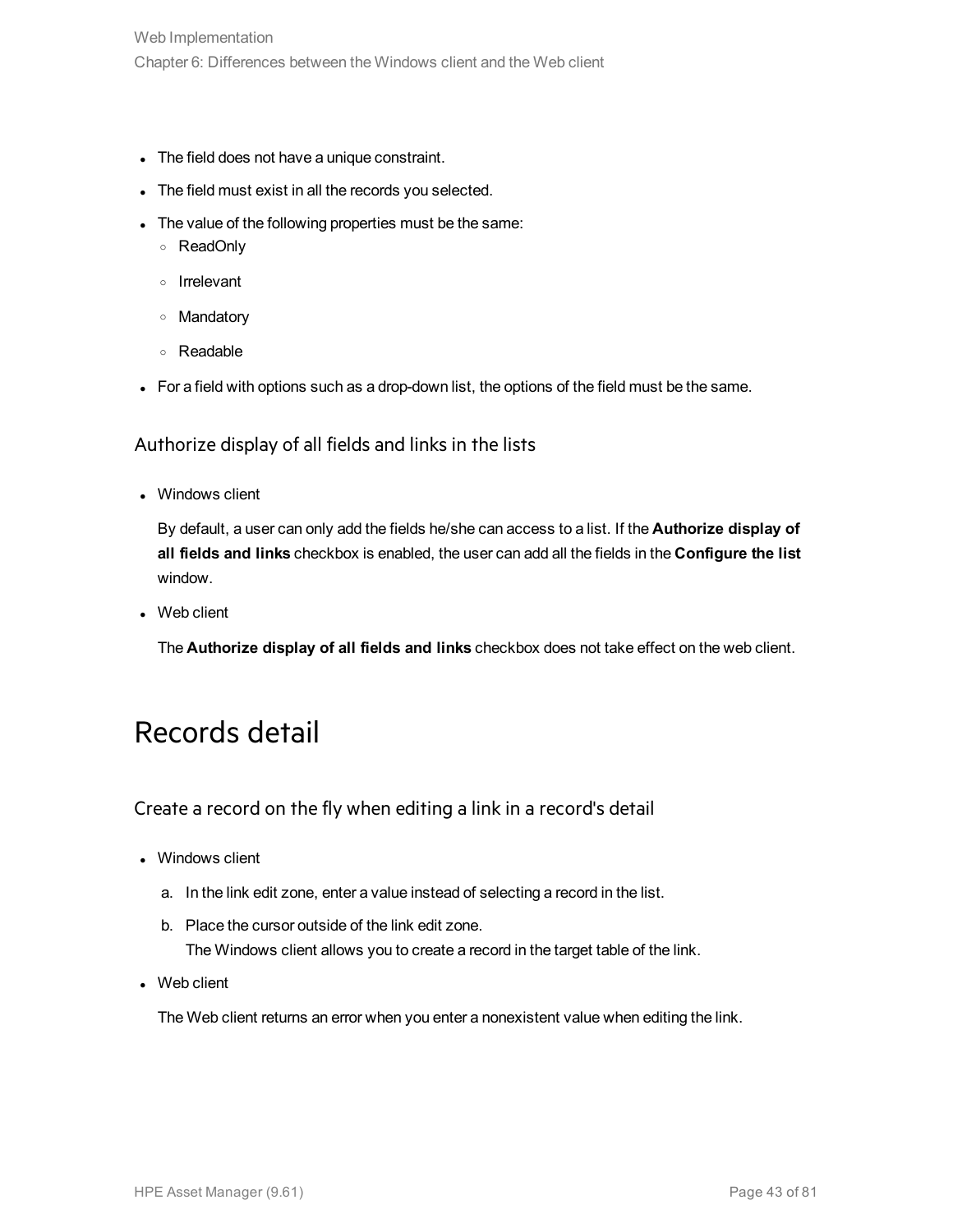Organization of fields and links within tabs, when these fields are part of the main table or when these links are type 1

For example: detail of a portfolio item, **Acquis.** tab.

• Windows client

These tabs contain sub-tabs.

For example: The **Acquis.** tab of the detail of a portfolio item contains the sub-tabs **Price and conditions** and **Procurement**.

• Web client

These tabs contain frames that correspond to sub-tabs of the Windows client.

For example: The **Acquis.** tab of the detail of a portfolio item contains the frames **Price and conditions** and **Procurement**.

#### Organization of links within tabs, when these links are type n

For example: detail of an asset or batch, **Portfolio** tab

• Windows client

Linked records can be displayed as lists or as a series of tabs.

 $\bullet$  Web client

Linked records can be displayed only as lists.

#### Display monetary fields

• Windows client

Exchange values can be displayed for the reference currencies by clicking an icon to the right of the monetary field.

• Web client

Exchange values for the reference currencies cannot be displayed.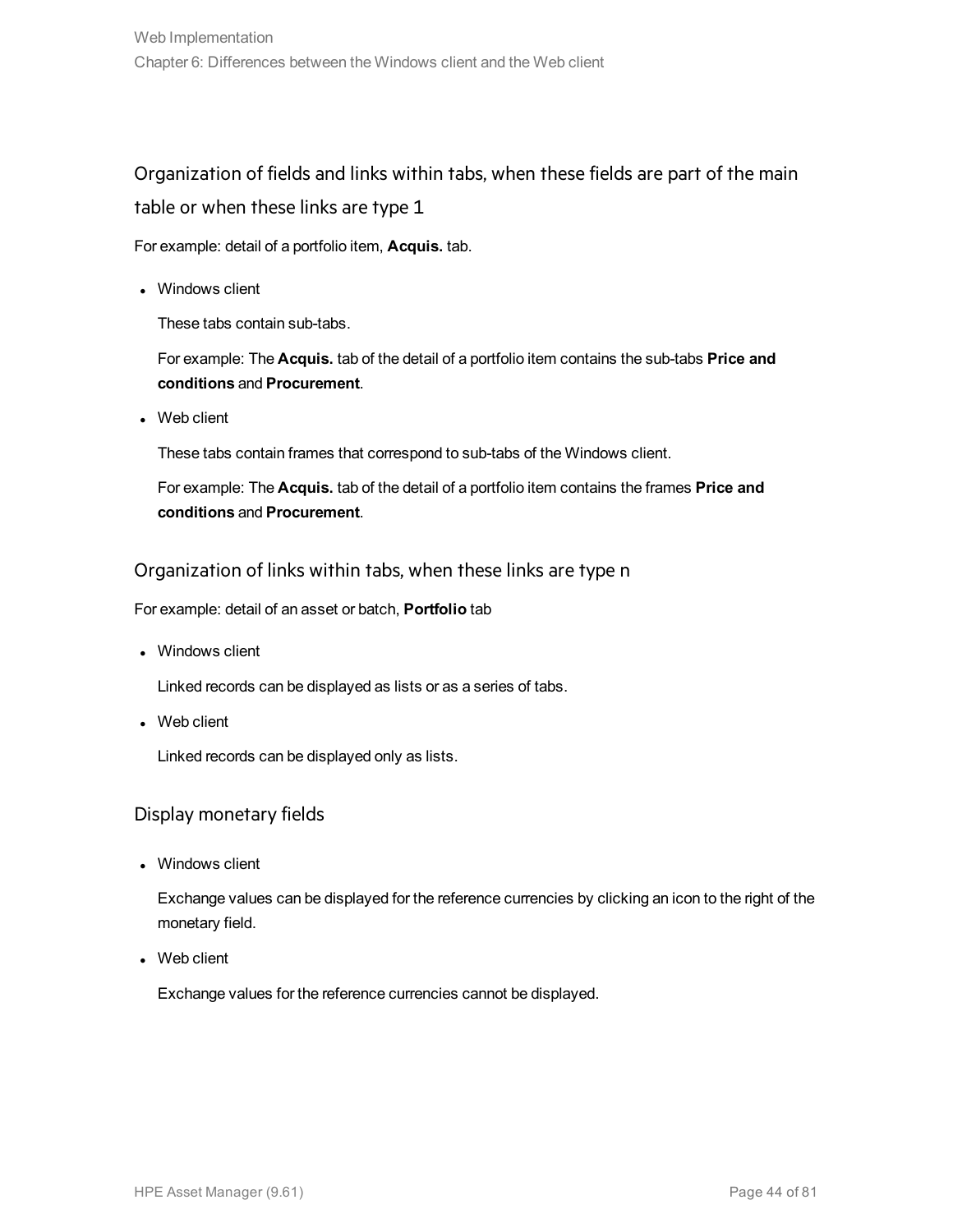### Use customizable itemized lists

• Windows client

Fields populated via customizable itemized lists have an icon to their right. You can click it to display the list of values.

You can select a value from the list or enter a value that does not already exist.

If you enter a nonexistent value, it will be added if the itemized list is open (list of values can be modified by users).

• Web client

Fields populated via customizable itemized lists do not have an icon to their right. You can place the cursor in the field edit zone to display the list of values.

You can select a value from the list or enter a value that does not already exist.

The value will be added if the itemized list is open (list of values can be modified by users).

#### Configure the list under the tabs to display in a detail screen

• Windows client

Use the **Configure tabs** shortcut menu.

 $\bullet$  Web client

This functionality is currently not available.

#### Display planner viewer pages

For example: Detail of work orders, **Preview** tab.

This functionality is available only in the Windows client.

### Display the **Tracking** tab for requests, orders, receipts and invoices

This functionality is available only in the Windows client.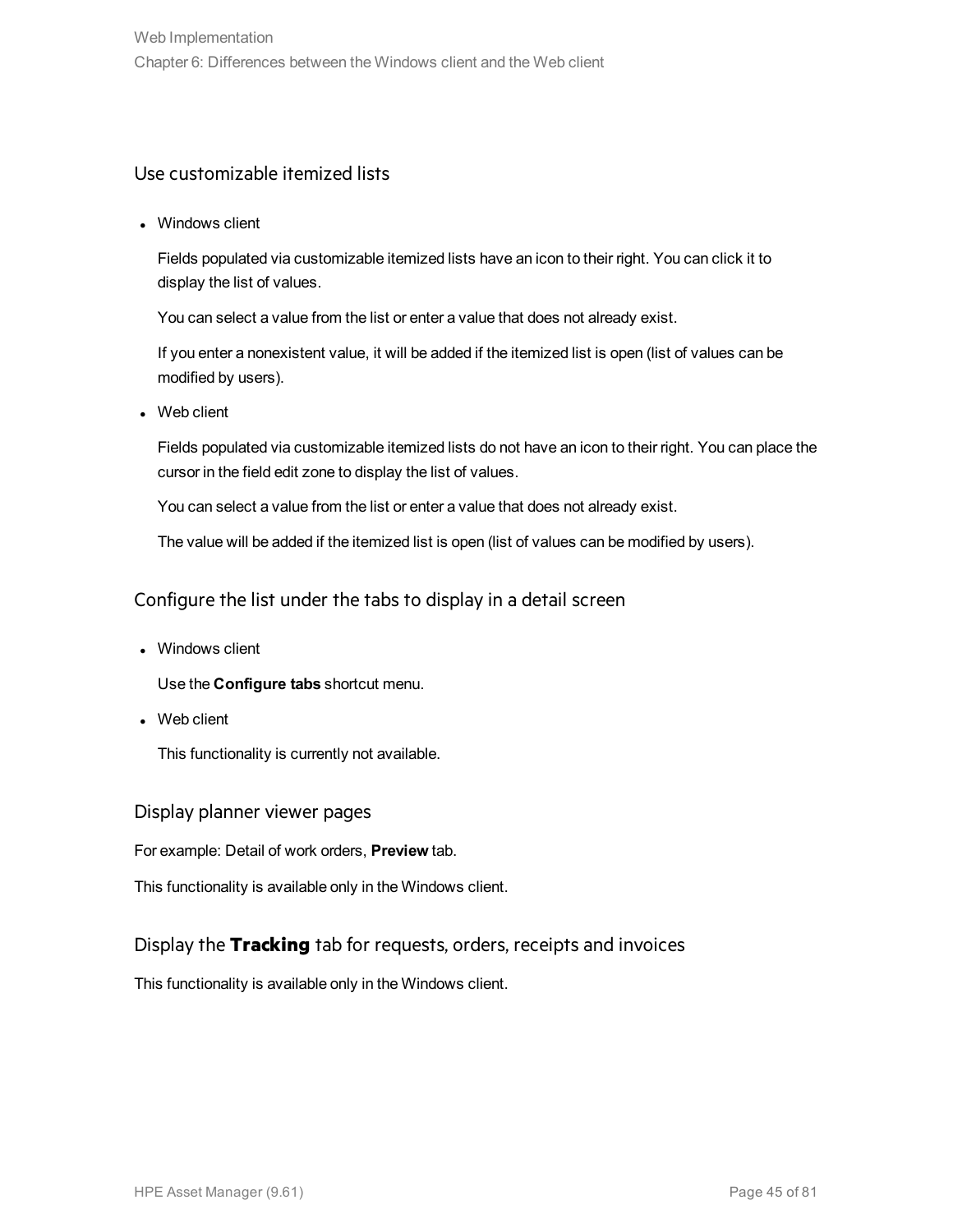### Define an alarm for a **Date** type field

• Windows client

Click the icon to the right of the **Date** type field.

 $\bullet$  Web client

Click the **c** icon to the right of the **Date** type field.

#### Use the Basic script editor

• Windows client

Click the icon to the right of the **Basic Script** type fields.

• Web client

This functionality is currently not available.

#### Zoom in on the workflow diagram

This operation is performed in the **Workflow** tab of the records detail

This functionality is available only in the Windows client.

#### View activites to be carried out in a workflow scheme

• Windows client

The boxes representing these activities blink.

 $\bullet$  Web client

The boxes representing these activities are colored **light** blue while other boxes are colored **dark** blue.

#### Populate the fields that designate a table in the Asset Manager database.

For example: In the detail of a calculated field, the **Table** (TableName) field.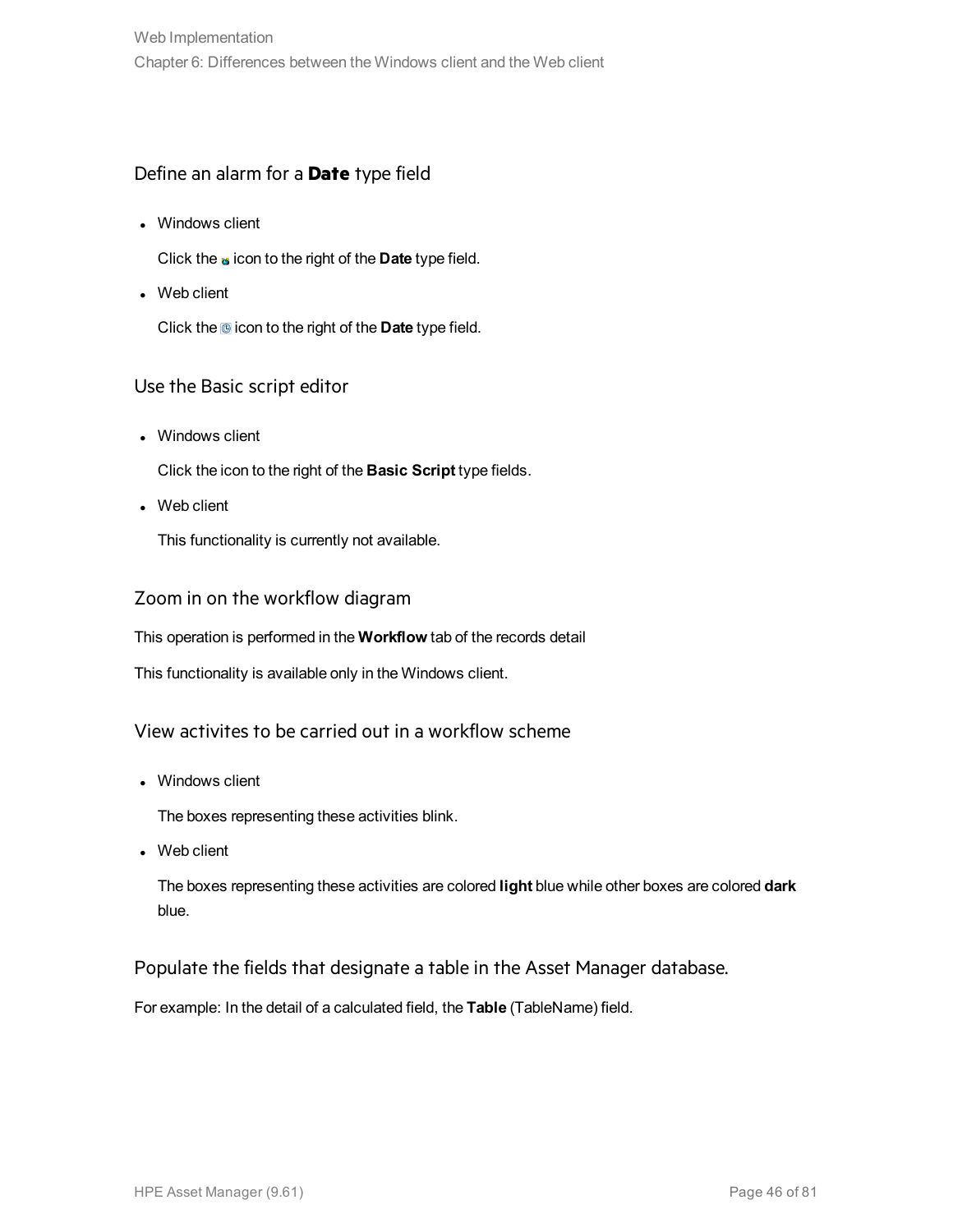Web Implementation

Chapter 6: Differences between the Windows client and the Web client

• Windows client

Select the table from a list.

• Web client

You can only view the table's SQL name.

#### Configure fields or links

• Windows client

Use the **Configure object** shortcut menu.

 $\bullet$  Web client

This functionality is currently not available.

#### Save the new creation and continue creating another record

Save the information in the detail window as a new record and start creating another record using the current information.

• Windows client

Click the  $C_1$ <sub>Create</sub>  $\infty$  button.

• Web client

This functionality is currently not available.

### Populate a link by selecting a record from a drop-down list

. Windows client

Click ...

• Web client

Type the first letters in the link edit zone and select the value from the drop-down list.

#### Cut, copy, paste, delete text in the fields

• Windows client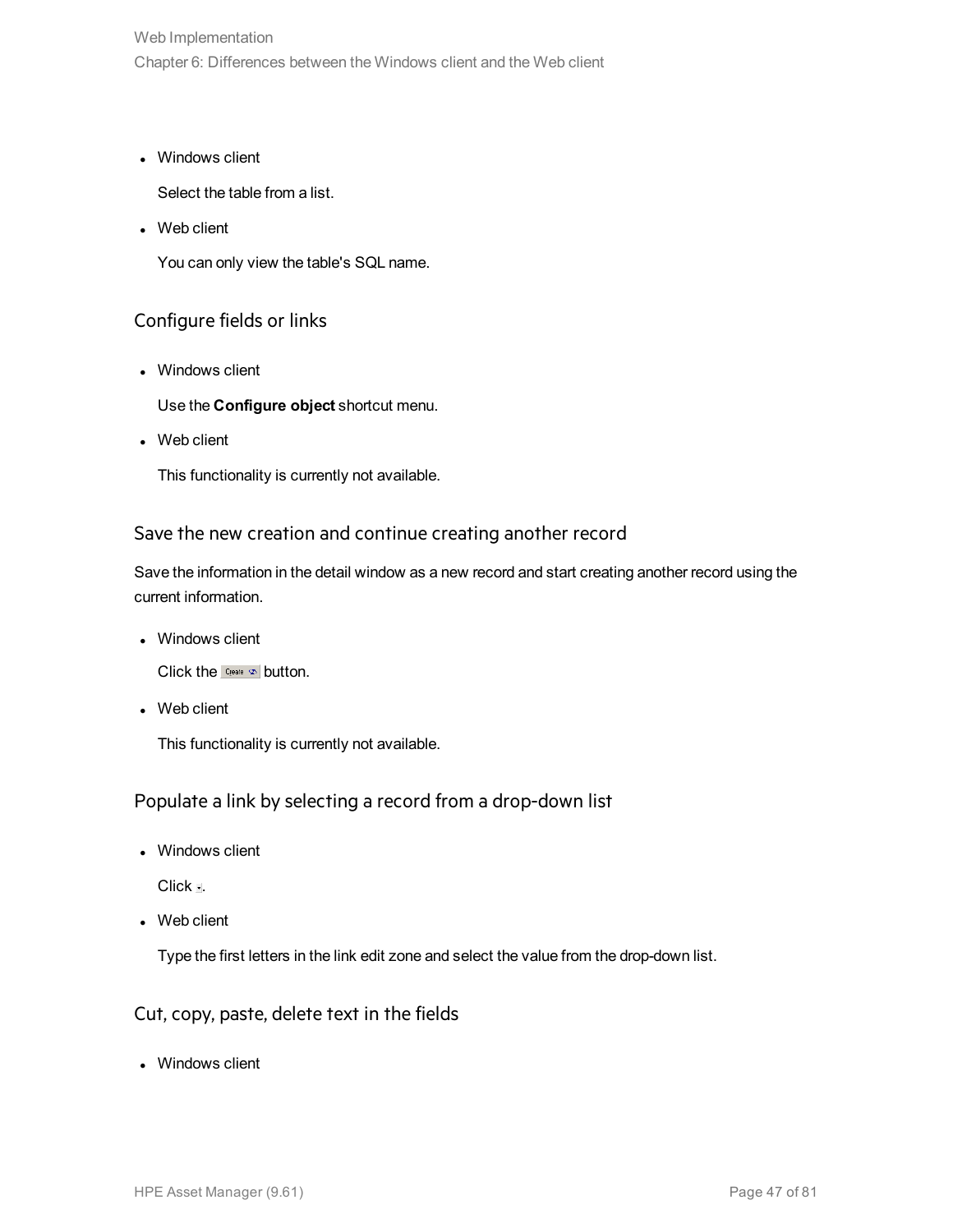Web Implementation

Chapter 6: Differences between the Windows client and the Web client

Use the **Edit** menu or equivalent shortcuts.

• Web client

Use the commands of your operating system or browser.

#### Modify a document stored in the database

- Windows client
	- a. Display the detail of the record to which the document is attached.
	- b. Display the **Documents** tab.
	- c. Display the detail of the document to modify.
	- d. Click **Run**.
	- e. When the **Would you like to integrate the changes that you are going to make to the document into the database?** message appears, click **Yes**.
	- f. Modify the document.
	- g. Save the changes made to the document.
	- h. Close the document.
	- i. Go back to the **Documents** tab of the record to which the document is attached.
	- j. Click **Modify**.
- Web client
	- a. Display the detail of the record to which the document is attached.
	- b. Display the **Documents** tab.
	- c. Display the detail of the document to modify.
	- d. Click **Export**.
	- e. Save the document to your local disk (somewhere outside of the Asset Manager database).
	- f. Edit and modify the document you just saved.
	- g. Save your changes made to the document.
	- h. Close the document.
	- i. Go back to the **Documents** tab of the record to which the document is attached.
	- j. Click **Detach**.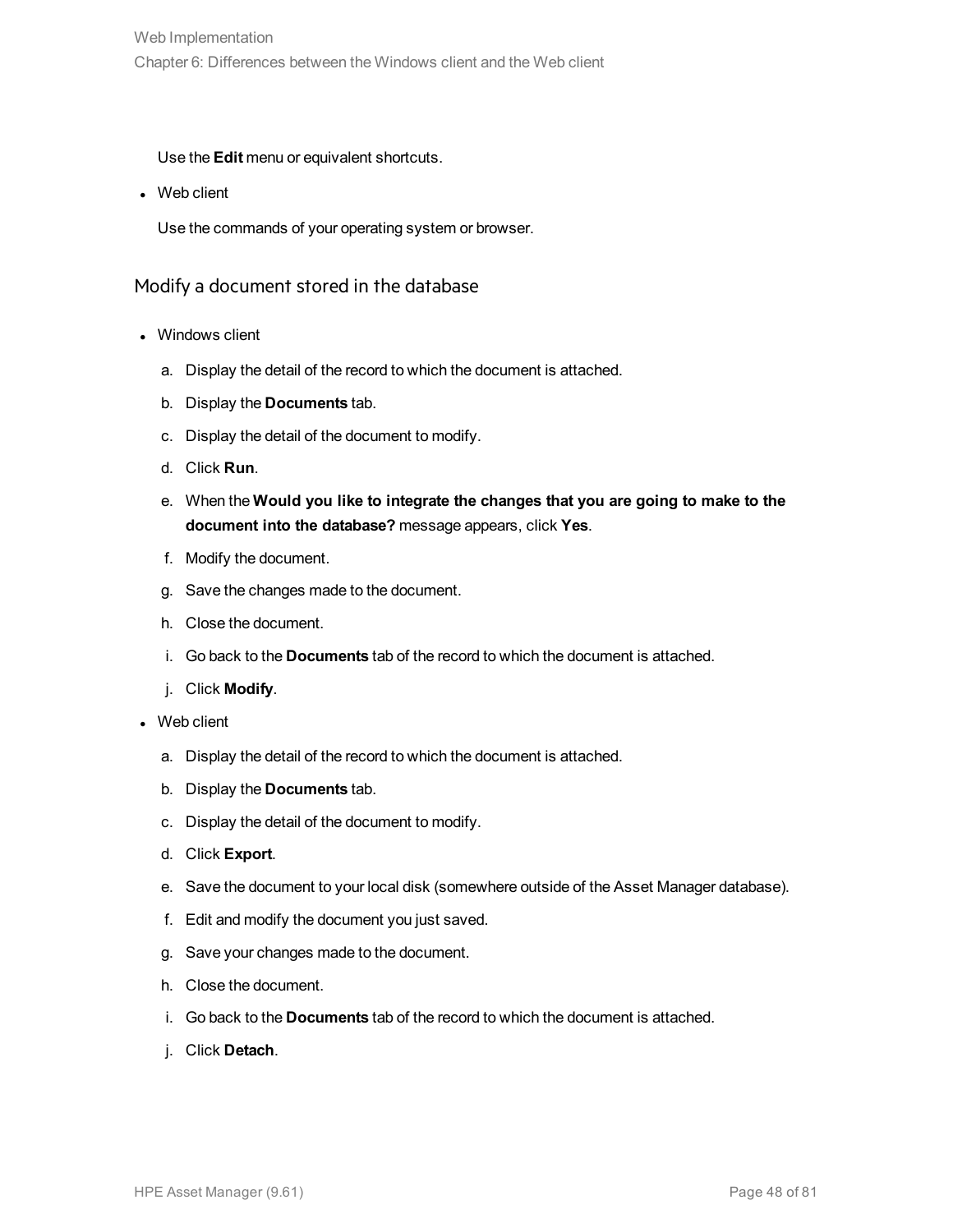- k. Select the modified document (button to the right of the **Upload** field).
- l. Click **OK**.

#### Enter a duration

- Windows client
	- $\circ$  You may leave a space between the quantity and its unit.
	- The following decimal separators are valid:
		- $\bullet$  .
		- $\bullet$
	- o If you enter a value without a unit, Asset Manager applies the default unit of the field.
	- <sup>o</sup> When entering a value with no integer, you may enter:
		- $.0,1$
		- $.0.1$
		- $\bullet$  ,1
		- $\cdot$  .1
	- o Do not enter any separator between the figures (no periods, commas or spaces).
- Web client
	- $\circ$  You must leave at least one space between the quantity and its unit.
	- o The decimal separator that is used is the one that is defined in the application server's regional settings.
	- <sup>o</sup> You cannot enter a number without a unit.
	- You can enter units in any order.

#### Fields on sub-tabs

• Windows client

The sub-tabs are located at the bottom of the window.

**Note:** If a sub-tab contains only read-only fields and none of the read-only fields has a value, the sub-tab is hidden.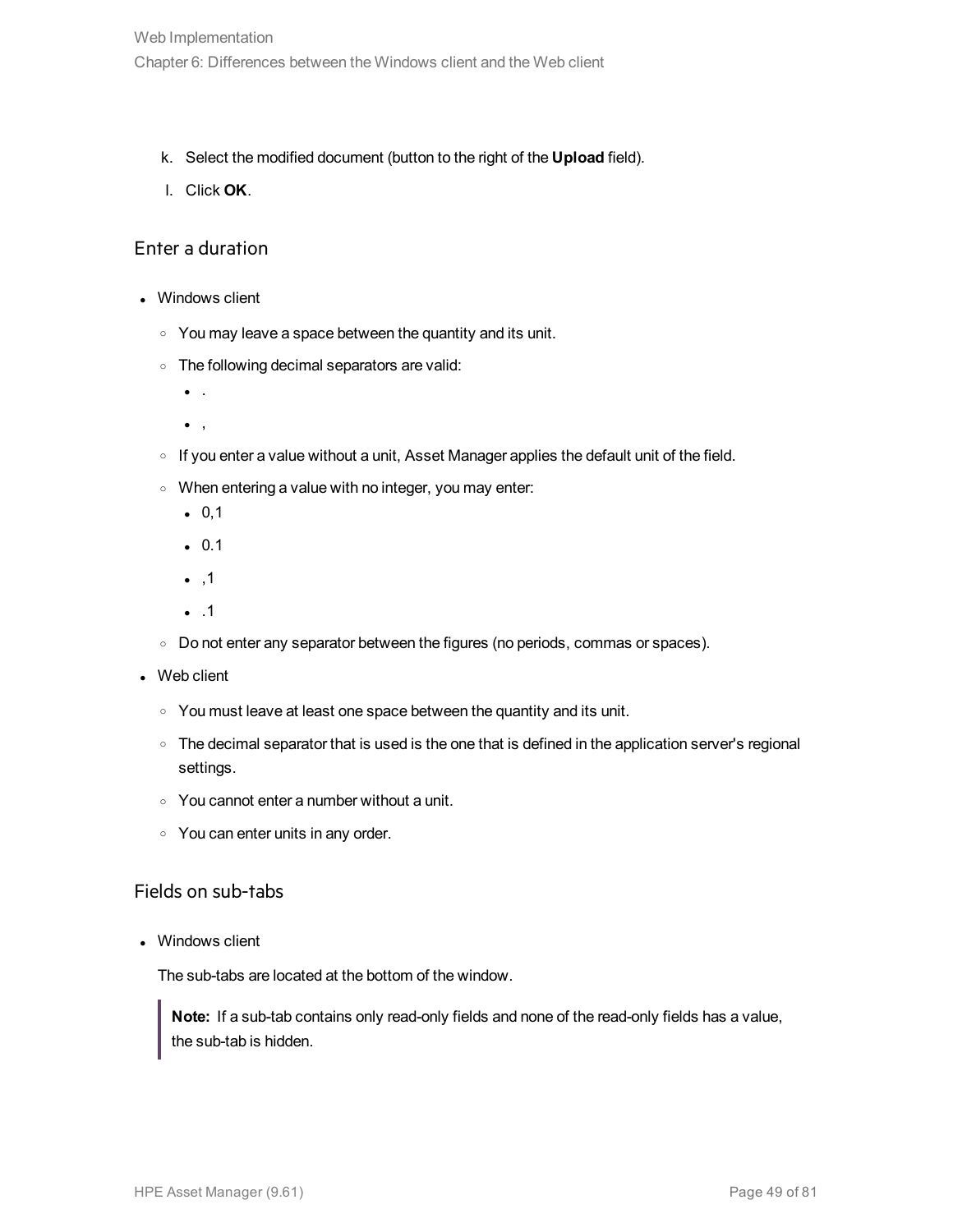$\bullet$  Web client

This functionality is currently not available. All fields (including the empty read-only fields) are displayed on the main page.

## Actions on records

Create a record composed of another table's sub-records

For example: create an order made up of order lines.

- Windows client
	- a. Display the list of orders (**Asset lifecycle/ Procurement lifecycle/ Purchase orders and estimates/ Orders** link on the navigation bar).
	- b. Display the detail of a new order (**New** button). At this stage, the order is not created. You can cancel the order creation (**Cancel** button).
	- c. Populate all required fields and links.
	- d. Create the order (**Create** button). This is required if order lines are to be added. This creates the record. You cannot cancel the creation process. You can, however, delete the record (**Delete** button).
	- e. Display the **Composition** tab.
	- f. Add an order line (**+** button). At this stage, the order line is not created. You can cancel the order creation (**Cancel** button).
	- g. Add an order line to the order (**Add** button). The order line is created and added to the order. You cannot cancel the creation process. You can, however, delete the record (**-** button).
- Web client
	- a. Display the list of orders (**Asset lifecycle/ Procurement lifecycle/ Purchase orders and estimates/ Orders** link on the navigation bar).
	- b. Display the detail of a new order (**New** button). At this stage, the order is not created. You can cancel the order creation (**Cancel** button).
	- c. Populate all required fields and links.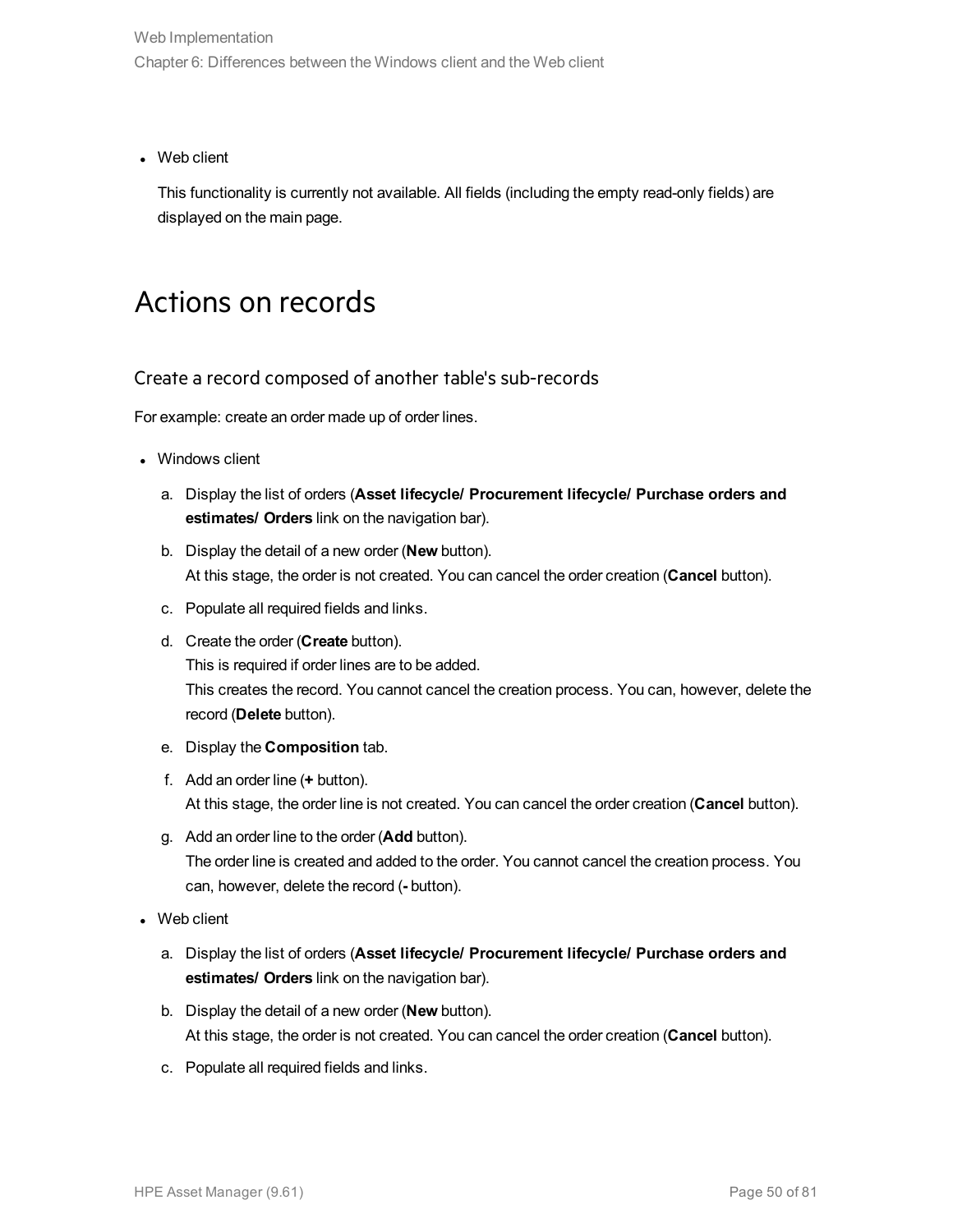d. Create the order (**Save** button).

This is required if order lines are to be added.

This creates the record. You cannot cancel the creation process. You can, however, delete the record (**Delete** button).

- e. Display the **Composition** tab.
- f. Add an order line (**Add** button). At this stage, the order line is not yet created. You can cancel the order creation (**Cancel** button).
- g. Add an order line to the order (**OK** button). The order line is created and added to the order. You cannot cancel the order creation but you can delete the order and its order lines (**Delete** button).

### Authorize extended deletions for records

For example: When you delete a location, Asset Manager provides you with the following possibilities:

- Delete employees linked to the location
- Delete the link to the location
- Assign employees to another location
- Windows client

To configure this possibility:

- a. Select the **Edit/ Options** menu.
- b. Assign the value **Yes** to the **Authorize extended deletions** option.
- $\bullet$  Web client

This functionality is currently not available.

### Modify a record (multiple users working on the same record)

• Windows client

A warning message is displayed for the last user who clicks **Modify**. The user is prompted to either overwrite the other user's changes or cancel their own changes.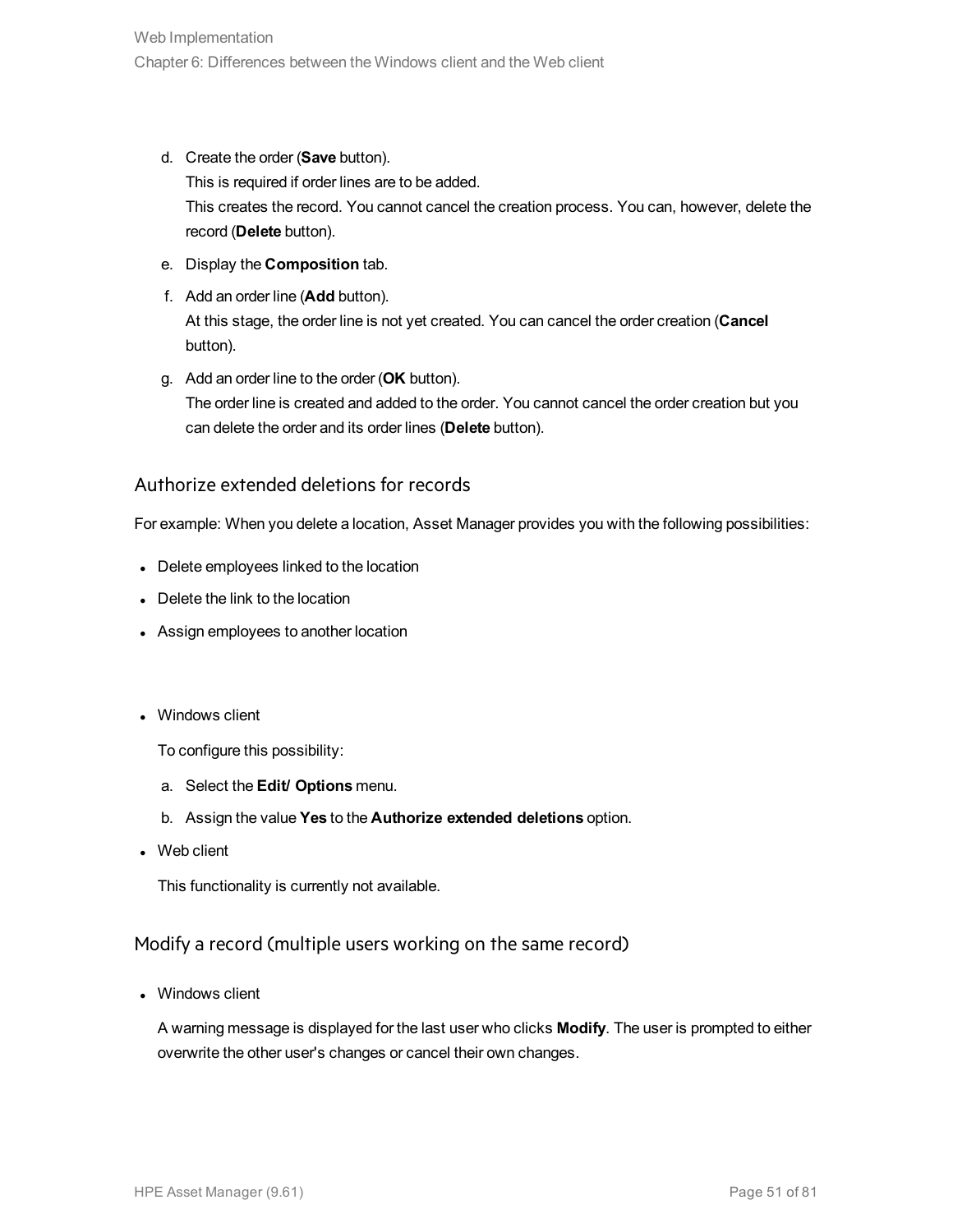Web Implementation Chapter 6: Differences between the Windows client and the Web client

• Web client

A warning message is displayed for the last user who clicks **Save**. The user cannot save his/her changes.

#### Duplicate a record n times

• Windows client

Use the **Edit/ Duplicate** menu.

• Web client

This functionality is currently not available.

#### Availability of certain controls

Use the following controls:

- ColorCombo
- DistantDet
- Edit
- MultilineLabel
- Notebook
- Picture
- QueryCalc
- ScrollablePicture
- TimerControl
- Windows client

This controls are supported.

• Web client

Not supported (In some cases they may display a value in read-only mode but this value cannot be edited)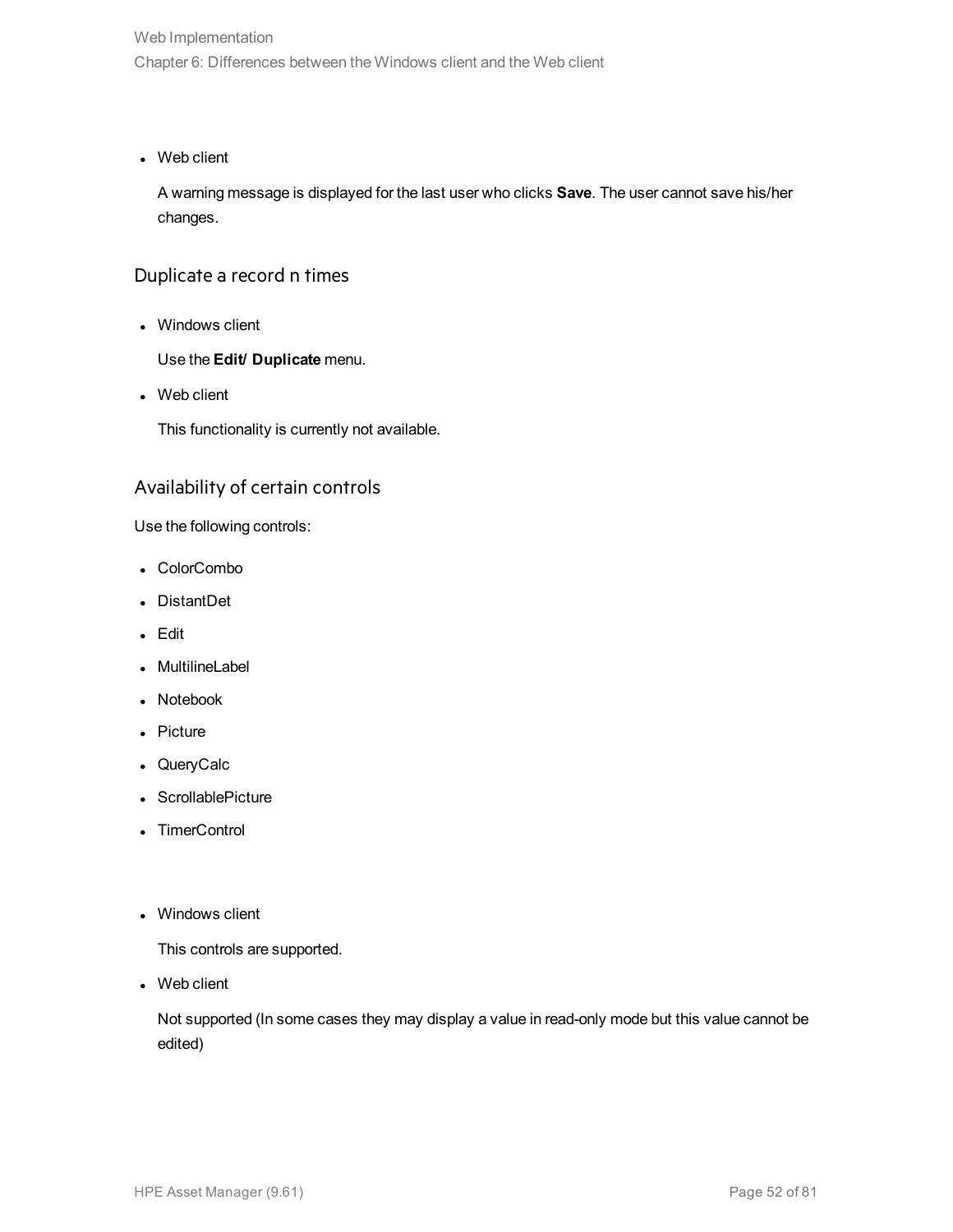# Actions (including wizards)

## Types of supported actions

• Windows client

All action types are supported in the Windows client.

 $\bullet$  Web client

**Dashboard**, **Printing**, **DDE**, and **Software distribution** type actions are not supported.

### Trigger a non-contextual action

• Windows client

A non-contextual action can be triggered from:

- <sup>o</sup> The **Tools/ Actions** menu
- <sup>o</sup> The **Functions** tab on the navigation bar, if the action is associated with a functional domain
- Web client

A non-contextual action can be triggered from the tree-structure of the navigation bar if the action is associated with a functional domain.

#### Trigger a contextual action

• Windows client

A contextual action can be triggered from:

- <sup>o</sup> The **Tools/ Actions** menu.
- <sup>o</sup> The shortcut menu associated with a table, **Actions** sub-menu.
- Web client

Actions are triggered by selecting the action from the **Actions** list at the top of the list screens.

For example: In the orders list, receipt of an order is done by selecting the **Receive** action from the **Actions** list.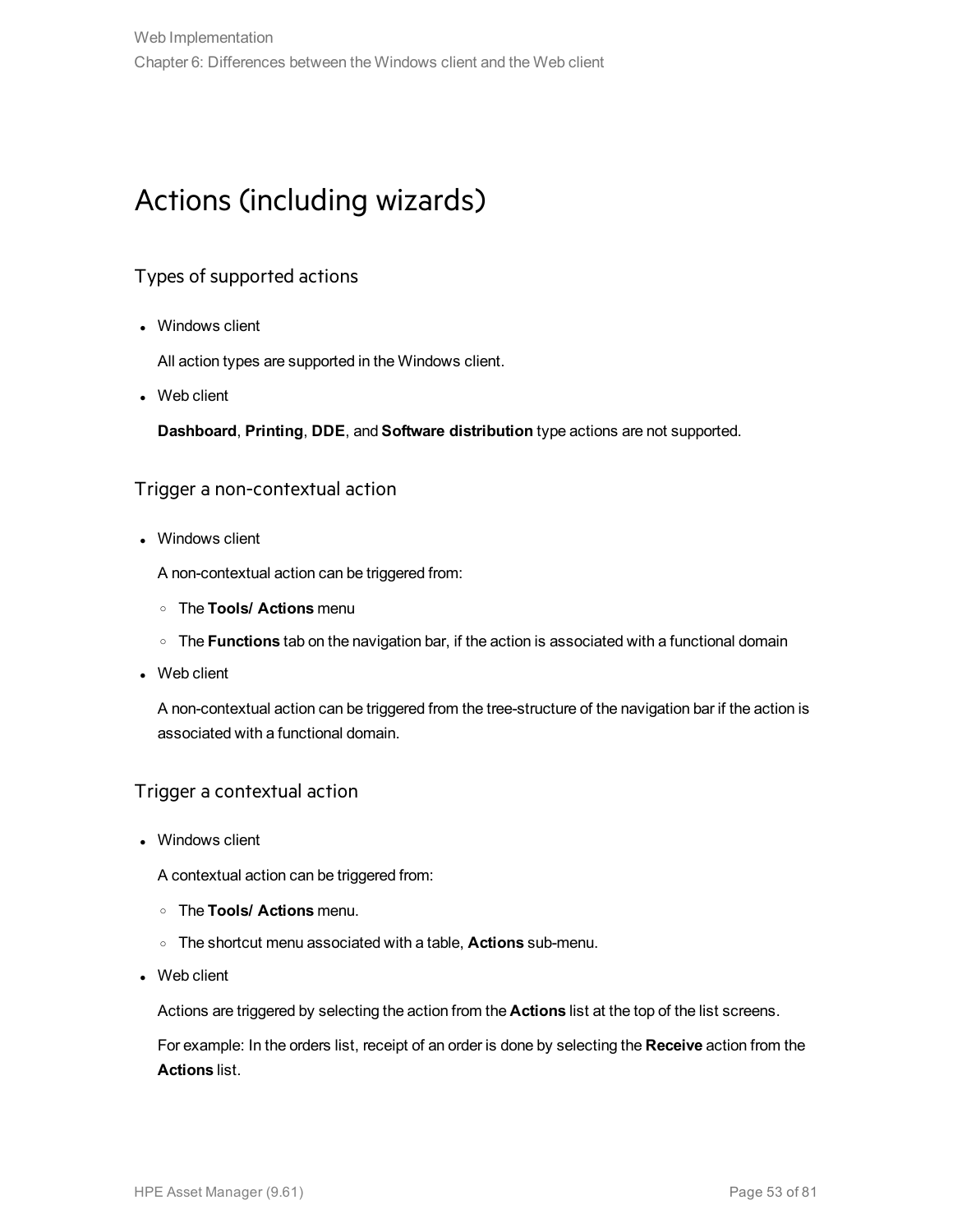### Complete wizard using action buttons appropriate to context

• Windows client

Wizard displays action buttons according to context.

 $\bullet$  Web client

**Next**, **Finish**, **OK**, and **Cancel** buttons are displayed in a wizard regardless of whether mandatory criteria for field content are satisfied.

Refresh a wizard page whose content is dependent on the value of a field from the same page

• Windows client

The refresh is automatic.

• Web client

The refresh is not automatic. You must display the wizard's previous or next page, and then return to the page that needs to be refreshed.

This is not always possible.

Specific example: The buttons cannot be activated via user activity (for example, when a user populates a required field). Also, most buttons are activated by default in the Web client. This makes them available for when they are needed. Consequently, if a user clicks on one of these buttons at an inappropriate time, an error message is displayed.

### Use global variables in the wizards

• Windows client

Global variables can be defined for the following nodes:

- <sup>o</sup> Root
- <sup>o</sup> Long
- <sup>o</sup> String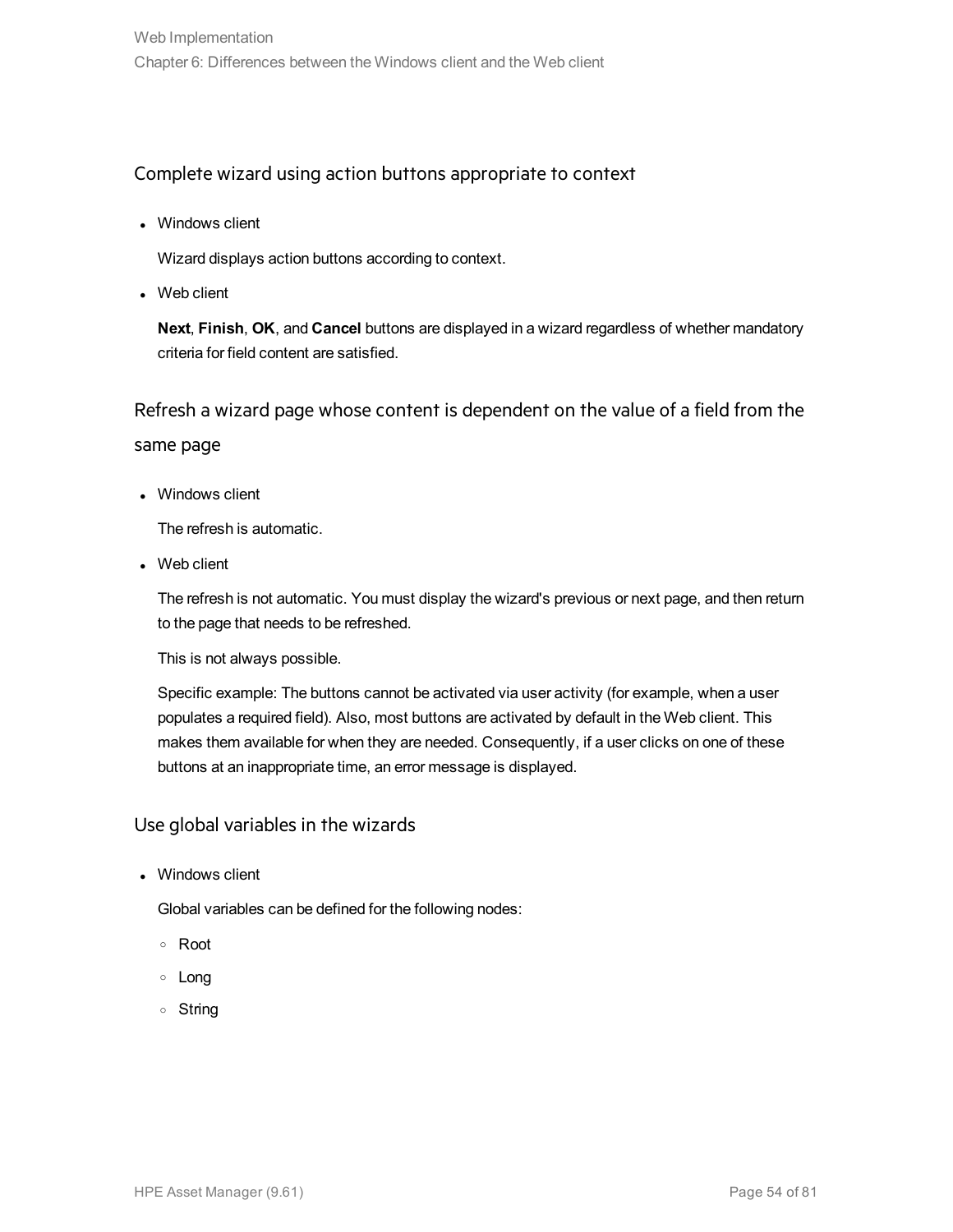Web Implementation

Chapter 6: Differences between the Windows client and the Web client

- <sup>o</sup> Double
- <sup>o</sup> Date
- Web client

Global variables can be defined for the following nodes:

- <sup>o</sup> Long
- <sup>o</sup> String
- <sup>o</sup> Double
- <sup>o</sup> Date

#### Support of BASIC functions used to handle files

• Windows client

All functions are supported.

. Web client

Only the storage of a file in the Asset Manager database is supported.

#### Display a Asset Manager window that is unrelated to the running wizard

• Windows client

This is possible with some wizards.

• Web client

This is not possible. If you try to do this, Asset Manager stops running the wizard and asks you for confirmation.

#### Use the lMode parameter from the AmMsgBox () API in a wizard

AmMsgBox(strMessage As String, lMode As Long) As Long

• Windows client

All the dialog box types displayed are supported: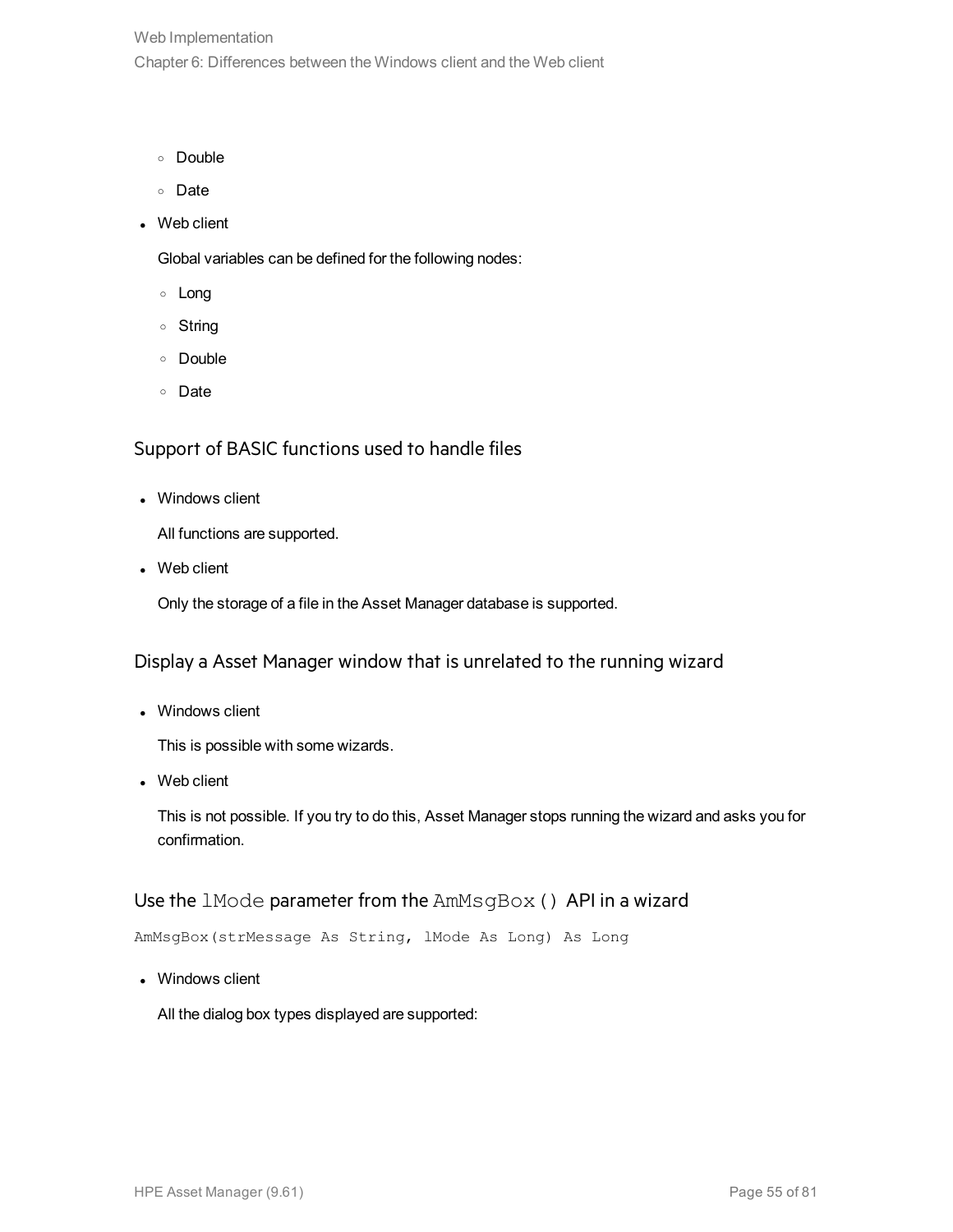Web Implementation Chapter 6: Differences between the Windows client and the Web client

- <sup>o</sup> **0** : Simple dialog box with an **OK** button.
- <sup>o</sup> **1** : Dialog box with **OK** and **Cancel** buttons.
- <sup>o</sup> **2** : Dialog box with a **Cancel** button.
- Web client

**OK** and **Cancel** buttons are not implemented.

Use the AmWizChain () API in a wizard

AmWizChain(strWizSqlName As String)

• Windows client

All wizard types referenced by the strWizSqlName parameter are supported.

• Web client

Only wizards whose "Root" node has a **MODAL=FALSE** property are supported (wizard referenced by the strWizSqlName parameter).

Wizards whose "Root" node has a **MODAL=TRUE** are considered as having a **MODAL=FALSE** property.

Use the AmExecTransition() API in a wizard

AmExecTransition(strTransName As String) As Long

This API can be used only in the Windows client.

## Define the **TABLE=**, **VALUE=**, and **FIELD=** properties of a **DBEDIT** control used by

#### a wizard

You can use a script to define these properties only in the Windows client.

#### Use the AmActionDde() function in a wizard script

long AmActionDde(long hApiCnxBase, char \*strService, char \*strTopic, char \*strCommand, char \*strFileName, char \*strDirectory, char \*strParameters, char \*strTable, long lRecordId);

#### You can only use this function in the Windows client.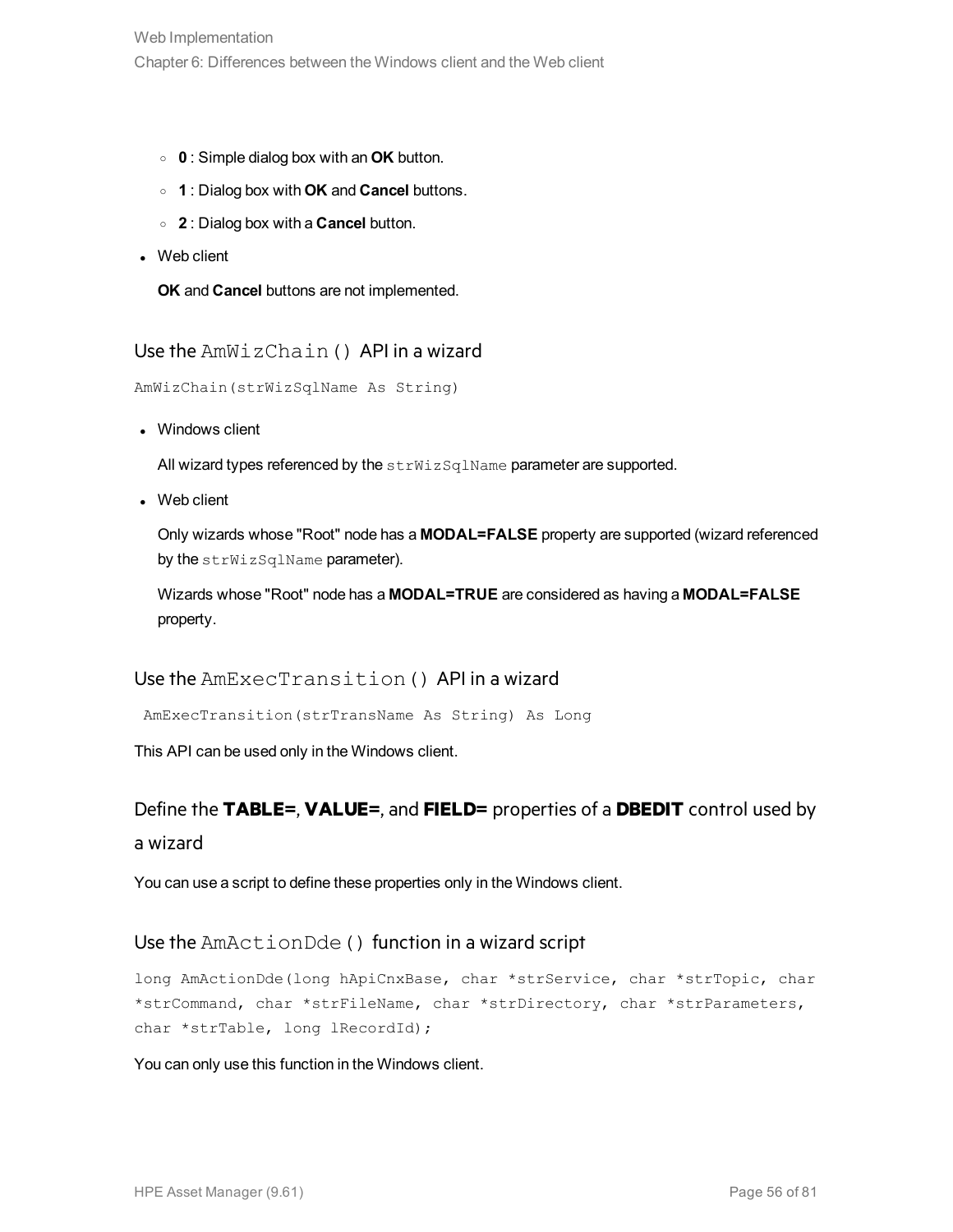## Use the **XOFFSET** and **YOFFSET** propertiesin a wizard

This property is only taken into account in the Windows client.

#### Use the **SERIALIZE** property

This property is only taken into account in the Windows client.

### Use the **EDITABLE** property of the **LISTBOX** control

You can only use this property in the Windows client.

### Use the **Zoom** property of the **LinkEdit** control

The **Zoom** property defines the visibility of the magnifying glass icon for the **LinkEdit** controls in the **Wizard** type of actions.

This property is not taken into account for wizards run in the Web client.

#### Use the **DBEDIT** control

. Windows client

This control can be used without restriction.

• Web client

This control can be used subject to the following restriction when the control is used on a field (there are no restrictions for links): The magnifier which is used to search for an existing value in the database is not available.

### Use the **TickEdit** control

You can only use this control in the Windows client.

#### Use the **WizTickEdit** control

You can only use this control in the Windows client.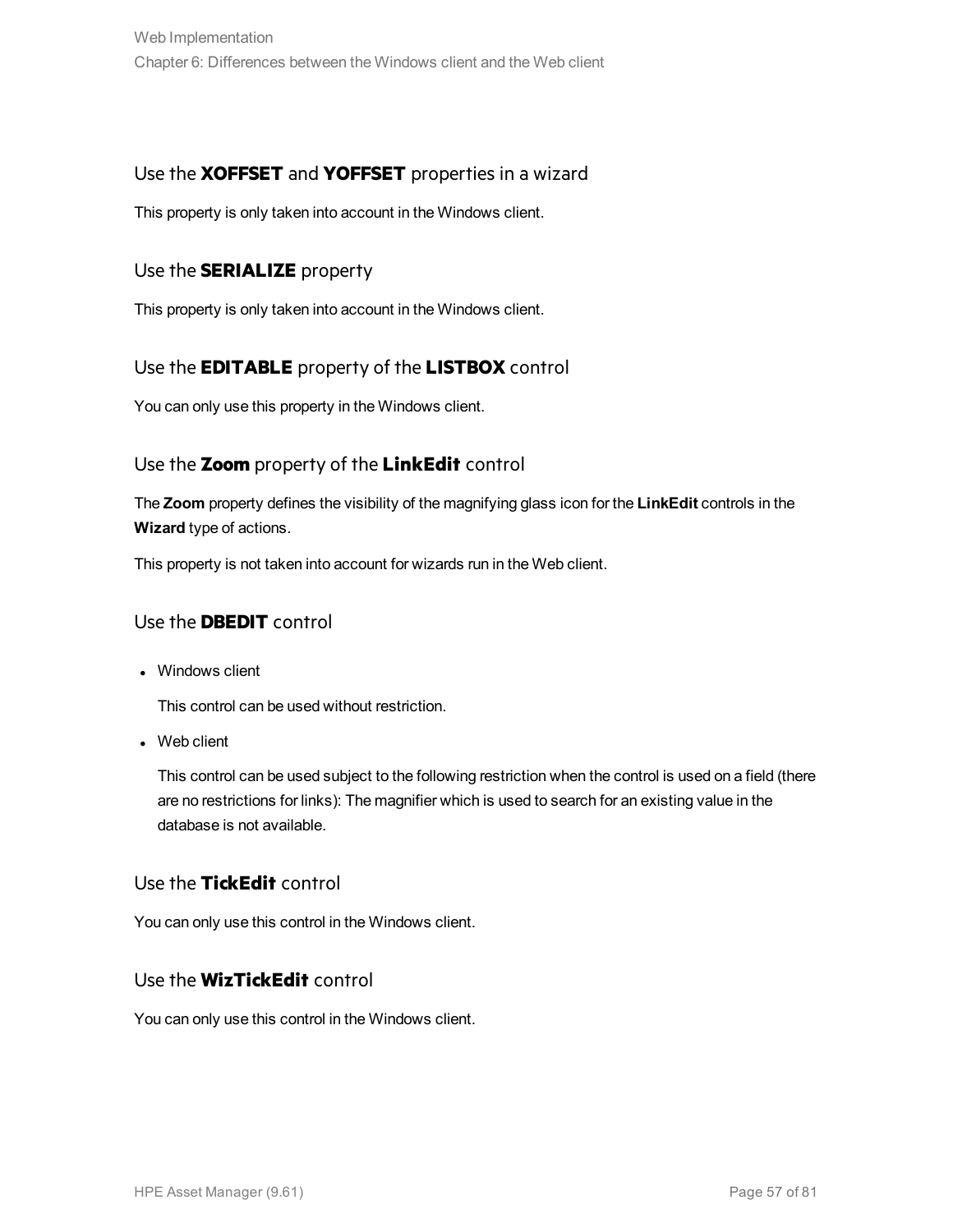#### Use the **WizProgressBar** control

You can only use this control in the Windows client.

#### Use the **ProgressBar** control

You can only use this control in the Windows client.

#### Associate a wizard or a script with a built-in button

• Windows client

You can associate a wizard or a script with an Asset Manager built-in button such as the **New**, **Modify**, or the **Delete** button.

• Web client

This functionality is currently not available. If you try to do this, an error will occur.

#### The Navigation property

. Windows client

If the **Navigation** property is set to **True**, the navigation bar is displayed. If the **Navigation** property is set to **False**, the navigation bar is hidden.

 $\bullet$  Web client

The **Navigation** property does not work for wizards on the Web client. The navigation bar is always displayed.

#### Launch a wizard with multiple records

• Windows client

You can select multiple records and launch a wizard for these records.

• Web client

This functionality is currently not available. If you try to do this, the following error message appears: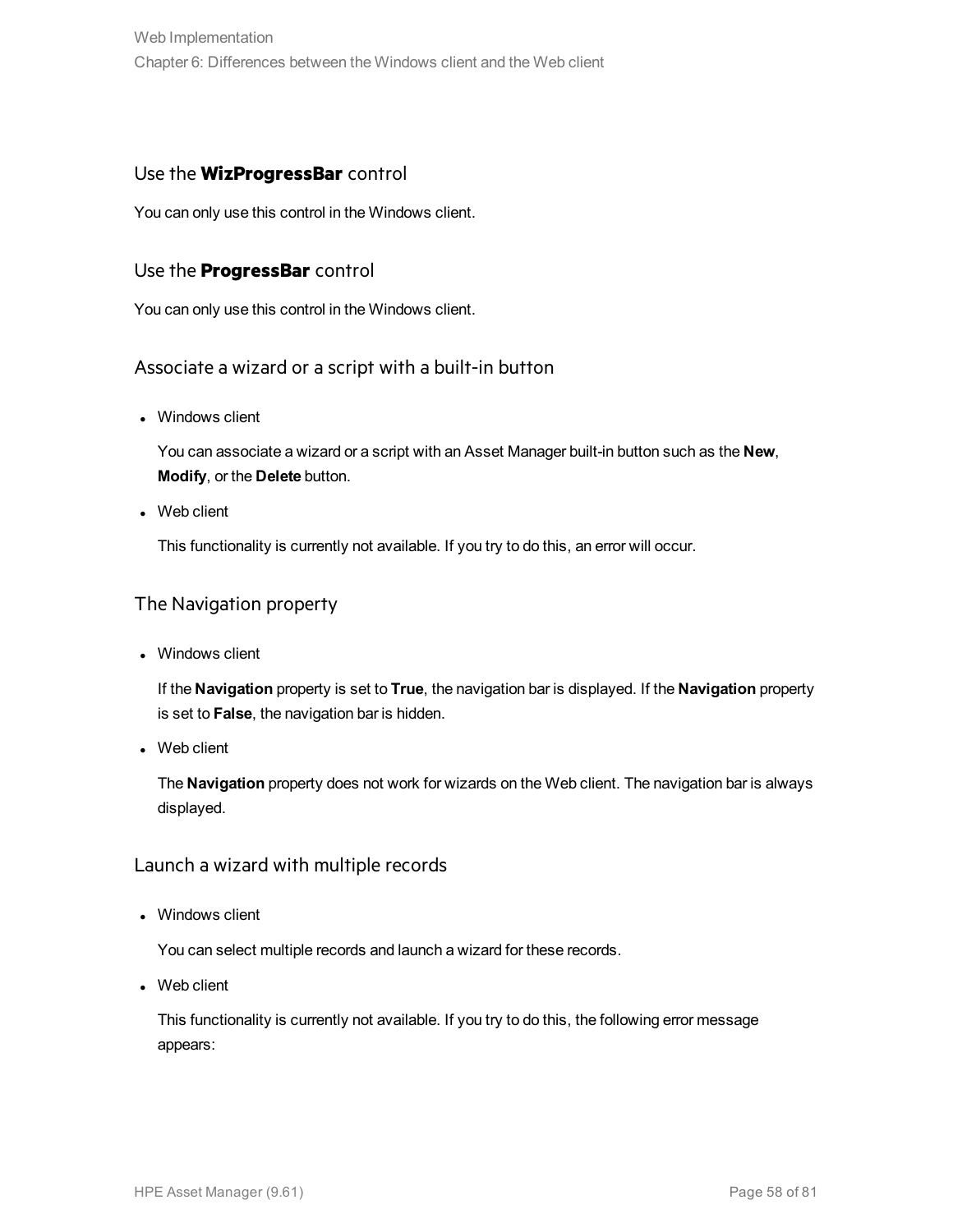This action is only possible when only one record is selected.

#### DBListbox control

• Windows client

In a DBListbox control, columns can be dynamically created by scripts.

• Web client

This functionality is currently not available. If columns are dynamically set, only the headings are created with no content.

# **Reporting**

#### Display reports that are automatically updated

• Windows client

Use the **Tools/ Reporting/ Crystal Reports statistics** menu.

• Web client

This functionality is currently not available.

### Display the software dashboard

• Windows client

Use the **Asset lifecycle/ Software Asset Management /Dashboards / Software dashboard** navigation menu link.

**Note:** All components of the dashboard are shown.

• Web client

Use the **Asset lifecycle/ Software Asset Management /Dashboards / Software dashboard** navigation menu link.

**Note:** Only one component of the dashboard is shown.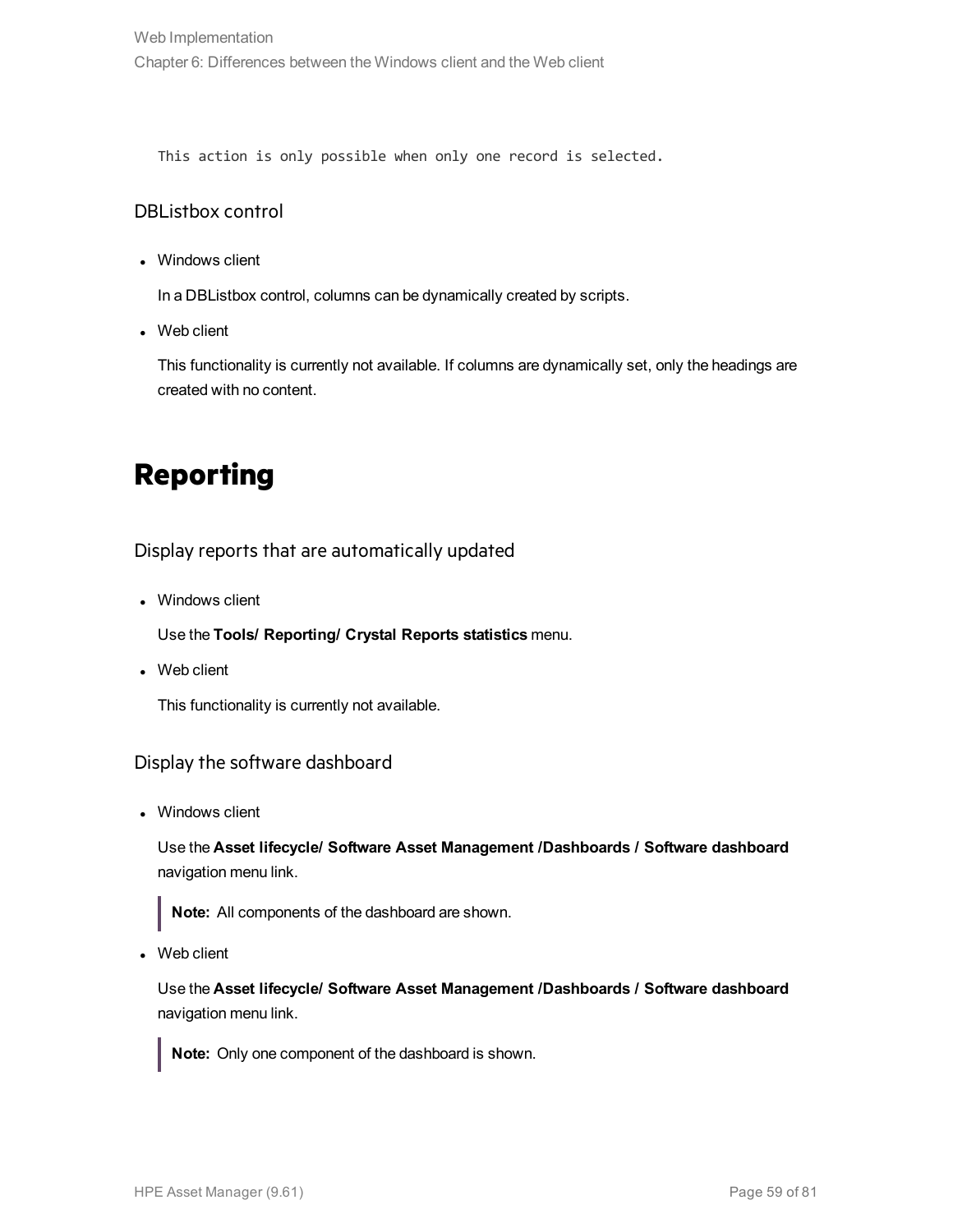## Display a detail report (a report that displays the detail information for one or more records selected in a list)

• Windows client

Display the list containing the record that is the object of the report.

- a. Select the record that is the object of the report.
- b. Expand the navigation bar link corresponding to the report's functional domain.
- c. Click the report name in the navigation bar.

#### Display the reports (**Administration/ Reporting/ Reports** link on the navigation bar).

- a. Display the report detail.
- b. Click **Preview**.
- c. Select the record that is the object of the report.
- d. Click **OK**.

Display the list of records that are the object of the report.

- a. Select the records that are the object of the report.
- b. Select the **File/ Print** menu item.
- c. Set the **Type** field to **Detail report (Crystal Reports)**.
- d. Select the report in the **Report** list.
- e. Click **Preview**.
- Web client

This functionality is currently not available.

#### Print a detail report

• Windows client

Method 1:

- a. Expand the navigation bar link corresponding to the report's functional domain (report detail, **Domain** (SQL name: Domain) field)).
- b. Click the **Print** icon.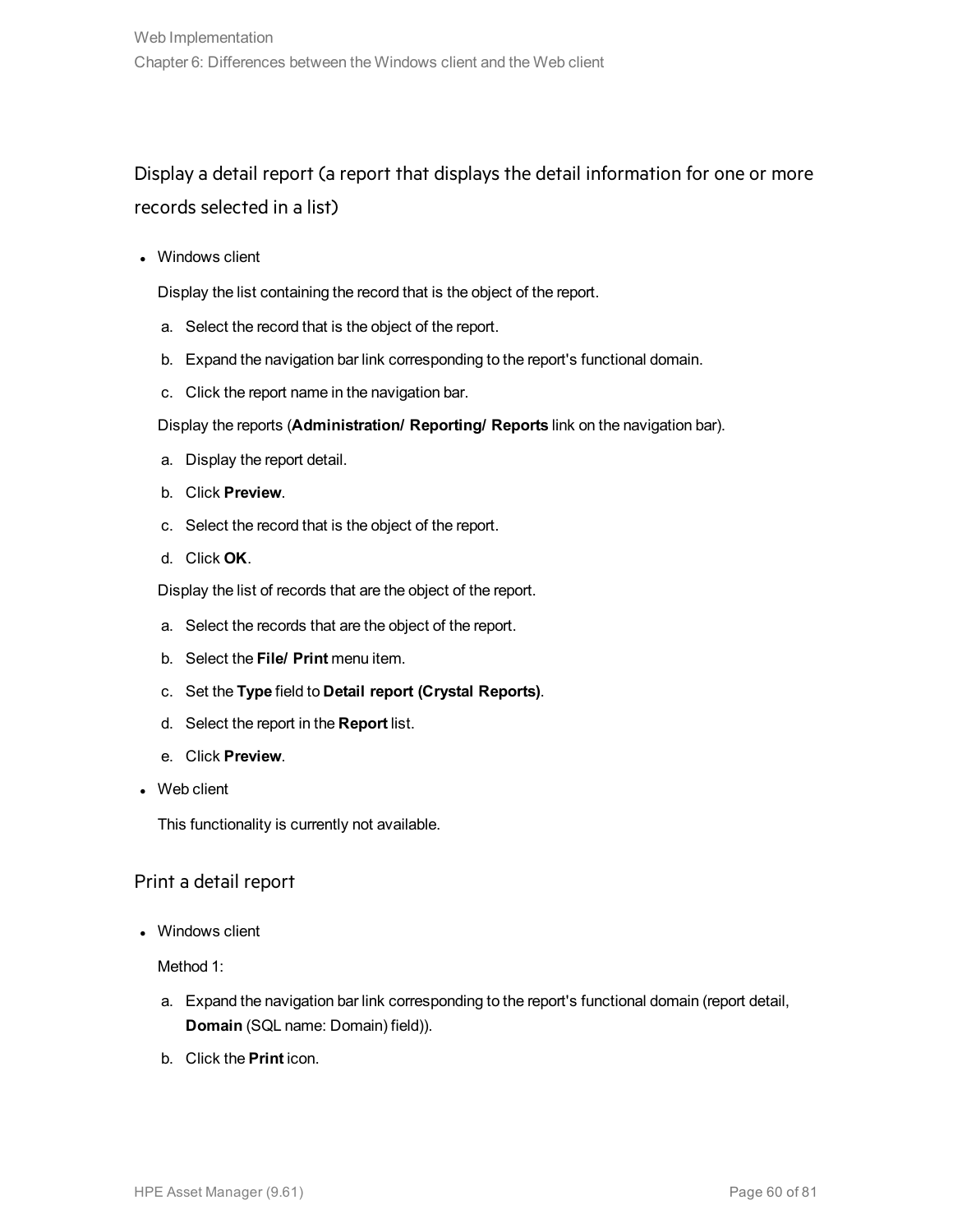#### Method 2:

- a. Display the report detail.
- b. Click **Preview**.
- c. Select the record that is the object of the report.
- d. Click **OK**.
- e. Click the  $\triangleq$  button.

#### Method 3:

- a. Select the record that is the object of the report.
- b. Select the **File/ Print** menu item.
- c. **Type**: **Detail report (Crystal)**.
- d. **Report**: Select the report.
- e. Click the **Print** button.
- Web client

This functionality is currently not available.

#### Use new possibilities available in SAP Crystal Reports version XI and above

For example: the possibility to select a record in a list generated when the request to display or print the report is sent.

• Windows client

Supported for both reports stored in the Asset Manager database and the SAP BusinessObjects Enterprise (or Crystal Reports server previously) database.

- Web client
	- o Not supported for reports stored in the Asset Manager database
	- Supported for reports stored in the SAP BusinessObjects Enterprise (or Crystal Reports server previously) database

#### Import an **.rpt** file into the Asset Manager database

• Windows client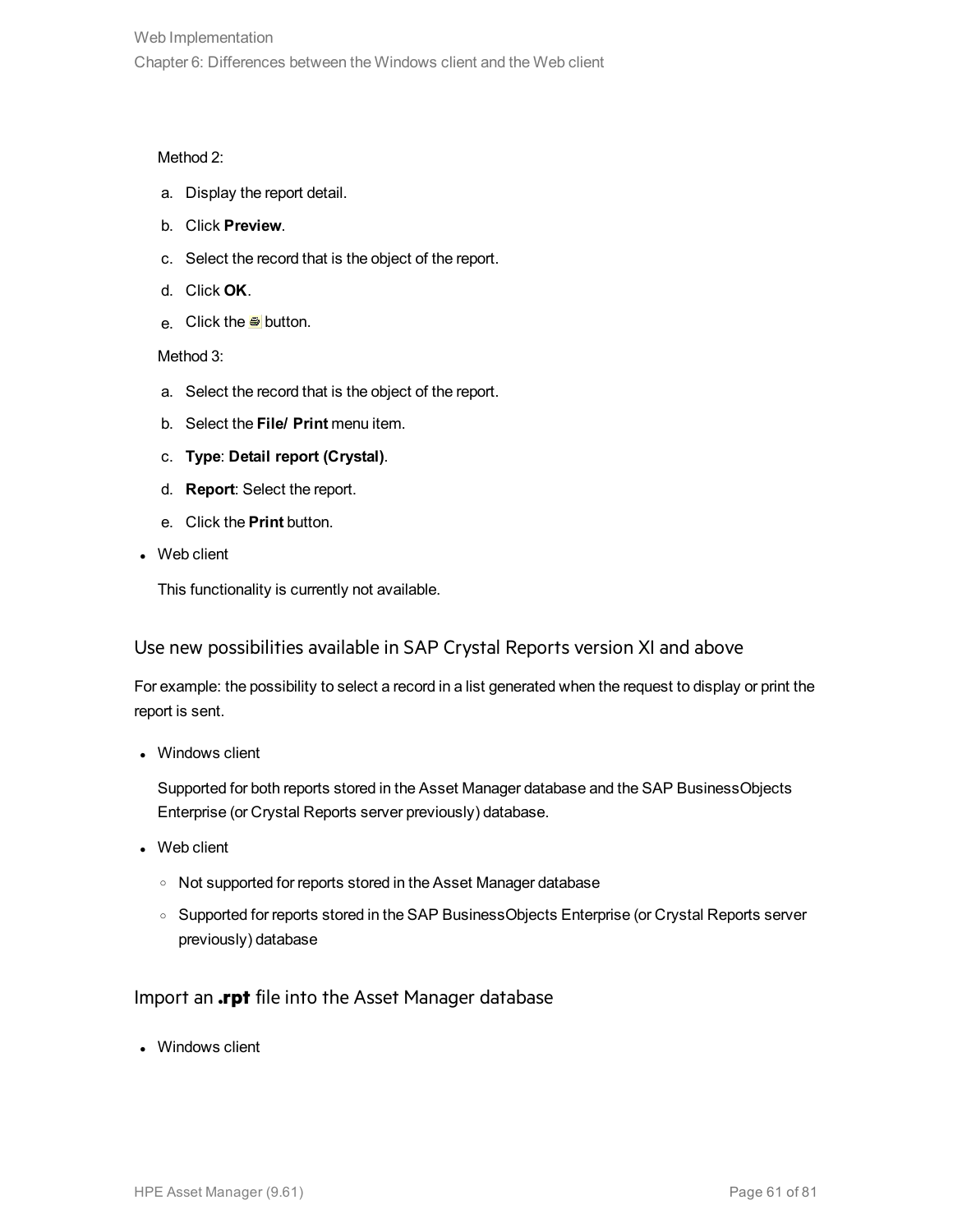- a. Display the report detail.
- b. Click the **Import** button.
- Web client

This functionality is currently not available.

## Export an **.rpt** file from the Asset Manager database

- Windows client
	- a. Display the report detail.
	- b. Click the **Export** button.
- Web client

This functionality is currently not available.

## **Contracts**

| <b>Desired action</b>                                              | <b>Using the Windows client</b>                                                                                                                                           | <b>Using the Web client</b>                                                                          |
|--------------------------------------------------------------------|---------------------------------------------------------------------------------------------------------------------------------------------------------------------------|------------------------------------------------------------------------------------------------------|
| Manage application<br>service contracts                            | • Asset lifecycle/ IT services and<br>virtualization/ ASP/<br>Application services navigation<br>menu<br><b>Contracts/ Application services</b>                           | Asset lifecycle/ IT services and<br>virtualization/ ASP/ Application<br>services navigation menu     |
| Only display<br><b>Blanket purchase</b><br>order type<br>contracts | <b>Asset lifecycle/ Supplier</b><br>contract management/ Blanket<br>purchase orders navigation<br>menu<br><b>Contracts / Blanket purchase</b><br>$\bullet$<br>orders menu | <b>Asset lifecycle/ Supplier contract</b><br>management/ Blanket purchase<br>orders navigation menu  |
| Only display Master<br>lease type<br>contracts                     | • Asset lifecycle/ Supplier<br>contract management/ Leasing/<br><b>Master leases navigation menu</b><br><b>Contracts/ Master leases menu</b>                              | Asset lifecycle/ Supplier contract<br>management/ Leasing/ Master<br>leases navigation menu          |
| Only display<br>Leasing type<br>contracts                          | • Asset lifecycle/ Supplier<br>contract management/ Leasing/<br>Lease schedules navigation                                                                                | <b>Asset lifecycle/ Supplier contract</b><br>management/ Leasing/ Lease<br>schedules navigation menu |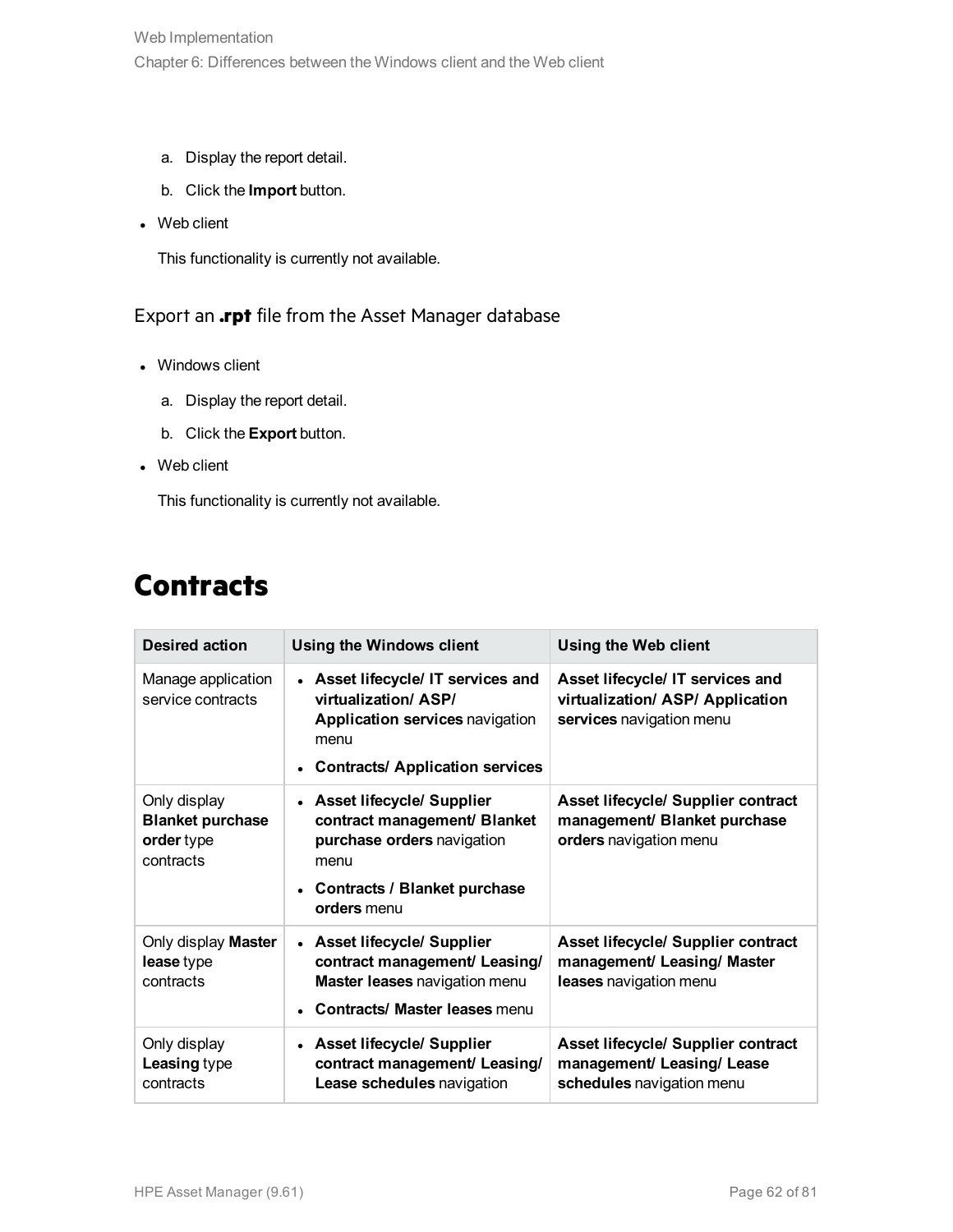| <b>Desired action</b>                     | <b>Using the Windows client</b>                        | <b>Using the Web client</b>                                                     |
|-------------------------------------------|--------------------------------------------------------|---------------------------------------------------------------------------------|
|                                           | menu<br>• Contracts/ Lease schedules<br>menu           |                                                                                 |
| Accept assets<br>under lease<br>schedule  | Detail of contract, <b>Accept</b> button               | Contract detail, select <b>Accept</b> from<br>the <b>Actions</b> drop-down list |
| Renew assets<br>under lease<br>schedule   | Detail of contract, <b>Renew</b> button                | Contract detail, select <b>Renew</b> from<br>the <b>Actions</b> drop-down list  |
| Buy out assets<br>under lease<br>schedule | Detail of contract, <b>Buy out</b> button              | Contract detail, select Buy out from<br>the <b>Actions</b> drop-down list       |
| Return assets<br>under lease<br>schedule  | Detail of contract, Return button                      | Contract detail, select Return from<br>the <b>Actions</b> drop-down list        |
| Add assets to a<br>lease schedule         | Contract detail, Assets (leased) tab,<br>adding a link | Contract detail, Assets (leased) tab,<br><b>Add button</b>                      |

## **Procurement**

| <b>Desired action</b>                       | Using the Windows client                                                        | Using the Web<br>client |
|---------------------------------------------|---------------------------------------------------------------------------------|-------------------------|
| Display procurement tracking<br>information | Request, estimate, PO, receiving slip or invoice<br>detail, <b>Tracking</b> tab | Not available           |

# **Bar code**

|                 | Desired action   Using the Windows client               | <b>Using the Web client</b> |
|-----------------|---------------------------------------------------------|-----------------------------|
| Print a catalog | <b>Portfolio/ Bar-code inventory menu</b> Not available |                             |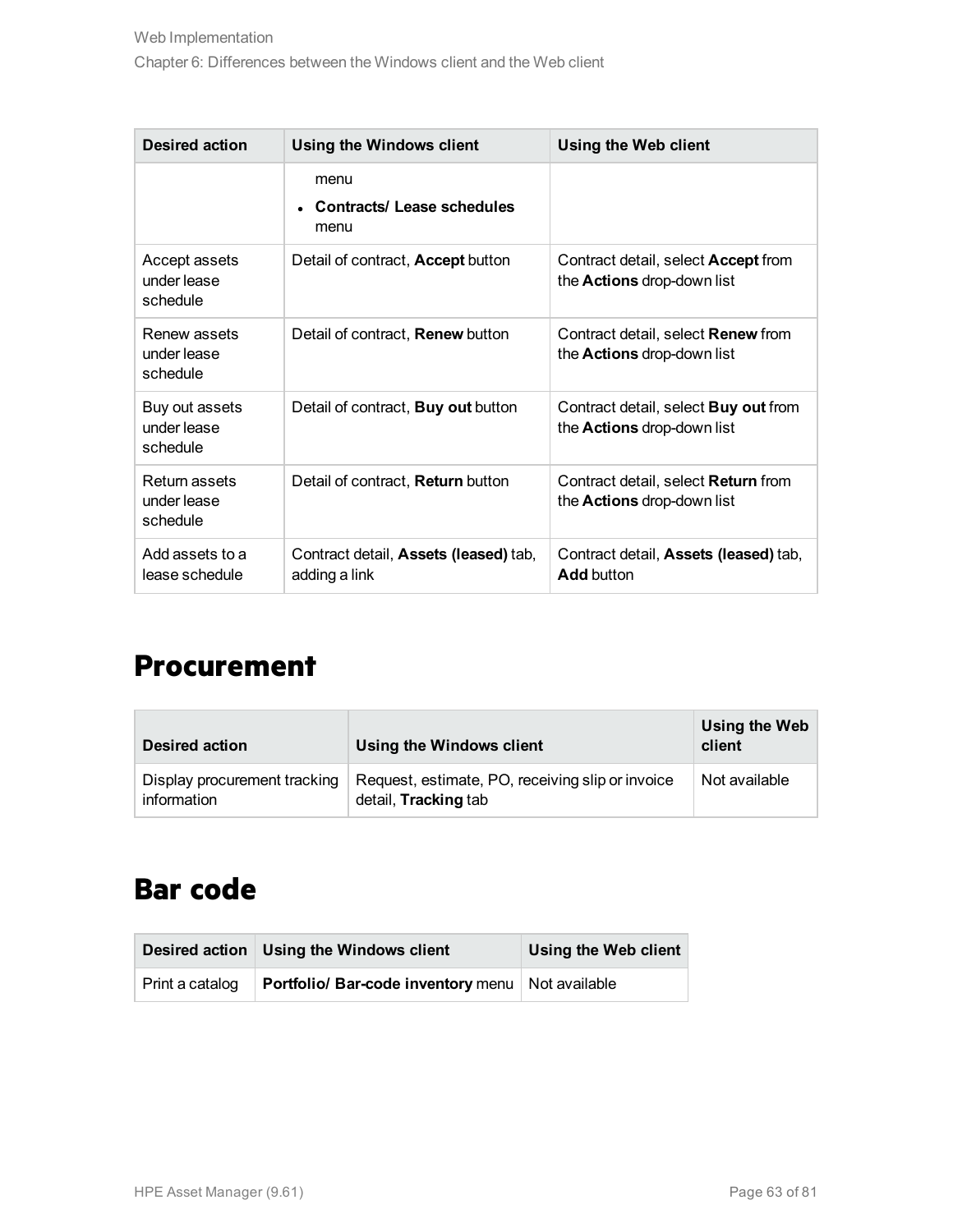# **Helpdesk**

| <b>Helpdesk</b>                  |                                |               |
|----------------------------------|--------------------------------|---------------|
| Use the answer-call wizard       | Helpdesk/ Answer call menu     | Not available |
| Display the helpdesk dashboard   | Helpdesk/ Dashboard menu       | Not available |
| Display helpdesk statistics      | Helpdesk/ Statistics menu      | Not available |
| Display helpdesk ticket tracking | Helpdesk/ Ticket tracking menu | Not available |

# **Financials**

| <b>Desired action</b>                                                         | <b>Using the Windows client</b>                           | Using the<br>Web client |
|-------------------------------------------------------------------------------|-----------------------------------------------------------|-------------------------|
| Display preview of applicable taxes for a tax<br>jurisdiction on a given date | Finance/ Tax jurisdictions and<br>rates menu, Preview tab | Not available           |

# **Cable and Circuit**

| <b>Desired action</b>               | Using the<br><b>Windows</b><br>client | Using the Web client                                                                                         |
|-------------------------------------|---------------------------------------|--------------------------------------------------------------------------------------------------------------|
| Use the Cable and<br>Circuit module | Available                             | Certain functionalities are not available, such as displaying<br>device traces and device cross-connections. |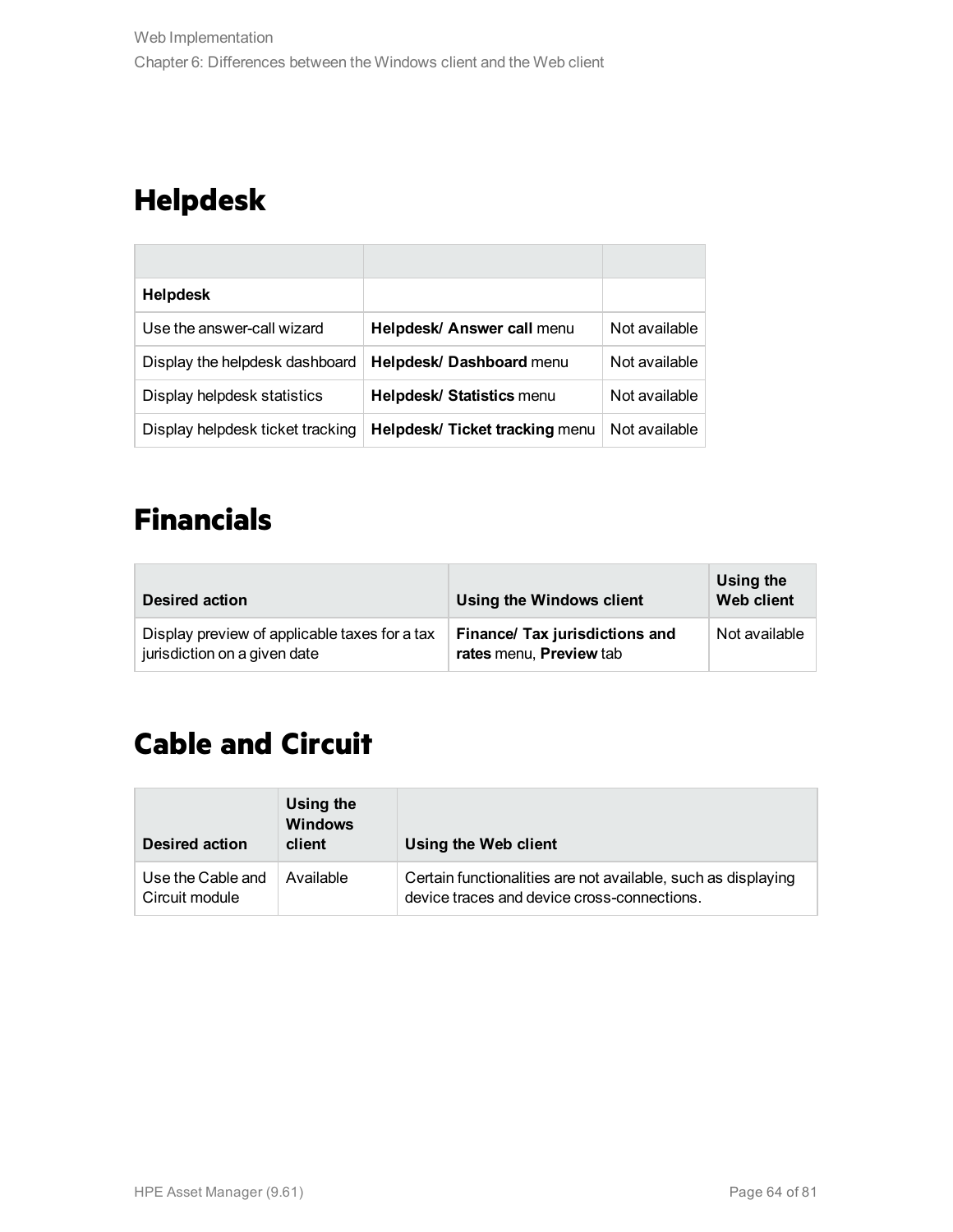# **Advanced functions**

| <b>Desired</b><br>action                                              | <b>Using the Windows client</b>                                                                                                               | <b>Using the Web client</b>                                                                                                                                                                                                                    |
|-----------------------------------------------------------------------|-----------------------------------------------------------------------------------------------------------------------------------------------|------------------------------------------------------------------------------------------------------------------------------------------------------------------------------------------------------------------------------------------------|
| Manage time<br>zones                                                  | The Asset Manager database<br>server and the Windows clients<br>can be installed on computers<br>with different time zones.                   | The Asset Manager database server, the<br>Asset Manager Web Tier server and the<br>Asset Manager Web Service server must be<br>installed on computers using the same time<br>zone.<br>Different time zones can be used for client<br>stations. |
| Connect to the<br>database using<br>Windows<br>integrated<br>security | Available                                                                                                                                     | Not available                                                                                                                                                                                                                                  |
| Edit queries                                                          | <b>Administration/ Queries</b><br>navigation menu<br><b>Tools/ Queries menu</b><br>$\bullet$                                                  | Administration/ Queries navigation menu                                                                                                                                                                                                        |
| Edit calendars                                                        | Tools/ Calendars menu                                                                                                                         | Not available                                                                                                                                                                                                                                  |
| Edit news                                                             | <b>Tools/ News menu</b>                                                                                                                       | Not available                                                                                                                                                                                                                                  |
| Display the list<br>of database<br>screens                            | <b>Administration/List of</b><br>screens menu                                                                                                 | Not available                                                                                                                                                                                                                                  |
| Select the<br><b>Preview tab of</b><br>the user<br>profiles detail.   | This tab displays the results of<br>combining user rights with user<br>profiles                                                               | Not available                                                                                                                                                                                                                                  |
| Edit database<br>options                                              | <b>Administration/ Database</b><br>options menu                                                                                               | Not available                                                                                                                                                                                                                                  |
| Edit workflow<br>schemes                                              | <b>Administration/</b><br><b>Workflows/ Workflow</b><br>schemes navigation menu<br><b>Tools/ Workflow/</b><br><b>Workflow schemes</b><br>menu | Not available                                                                                                                                                                                                                                  |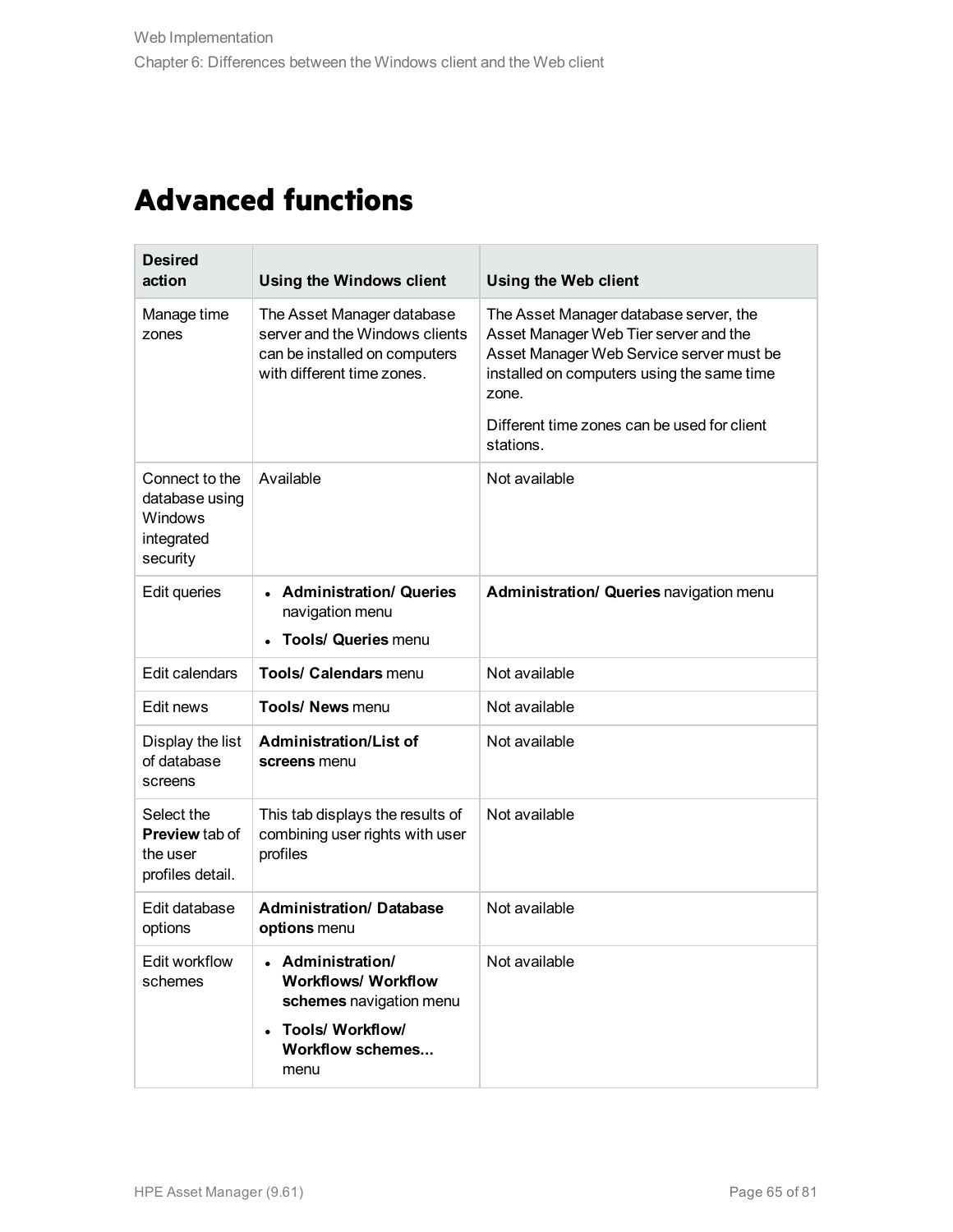Web Implementation Chapter 6: Differences between the Windows client and the Web client

| <b>Desired</b><br>action                     | Using the Windows client                                                                                                    | Using the Web client                                                    |
|----------------------------------------------|-----------------------------------------------------------------------------------------------------------------------------|-------------------------------------------------------------------------|
| Edit<br>connections                          | File/ Manage connections<br>menu.                                                                                           | Not available                                                           |
| Import data                                  | File/ Import menu                                                                                                           | Not available                                                           |
| Modify a user's<br>Asset Manager<br>password | • Administration/ User<br>actions/ Change<br>password navigation menu<br><b>Tools/ Change password</b><br>$\bullet$<br>menu | <b>Administration/ User actions/ Change</b><br>password navigation menu |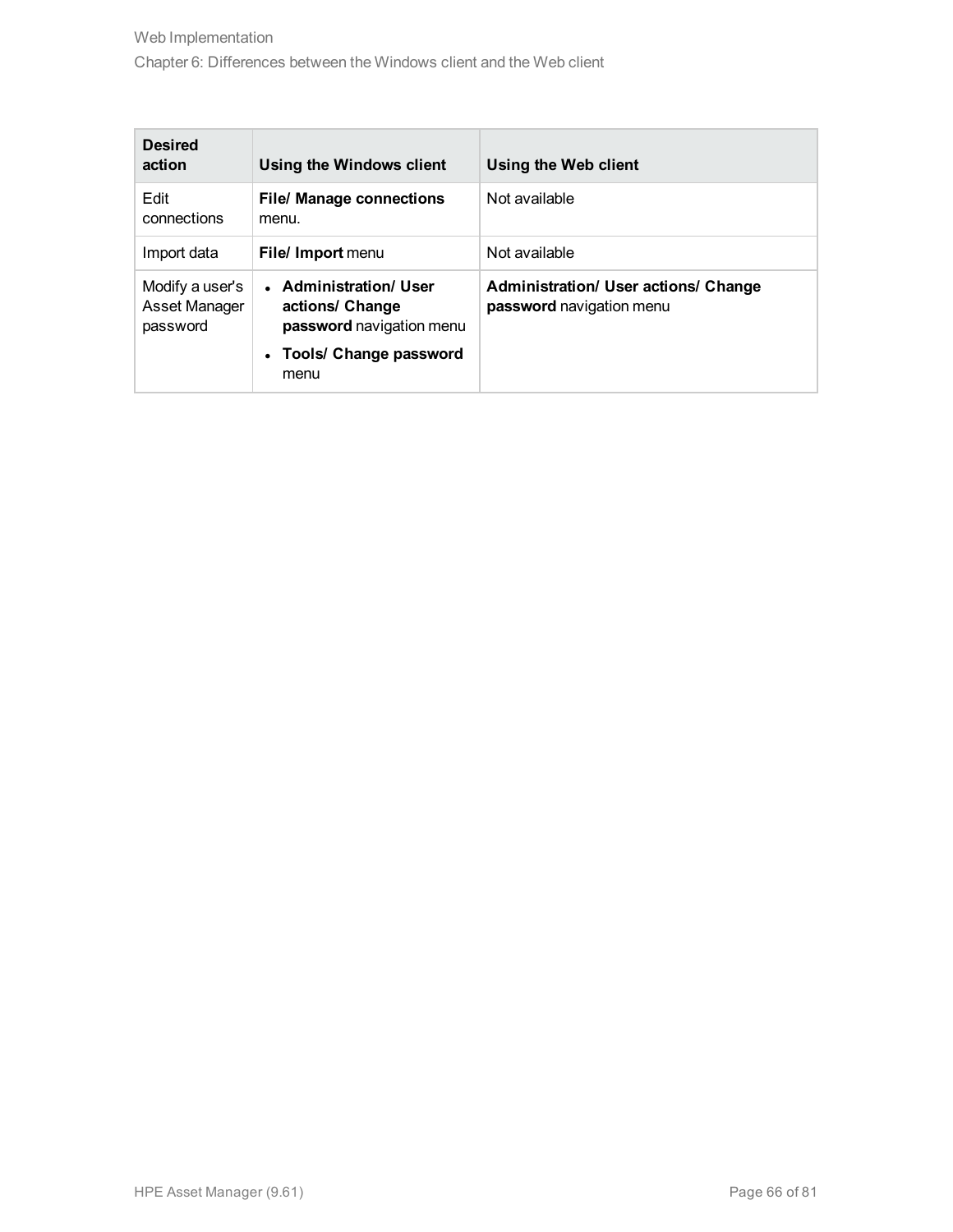# Chapter 7: Performance Tips and Problem **Diagnosis**

This chapter includes:

# <span id="page-66-0"></span>**Introduction**

The ability to optimize performance is key to a successful Asset Manager web client deployment. This process is complex because it involves all the elements of the architecture: database, web tiers, application, and so on.

The goal of this document is to focus on the web tier including:

- Making sure the web tier works correctly
- Identifying possible performance issues
- Optimizing the performance of the web client

You can refer to the Asset Manager sizing guide for hardware recommendations. The Asset Manager Performance Tuning guide will provide tactics and methods for back-end tuning and screen optimization.

Guides for older versions of Asset Manager as well as updated versions of this guide can be found at the following HP website:

#### <https://softwaresupport.hpe.com/>

The reference configuration data supplied in this guide is based on an Asset Manager out-of-box (OOB) environment, which includes the Web Tier, Web Service and Automated Process Manager (APM).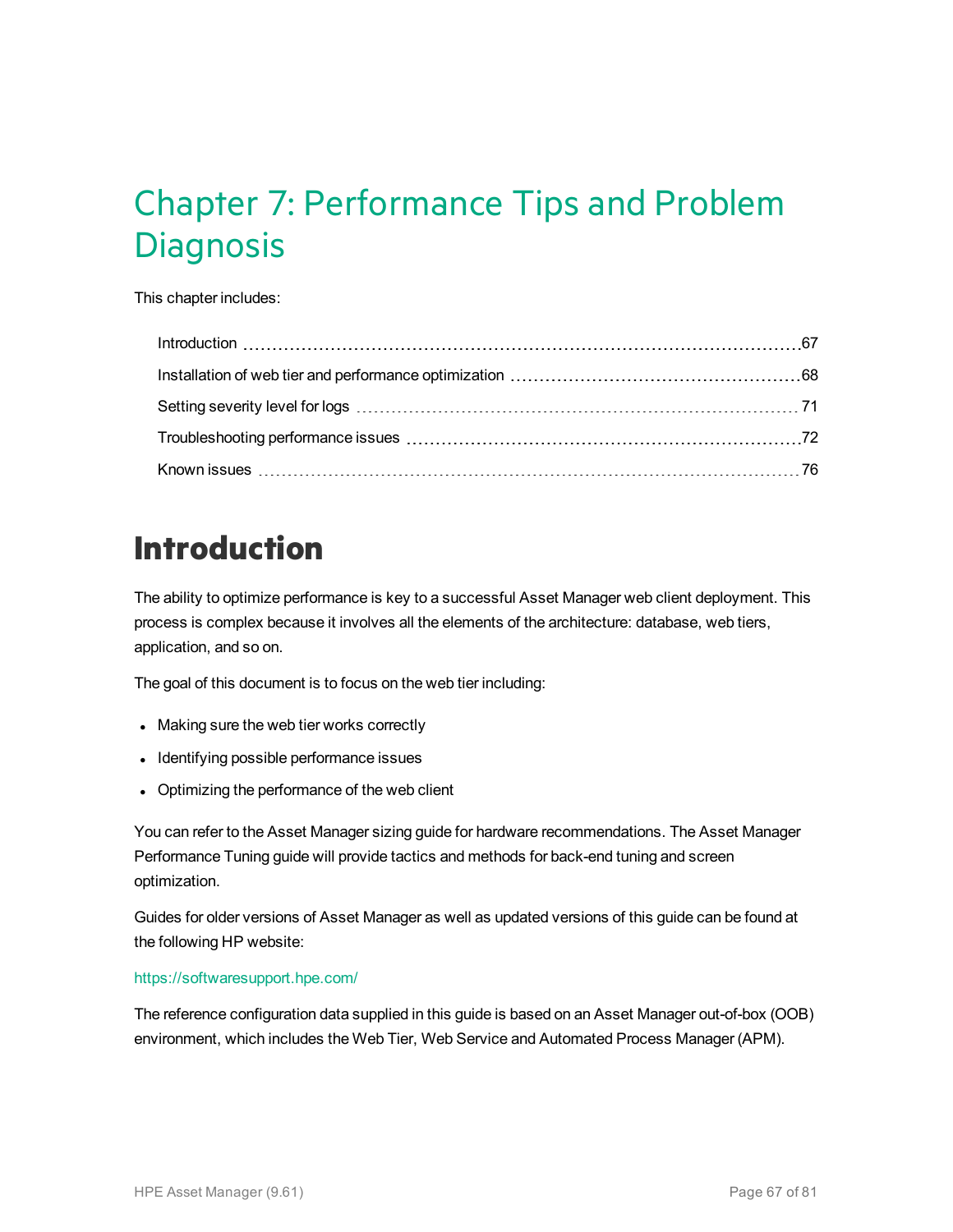# <span id="page-67-0"></span>**Installation of web tier and performance optimization**

This section includes:

<span id="page-67-1"></span>

# **Check first that Asset Manager Web Tier works correctly**

Tag the web service in amdba, this action will create a static version of the web service stored in Asset Manager. The tag will check the consistency of the web service.

Note that you can check consistency of the web service, service by service, with the Asset Manager Windows client (sysCoreWebServiceCheck wizard). The logging is slightly more precise than with amdba.

While following these steps, any error encountered MUST be immediately dealt with in the database structure (often screen and page definitions). Typical errors include:

- Buttons referring to missing actions
- Look up on exposed pages to screens belonging to non exposed functional domains (seWebService = none or seWebService = "from within parent domain" with parent not exposed))
- Field in a page that no longer exists
- Two links to the same table in a screen with different filters (you must use the APIName property to distinguish the uses of two link)
- A calculated field with wrong format (AQL in text will pass in the Windows client, but not in the web)

Without following these web service consistency check and fix of errors, Asset Manager web client is likely to have errors and even may not start correctly.

Once the web service is successfully tagged, make sure you can connect to the web service (typically: http://WebServiceServer:8080/AssetManagerWebService, deploy a wsdl and verify that it has valid contents (not empty).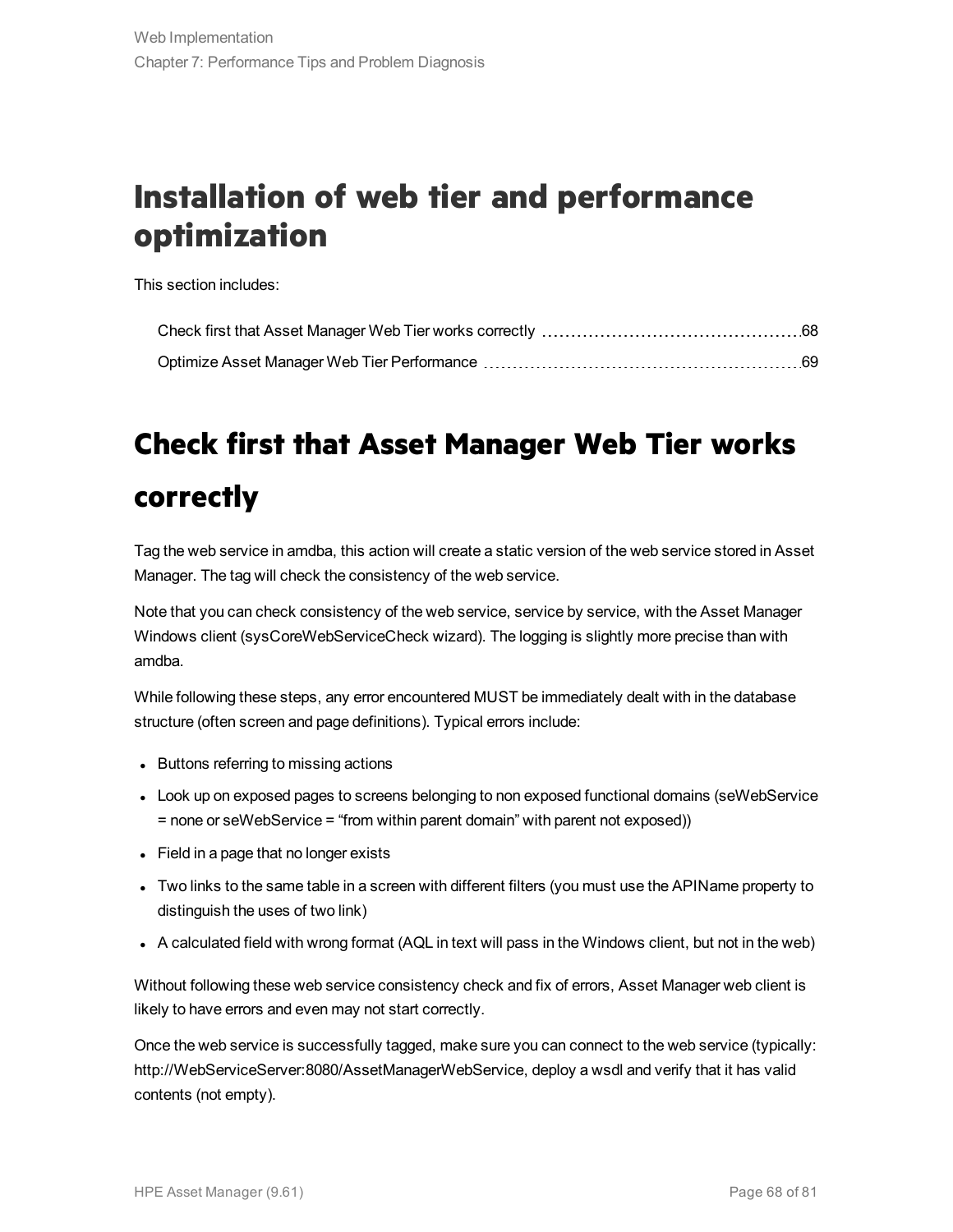# <span id="page-68-0"></span>**Optimize Asset Manager Web Tier Performance**

After you make sure that the web tier works correctly, you can start optimize the performance of the web tier.

## Log on to a static version of the web service

After having tagged a version of the web service, change the settings in AssetManager.xml file with

```
<Environment name="AssetManager.WS.Version" value="Tagged version"
type="java.lang.String" override="false"/>
```
## **Split web service and web tier**

Have web service and web tiers on two different Tomcat instances, or even better on two different servers (for scalability).

## Decrease the size of the Asset Manager web service wsdl

- In Asset Manager, the exposed services reflect the way functional domains are set. Hierarchy of functional domains with the "from within parent domain" setting in the seWebService value will result in a large web service (and a large wsdl) with numerous sub sections in it. If children of the functional domain node are set as "Stand alone", the web services exposed will be independent, and the wsdl will be much smaller. This independent services structure is highly recommended if functional domain contains numerous screens, actions, wizards and queries. Following this recommendation, performance for opening the parent node will be optimized the first time. A good example for splitting functional domains into independent services is the structure of the OOB "Portfolio" functional domain.
- Do not expose unnecessary data. For instance, if you have some very complex screens or wizards that are very unlikely to be used by the Web Client, it would be better to place them in a functional domain that has "none" as the seWebService value.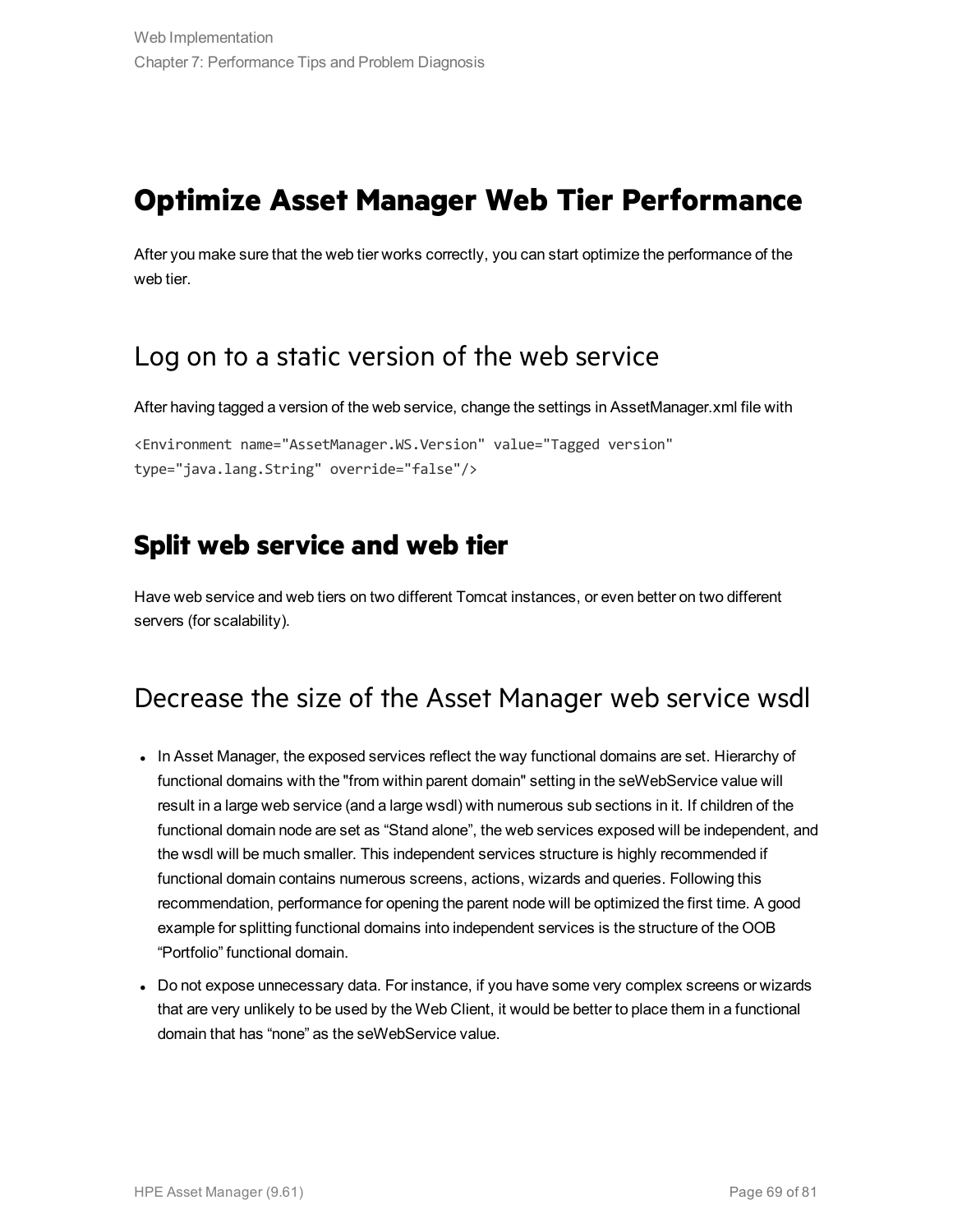# Implement the Java Vitual Machine (JVM) tuning guidance

#### **Web Service**

The Web Service calls Asset Manager's APIs through jni. It also has to be taken into account that the XMX memory allocated for Java will be solely used for Java, but the overall java program memory (as seen by the OS) will indeed contain both:

- Java memory (with max specified by XMX)
- The extra memory necessary for the AM DLL, DBMS client layers, and so on.

Only the Java memory can be set explicitly with JVM parameter. So generally at least 512 MB free memory should be left in the system for AM DLL to allocate for a few concurrent connections and about 1.5 GB set as both minimal and maximum JVM heap size.

#### **WebTier**

The Asset Manager WebTier is based on pure java. XMX can be set to the largest value available for a java application on the system, (2 GB on a sample benchmark Windows Server 2008 system).

#### *Do not restart Tomcat when it is not necessary*

The result of restarting Tomcat is that all profiles will have to be loaded the again and all pages will be compiled on the server side, which will considerably slow down the performance until the profiles are loaded again.

For more information about JVM settings for multiple concurrent connections in production environment, refer to Asset Manager Deployment Sizing Guide.

Run a script opening tree view nodes and main pages after a Tomcat re- start.

Tools like wget [\(http://www.gnu.org/software/wget/](http://www.gnu.org/software/wget)) can generate scripts that open wsdls and "warm up" the Web Tier. You can download this free software from the official GNU web site. The ACWPerformancesHintsAndDiagnosis.zip file contains a .bat file that allows opens Asset Manager wsdls. it can be customized to any implementation's environment.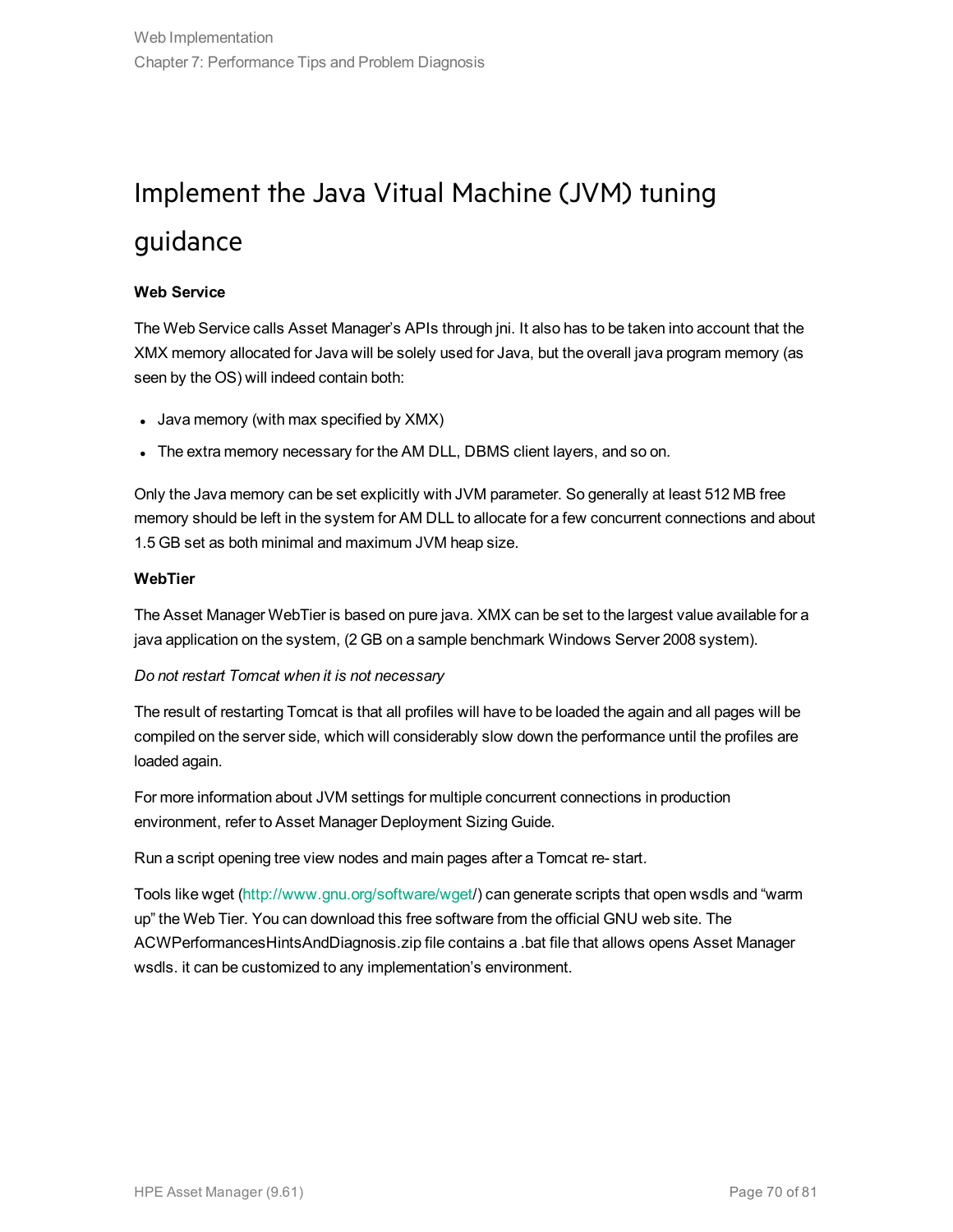# <span id="page-70-0"></span>Setting severity level for logs

In Tomcat and WebSphere, you can set severity level for logs. Any warning/error message that is lower than this level will not be logged.

## In Tomcat

Add the following lines in the *logging.properties* file under the *<Tomcat\_home>/conf* folder:

javax.faces.level= <level> com.sun.faces.level= <level> javax.enterprise.resource.webcontainer.jsf.level = <level>

The levels in descending order can be:

- SEVERE
- WARNING
- INFO
- <sup>l</sup> CONFIG
- $\cdot$  FINE
- **.** FINER
- FINEST

## In Websphere

- 1. In the Websphere administrator console, click **Troubleshooting** > **Logs and trace**.
- 2. Click your server on the **Logging and tracing** page.
- 3. Click **Change log detail levels**.
- 4. Enter the following content in the text box.

```
*=info: javax.faces.*=<level>:
javax.enterprise.resource.webcontainer.jsf.*=<level>: com.sun.faces.*=<level>
```
The levels in descending order can be: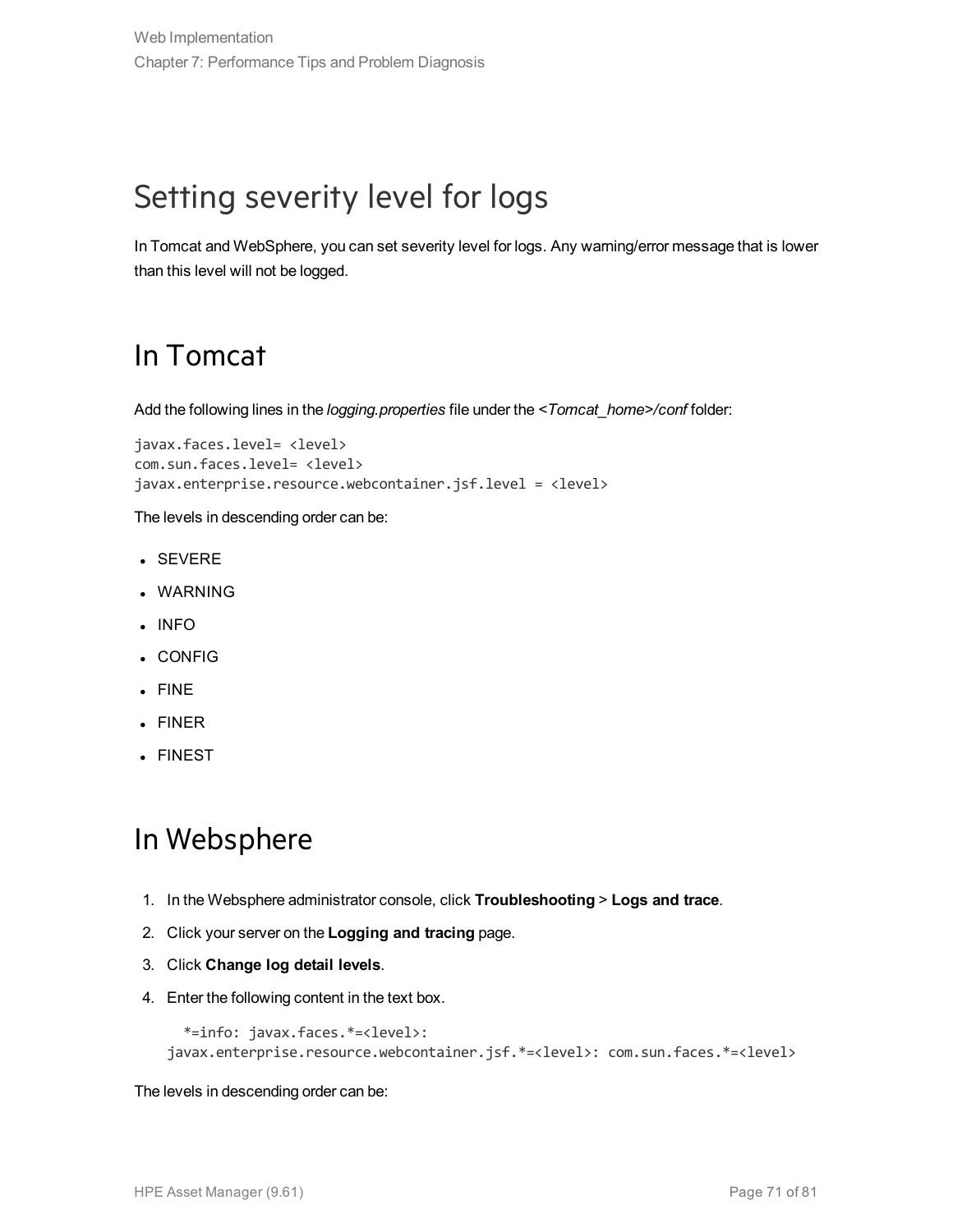Web Implementation Chapter 7: Performance Tips and Problem Diagnosis

- SEVERE
- **.** WARNING
- INFO
- <sup>l</sup> CONFIG
- <sup>l</sup> FINE
- **.** FINER
- FINEST

# <span id="page-71-0"></span>**Troubleshooting performance issues**

This section includes:

| Checking performance with low impact on the system (Tomcat, Windows & Linux)              |  |
|-------------------------------------------------------------------------------------------|--|
| Checking performance for diagnosis with performance impact on the system (Tomcat, Windows |  |
| Tracking performance by starting ADBLOGS in Asset Manager Web (Tomcat & Websphere,        |  |
| Tracking performance by storing the http requests sent (Tomcat, Windows and Linux)  75    |  |
| Diagnosing errors on the UserLogin and UPPEREmplDept UserLogin fields of amEmplDept       |  |

# <span id="page-71-1"></span>**Checking performance with low impact on the system (Tomcat, Windows & Linux)**

**Note:** This only applies to Web clients with Tomcat as the application server based on Windows and Linux operation system.

Replace the log4j.properties in the WebTier (or edit it to add an Asset Manager Performance trace) to add:

```
## Appender for performances logger
log4j.appender.perflogfile=org.apache.log4j.RollingFileAppender
log4j.appender.perflogfile.File=c:/AssetManagerWeb_perf.log
log4j.appender.perflogfile.MaxFileSize=500KB
```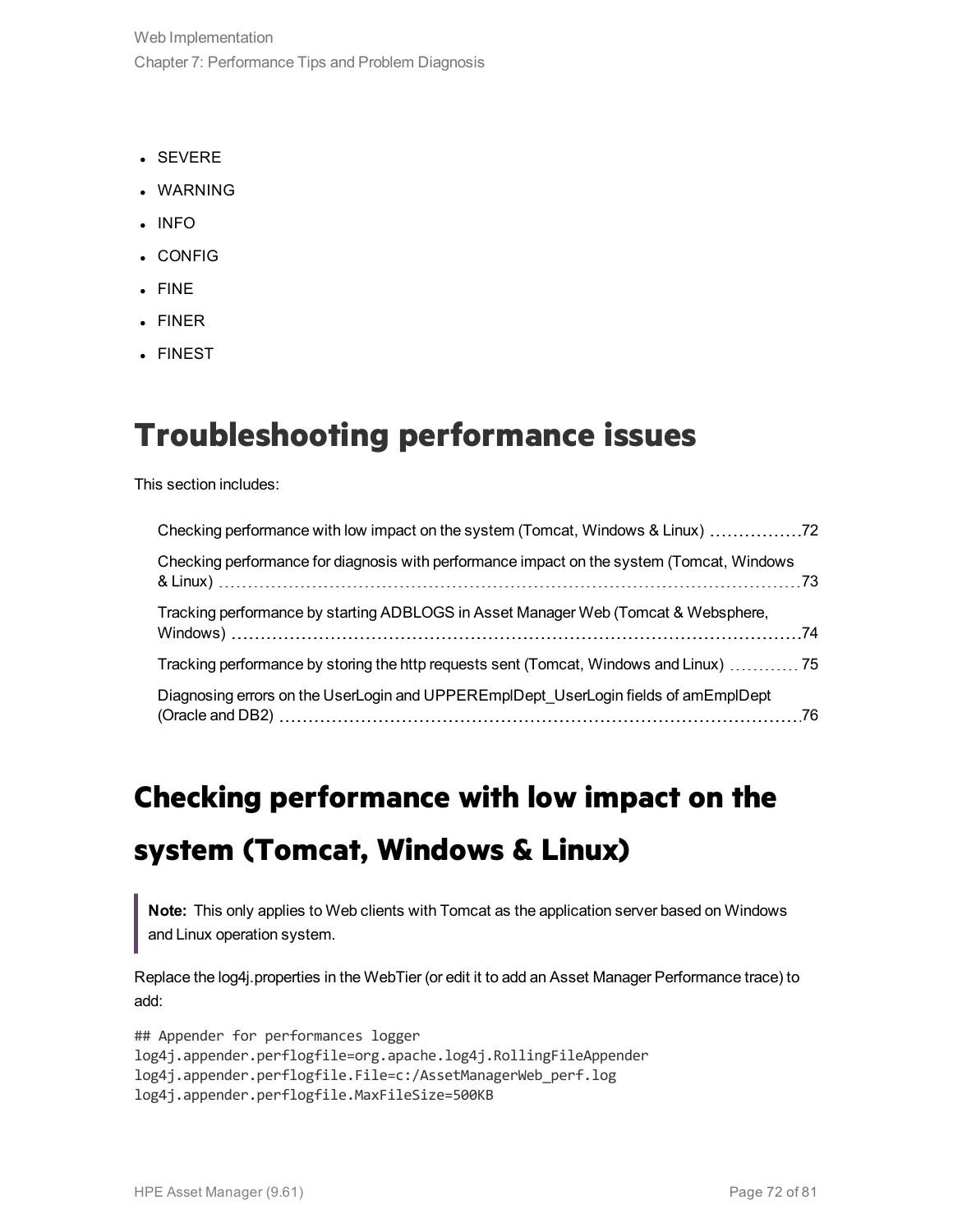Web Implementation Chapter 7: Performance Tips and Problem Diagnosis

log4j.appender.perflogfile.MaxBackupIndex=5 log4j.appender.perflogfile.layout=org.apache.log4j.PatternLayout log4j.appender.perflogfile.layout.ConversionPattern=%d{ABSOLUTE} %5p - %c - %m%n ## uncomment to enable performance logging ## edit the log4J.appender.perflogfile.File property if needed log4j.logger.PERF=DEBUG,perflogfile

In Tomcat this log4j.properties file may be in the <tomcat>/webapps\AssetManager\WEB-INF\classes directory.

You need to restart the WebTier server after running this script to make these changes take effect. This will generate a file, in the given example, in the c:/AssetManagerWeb\_perf.log with information like below. The duration information will show you which web service call takes most time.

```
<Time> DEBUG - PERF - ws call
'{http://openview.hp.com/AssetManager/Custom/101/Currency/Wsdl}retrieveAl
lCurrencyList' duration=297ms
<Time> DEBUG - PERF - ws call
'{http://openview.hp.com/AssetManager/Custom/101/Core/Wsdl}retrieveFirstE
mplDeptListByUserLogin' duration=375ms
<Time> DEBUG - PERF - ws call
'{http://openview.hp.com/AssetManager/Custom/101/Core/Wsdl}retrieveFirstE
mplDeptListByUserLogin' duration=406ms
<Time> DEBUG - PERF - ws call
'{http://openview.hp.com/AssetManager/Custom/101/Administration/Wsdl}retr
ieveProfileBySQLName' duration=1094ms
```
## **Checking performance for diagnosis with performance impact on the system (Tomcat, Windows & Linux)**

Edit the log4j.properties file in the WebTier (or edit it to add an Asset Manager Performance trace) to change the first lines from  $log4j$ . rootLogger=ERROR, stdout tolog4j.rootLogger=DEBUG, stdoutIn Tomcat, this file may be in the <tomcat>/webapps\AssetManager\WEB-INF\classes directory. You need to restart the WebTier server afterwards to make these changes take effect.This will create a file, in the given example, in <Tomcat>/logs/AssetManager.log file with information that can be used for support and pinpointing issues. In addition, if you see an error in index. jsf, you need to check the validity of the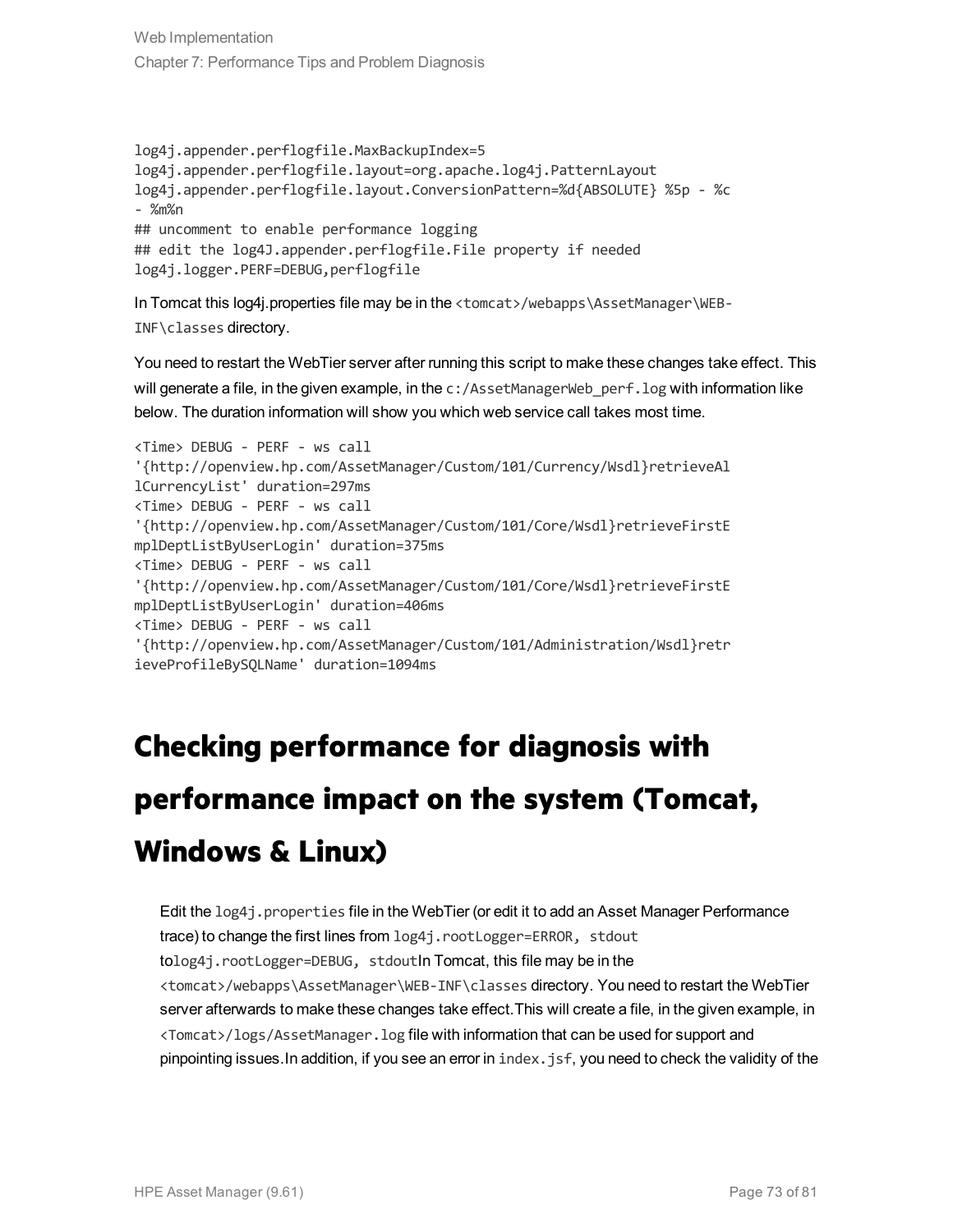AssetManager.xml and AssetManagerWebServices.xml files in the <Tomcat>\conf\Catalina\localhost directory.

## **Tracking performance by starting ADBLOGS in Asset Manager Web (Tomcat & Websphere, Windows)**

The aamapi9x.ini file in the %USERPROFILE% directory of the account that is starting the WebService is necessary. In this file, the entries enabling the adblog and specification of the log file should be added.

An adblog is a text log file that is used to capture the SQL data sent to the backend from the Asset Manager APIs. It stores a variety of results that can be analyzed by specialists if necessary.

A typical example is as follows.

```
[Option]
/AdbLog/AdbLogFileName=c:\temp\adblog.log
/AdbLog/AdbLogFileSize=83886080
/AdbLog/LogViewer=uedit32
/AdbLog/LogApiCalls=1
#/AdbLog/AdbLogStartup=1
#/Advanced/LogAPICalls=Orcl
#/LDAP/LdapCertDir=c:\temp
#/LDAP/LdapCertFile=ldapcert.crtt
```
See other technical notes with explanations about what an adblog is and how to set it up.

Then, to start the adblog, use the following URL (replace localhost:8080) with the correct system and port that is used for the Asset Manager WebService.

### To start the log

http://localhost:8080/AssetManagerWebService/adblog?start=-1

Asset Manager web page will display "ACAPI Log started"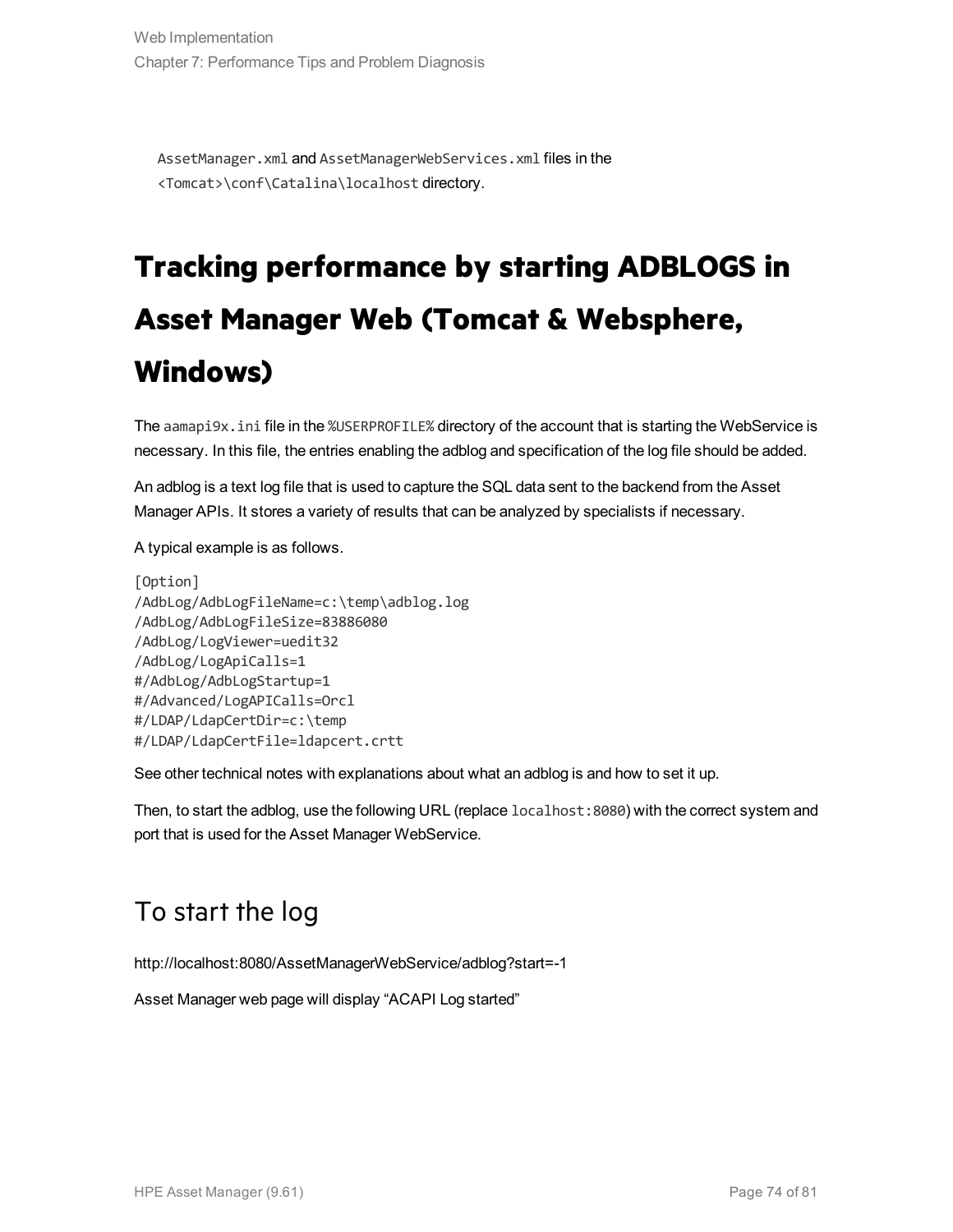### To stop the log

http://localhost:8080/AssetManagerWebService/adblog?stop

Asset Manager web page will display "ACAPI Log stopped"

Notice in cases where this setting is not working properly, especially when Tomcat/WebSphere is started as a service or when you do not have the license to use the web services directly, the adblog trace can be ran from the beginning by removing the comment tag on this line:

/AdbLog/AdbLogStartup=1 in aamapi9x.ini. The WebService needs to be restarted to take these changes into account.

# **Tracking performance by storing the http**

#### **requests sent (Tomcat, Windows and Linux)**

Tomcat can be configured to store all http requests in a file. Basically, this can be set by enabling the **AccessLogValve** valve:

In <tomcat>/conf/server.xml, set the line:

```
<Valve className="org.apache.catalina.valves.AccessLogValve" directory="logs"
prefix="localhost access log ws."
suffix=".txt"
pattern="%h %l %u %t %r %s %b %D" resolveHosts="false"/>
```
Refer to Tomcat documentation for more information. HPE does not provide any Tomcat support for Asset Manager implementations. Extra help is available through HPE professional services or third parties companies.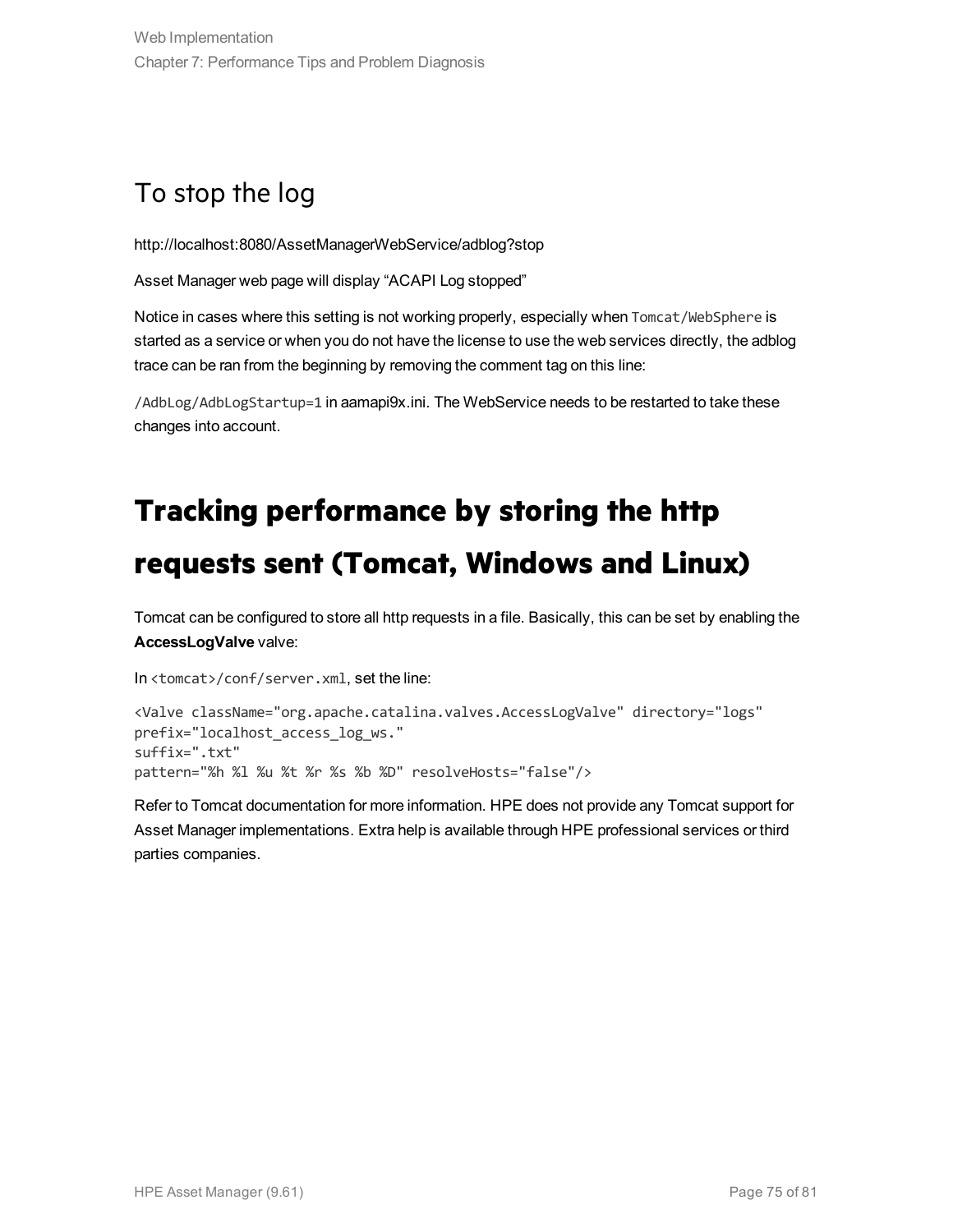## **Diagnosing errors on the UserLogin and UPPEREmplDept\_UserLogin fields of amEmplDept (Oracle and DB2)**

For convenience, this paragraph is written with the Oracle SQLPLUS syntax, it can be applied almost the same way (but the trigger is different) for DB2. No check is necessary for MS SQL Server.

First, connect to the Asset Manager database through sqlplus.

Then, make sure that all the user logon names are in uppercase.

select count(1) from amemplDept where (upper(UserLogin)<>UPPEREmplDept UserLogin or UPPEREmplDept UserLogin is null) and Userlogin is not null;

If the result is not "0," it means the Asset Manager database has issues and requires modifications. Please contact Customer Support to solve this issue. Support will guide you. You may refer to technical note TN91311811, "How to diagnose and repair login issues in Asset Manager" to understand the process and make modifications.

### **Known issues**

This section includes:

#### <span id="page-75-0"></span>**Problem with customized functional domains**

Out of box, some services are exposed from predefined functional domains like Currencies (AssetManager.WS.CurrencyService), which are called at the logon phase in Asset Manager Web.

Some services use predefined functional domains in Asset Manager.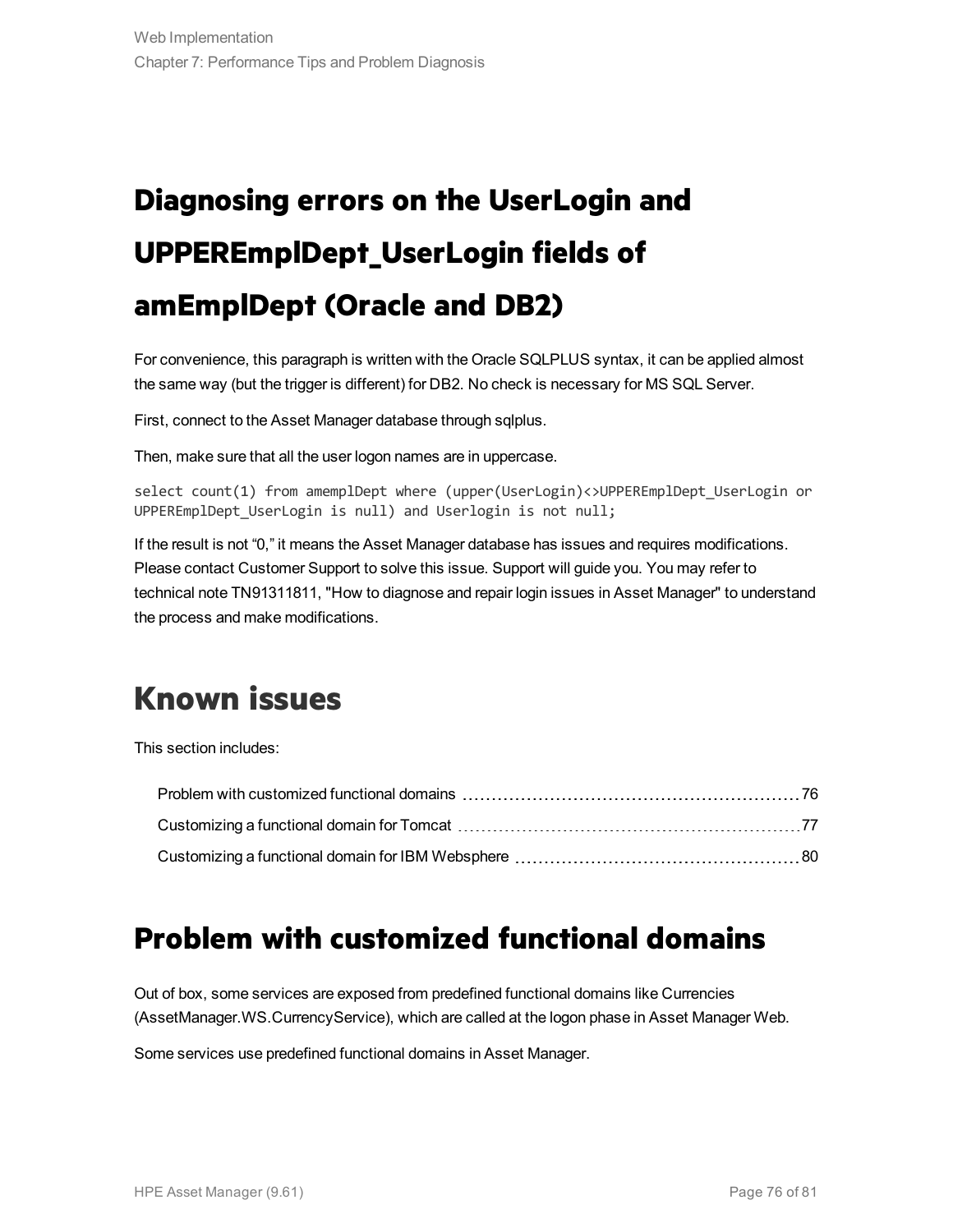| <b>Description of</b><br><b>Web Service</b>              | Web service                                 | <b>Functional domain</b><br><b>SQL name</b> |
|----------------------------------------------------------|---------------------------------------------|---------------------------------------------|
| ItemizedList<br>service provider                         | WebService Service Itemized List            | Administration                              |
| Functional domain<br>service provider                    | WebService.Service.FunctionalDomain         | Administration                              |
| Read mail wizard<br>service provider                     | WebService Service ReadMailWizard           | Core                                        |
| Mail service<br>provider                                 | WebService Service Mail                     | Administration                              |
| Employee service<br>provider                             | AssetManager.WS.EmplDeptService             | Core                                        |
| DateAlarm service<br>provider                            | WebService Service DateAlarm                | Administration                              |
| <b>Functional Domain</b><br>Homepage service<br>provider | WebService.Service.FunctionalDomainHomePage | Core                                        |
| <b>Functional Domain</b><br>Homepage name                | WebService.Object.FunctionalDomainHomePage  | FuncDomainHomePage                          |
| Download service<br>provider                             | WebService Service DocBlob                  | Administration                              |
| Currencies service<br>provider                           | WebService.Service.Currency                 | Currency                                    |

<span id="page-76-0"></span>If you wish to customize the functional domain of any of these Web services, you will need to apply a specific procedure for an xml file.

### **Customizing a functional domain for Tomcat**

#### Best Practice

Asset Manager Web uses the definition of the WSDL document described in the file **<Tomcat installation folder>\webapps\AssetManager\WEB-INF\web.xml**

For instance, in this file (that should be left unchanged), the Web Provider Service defaults to **Currency**.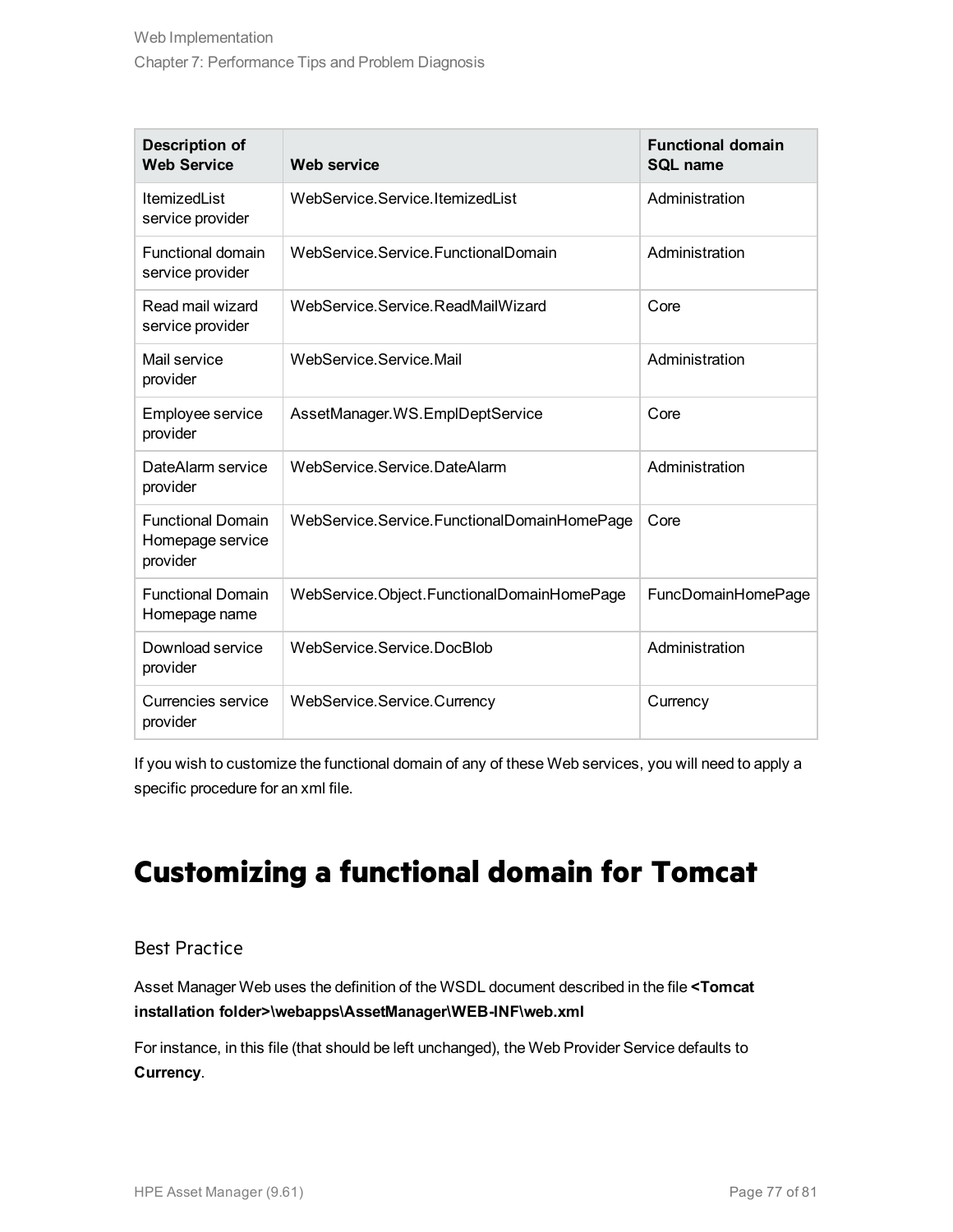Web Implementation Chapter 7: Performance Tips and Problem Diagnosis

```
...
<env-entry>
<description>Currency service provider</description>
<env-entry-name>WebService.Service.Currency</env-entry-name>
<env-entry-type>java.lang.String</env-entry-type>
<env-entry-value>Currency</env-entry-value>
</env-entry>
...
```
If the implementer needs to customize the **Currencies** to use the same Web service as the parent (**Financials** for example), this setting must be replicated to reflect the change in another file: **AssetManager.xml** in the Asset Manager Web Tier (**<Tomcat installation folder>\conf\Catalina\localhost**) .

**Note:** All predefined functional domains exposed as Web services that are customized in the Asset Manager database need to be added in the **AssetManager.xml** file.

#### Procedure of customizing a functional domain

If a functional domain:

- <sup>l</sup> Name: **Currencies**
- <sup>l</sup> SQLName: **Currency**
- <sup>l</sup> seWebService: **From within parent domain**

Which is a child of:

- <sup>l</sup> Name: **Financials**
- <sup>l</sup> SqlName: **Finance**
- <sup>l</sup> seWebService: **stand-alone**

Needs a change to its Web service from **Currency** (the sqlName in the out-of-the-box settings in demo database) to **Finance** (the sqlName) will result in an extra line update in the **AssetManager.xml** context section.

<Environment name="WebService.Service.Currency" value="Finance" type="java.lang.String" override="false">

#### As a result, **AssetManager.xml** will look like:

```
<?xml version="1.0" encoding="UTF-16"?>
<Context path="/AssetManager" docBase="C:\Program Files\HPE\AssetManager
5.10
en\webclient\AssetManager.war">
```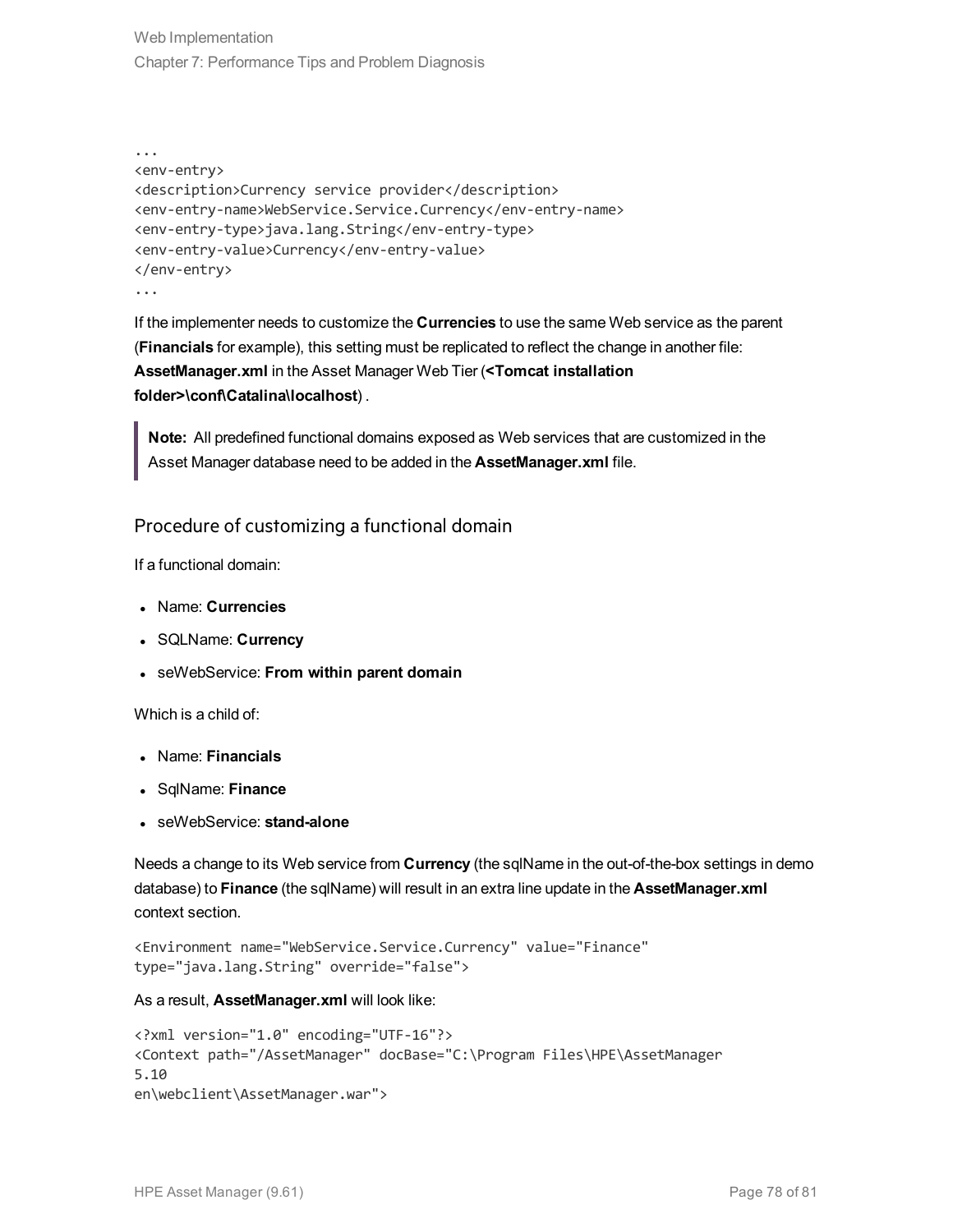```
<Parameter name="isIntegratedInCwc" value="true" override="false">
</Parameter>
<Environment name="WebService.EndPoint.SOAP"
value="http://localhost:8081/AssetManagerWebService/services/"
type="java.lang.String" override="false">
</Environment>
<Parameter name="useRefresh" value="true" override="false">
</Parameter>
<Environment name="Fields.All.Mandatory.Prompt.Aural" value=""
type="java.lang.String"
override="false">
</Environment>
<Environment name="Lists.Paging.Count.Maximum.Default" value="20"
type="java.lang.Integer" override="false">
</Environment>
<Environment name="WebService.Service.Currency" value="Finance"
type="java.lang.String" override="false">
</Environment>
</Context>
All other functional domains listed below for which the OOB Web Service
was modified will need to be modified too with the same technique.
<env-entry>
<description>ItemizedList service provider</description>
<env-entry-name>WebService.Service.ItemizedList</env-entry-name>
<env-entry-value>Administration</env-entry-value>
<env-entry-type>java.lang.String</env-entry-type>
</env-entry>
<env-entry>
<description>Functional domain service provider</description>
<env-entry-name>WebService.Service.FunctionalDomain</env-entry-name>
<env-entry-value>Administration</env-entry-value>
<env-entry-type>java.lang.String</env-entry-type>
</env-entry>
<env-entry>
<description>Read mail wizard service provider</description>
<env-entry-name>WebService.Service.ReadMailWizard</env-entryname>
<env-entry-value>Core</env-entry-value>
<env-entry-type>java.lang.String</env-entry-type>
</env-entry>
<env-entry>
<description>Mail service provider</description>
<env-entry-name>WebService.Service.Mail</env-entry-name>
<env-entry-value>Administration</env-entry-value>
<env-entry-type>java.lang.String</env-entry-type>
</env-entry>
...
```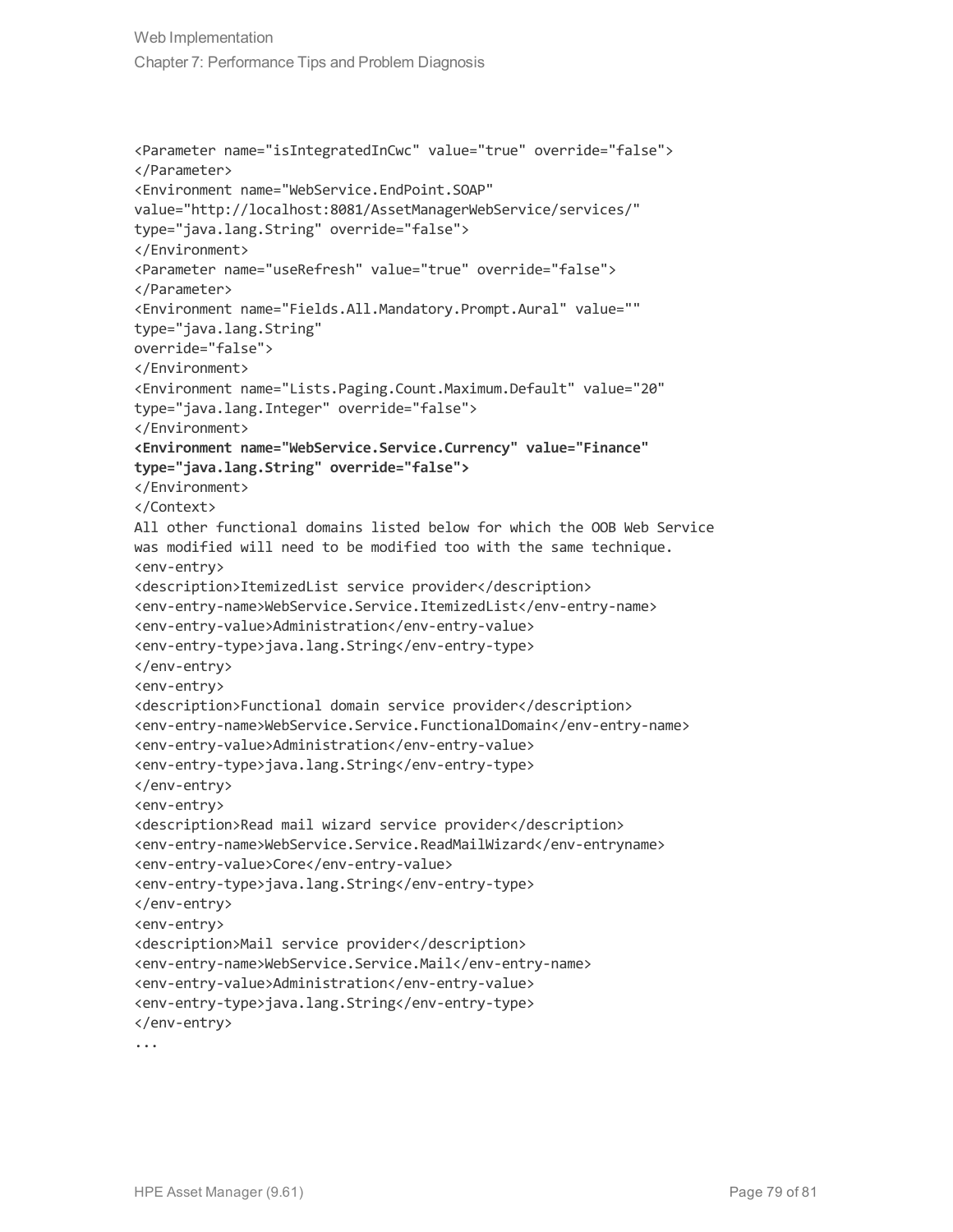## <span id="page-79-0"></span>**Customizing a functional domain for IBM Websphere**

As opposed to Tomcat, in Websphere, the file **AssetManager.xml** does not exist.

The same procedure as Tomcat applies to the customization, except that the file **web.xml** should be modified directly in the WAR before deployment and the parameters changed accordingly, with respect to the out-of-box parameter structure definition.